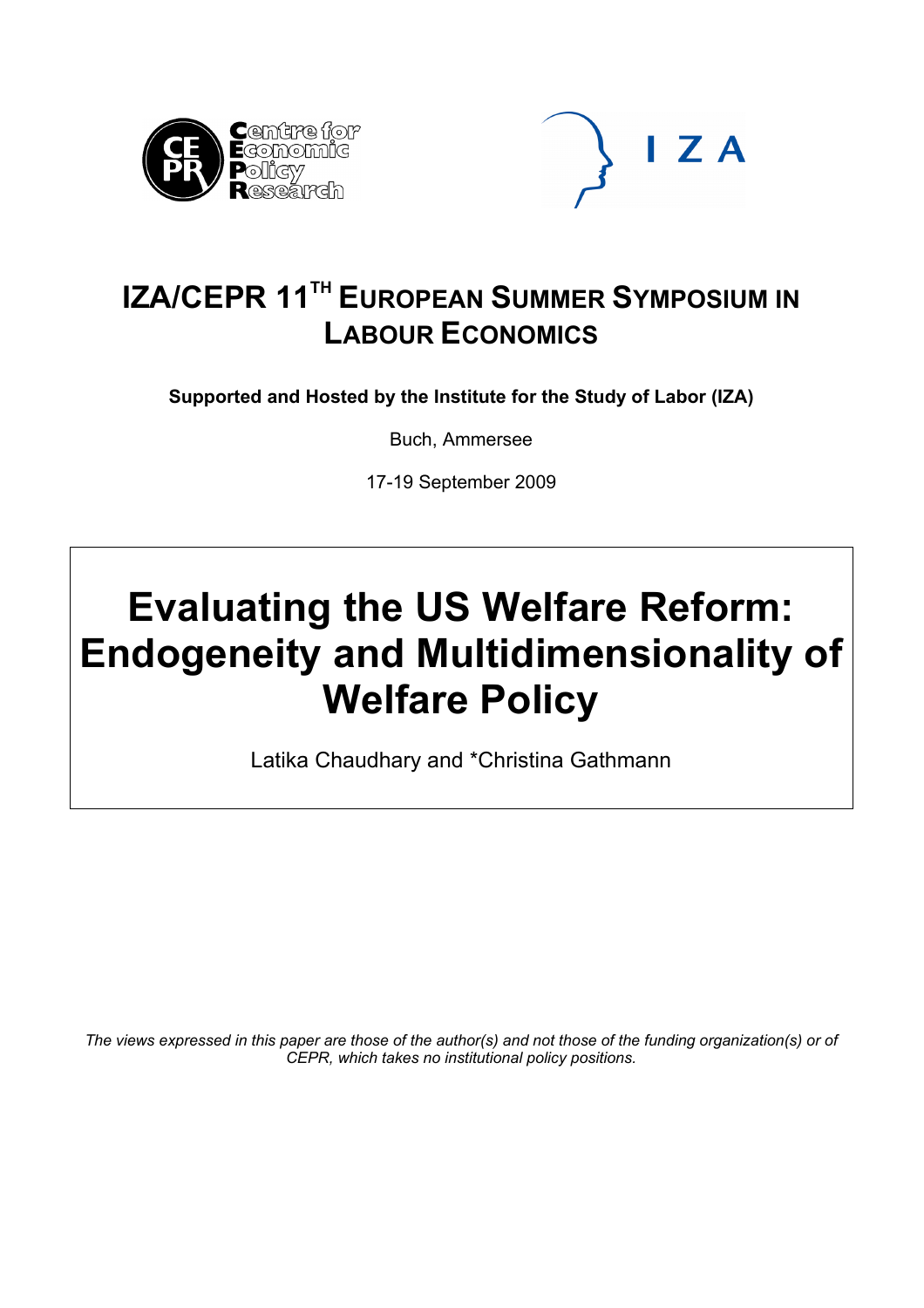## **Evaluating the US Welfare Reform: Endogeneity and Multidimensionality of Welfare Policy**

**Latika Chaudhary Christina Gathmann** Scripps College Stanford University, University of Mannheim, IZA and CESifo

August 24, 2009

#### **Abstract**

More than a decade after the 1996 US welfare reform, researchers continue to debate how much the reform contributed to the dramatic caseload declines of the 1990's. In particular, there is limited consensus on which specific policies worked. Our paper addresses two empirical challenges surrounding the welfare evaluation literature. First, we show that past caseloads affected the decision to adopt welfare waivers during the first half of the 1990's and propose characteristics of the ruling governor as an instrument for waiver adoption. Our instrumental variable estimates show that welfare waivers contributed as much to the caseload decline as the booming economy. Second, we use a comprehensive set of policy rules to shed light on the effectiveness of specific policies. We find strict sanctions and less generous exemptions from work requirements were most effective at reducing caseloads.

Keywords: Welfare Reform, Policy Endogeneity, Sanctions

Latika Chaudhary, Assistant Professor, Scripps College, Latika. Chaudhary@ScrippsCollege.edu Christina Gathmann, Assistant Professor, University of Mannheim and Research Fellow, Center for Health Policy, Stanford University, caathman@stanford.edu. We thank Hilary Hoynes for very helpful suggestions and Hanming Fang, Gabriella Montinola and Daniel Sturm for help with the data. All remaining errors are our own.

 $\mathcal{L}_\text{max} = \mathcal{L}_\text{max} = \mathcal{L}_\text{max} = \mathcal{L}_\text{max} = \mathcal{L}_\text{max} = \mathcal{L}_\text{max} = \mathcal{L}_\text{max} = \mathcal{L}_\text{max} = \mathcal{L}_\text{max} = \mathcal{L}_\text{max} = \mathcal{L}_\text{max} = \mathcal{L}_\text{max} = \mathcal{L}_\text{max} = \mathcal{L}_\text{max} = \mathcal{L}_\text{max} = \mathcal{L}_\text{max} = \mathcal{L}_\text{max} = \mathcal{L}_\text{max} = \mathcal{$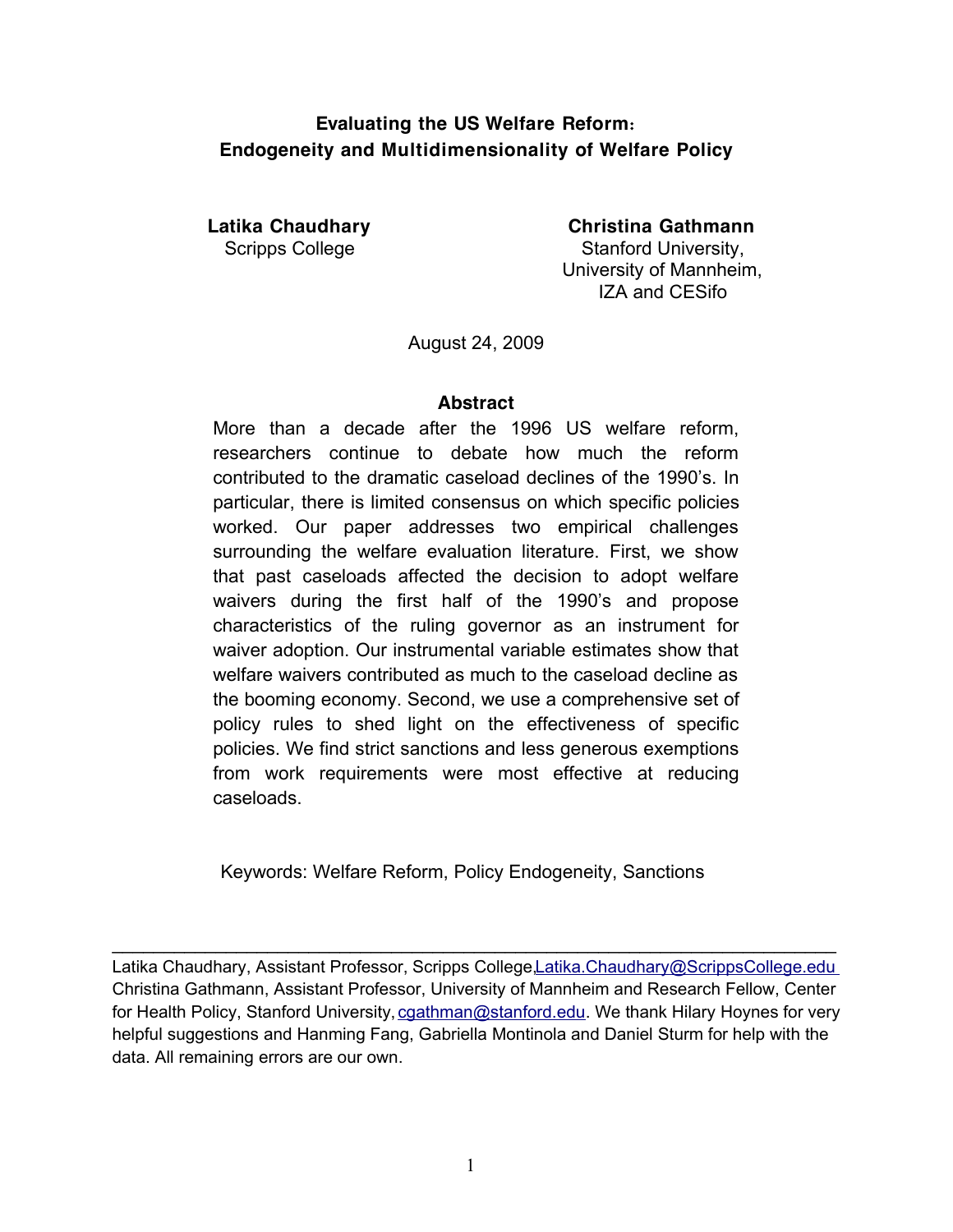### **1. Introduction**

More than a decade has passed since the *Personal Responsibility and Work Opportunity Reconciliation Act* (PRWORA), which is considered the most fundamental reform to US welfare policy since the New Deal. In 1996, the former *Aid to Families with Dependent Children* (AFDC) entitlement program was replaced with the new *Temporary Assistance for Needy Families* (TANF) program emphasizing a work first approach to welfare. Under TANF, the federal government ushered in a new era of strict work requirements, sanctions in case of non-compliance and time limits on welfare receipt among other changes. Moreover, states were given unparalleled flexibility to design and implement individual state specific programs, which has given rise to tremendous variation in policy choices over time and across states.

We face two important challenges in evaluating the economic effects of the welfare reform. First, although the reform overall is considered a success, researchers continue to debate, which of the many implemented policy changes are responsible for the observed decline in caseloads (see figure 1). Identifying the effective rules is of critical importance for making sound policy recommendations.

A second challenge for non-experimental evaluation studies is the endogeneity of the reform process. Even before the official passage of TANF, states could apply for welfare waivers. Many states used the new freedom to tighten their welfare rules between 1993 and 1996. Since TANF was implemented quickly within a 16-month period, non-experimental studies heavily rely on the variation induced by these state waivers. We show that caseloads were declining in many waiver states even before the approval of any waiver and these strong pre-existing trends make it difficult to accurately identify the effects of the reform. Moreover, past caseloads appear to be an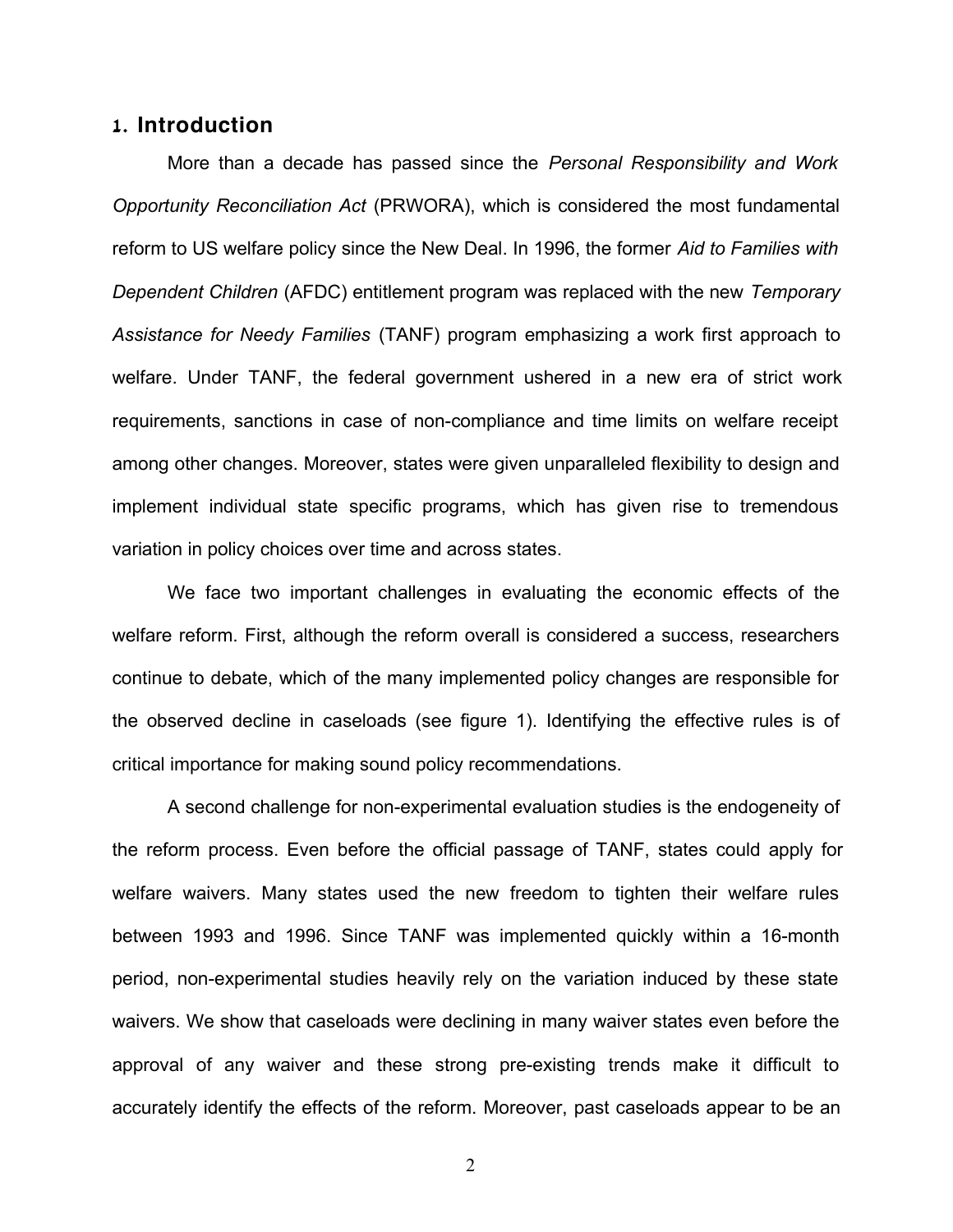important determinant of adopting welfare waivers in the first place—states with larger caseloads were more likely to apply for a waiver. Existing studies using nonexperimental data do not adequately address this endogeneity concern.

In this article, we propose new solutions to these challenges using state-level data from 1976 to 2005. To identify the causal effect on caseloads, we exploit information on the political economy of welfare reform. Case studies show that governors in many states played a key role in the decision to adopt a waiver and the specific set of welfare rules adopted under TANF (Foy, 2005; Mead, 2004; Weissert, 2000; Winston, 2002). Tommy Thompson, the Republican governor of Wisconsin, for example, was a leading figure in the Wisconsin reform process. He made welfare reform a top priority in his 1986 campaign for governor and immediately created a task committee to reform the existing AFDC system after his election. Under Thompson's leadership and using his line item veto power, the new Wisconsin Works, better known as W-2, implemented strict work requirements and harsh sanctions for noncompliance that became a role model for the federal TANF reform in 1996.

Recent political economy models have stressed that politicians' preferences (their 'ideology') have an important influence on policy outcomes. In particular, it appears that governors that cannot be reelected because of a binding term limit make systematically different policy choices than incumbent governors who can stand for reelection. Besley and Case (1995) and List and Sturm (2006) offer empirical support that term limits create differential electoral incentives. We use this insight from the political economy literature to construct an instrument for the adoption of welfare waivers. Our conjecture is that the reform of a state's social assistance program is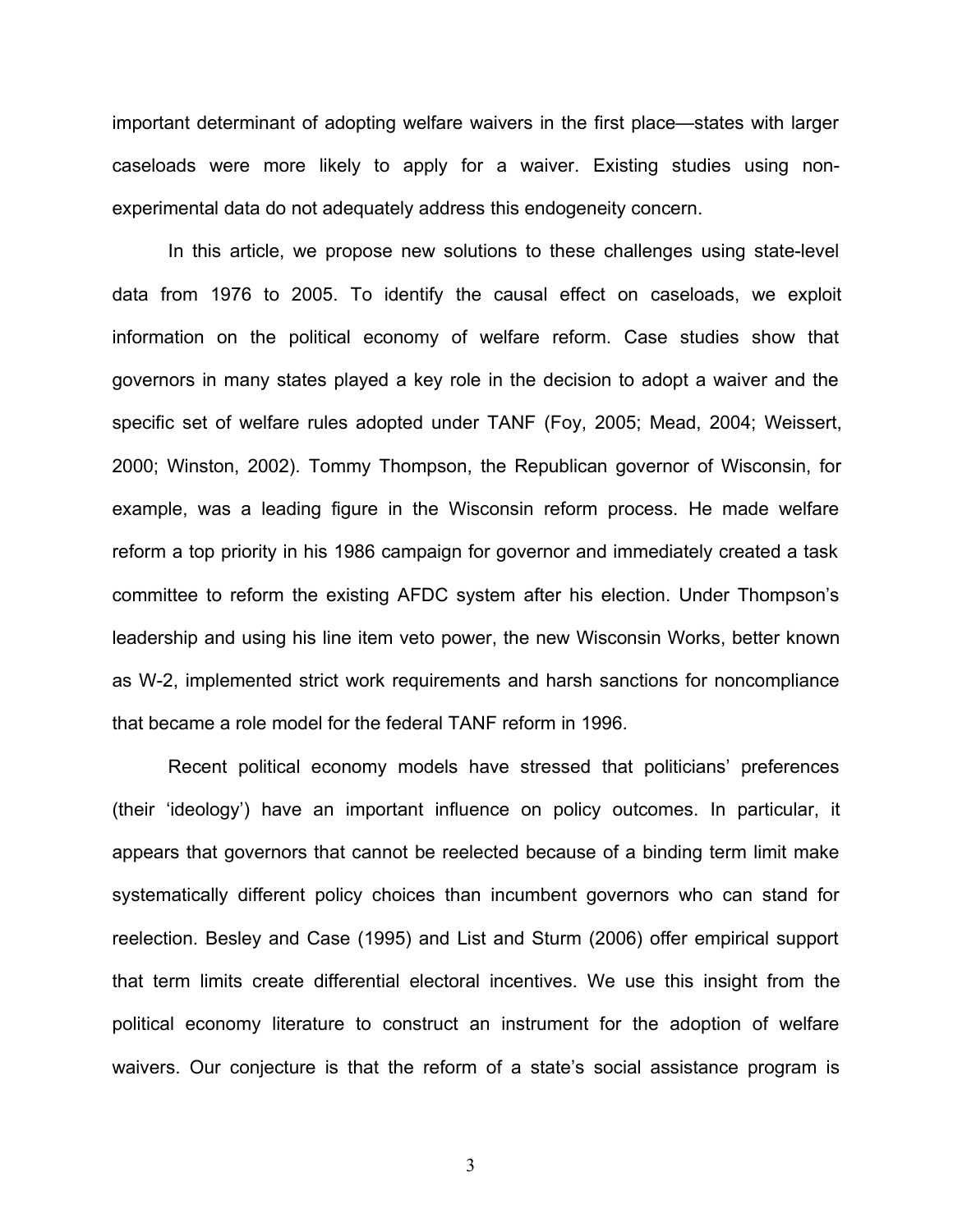influenced by term limits and the electoral strength of the current governor. Hence, we use these characteristics of the current governor as instruments. After controlling for endogeneity, we find that welfare waivers reduced welfare caseloads by 30 percent and therefore contributed as much to the caseload decline as the booming economy of the 1990's.

Our second goal is to assess the relative effectiveness of different policies encompassed under the umbrella of welfare reform. Using the Urban Institute's Welfare Rules Database (WRD), we build policy indices for eligibility requirements, earned income disregards, work requirements and exemptions, sanctions, family cap and time limits using specific rules in each category from 1993 to 2005. As expected, welfare rules have become less generous over time. The average trend, however, masks tremendous heterogeneity across time and space. Policies within states are not strongly correlated with each other. For example, states with severe sanction policies do not necessarily impose the strictest work requirements or shortest time limits. In fact, the spearman correlation across our seven indices ranges from only 0.14 to 0.65. Even within policy categories, the correlations are surprisingly weak—for example, the correlation between the duration of the most severe sanction and whether a household loses the full family benefits under the state's most severe sanction policy is only 0.16.

Using our policy indices, we show that stricter initial eligibility requirements, work requirements and sanctions in case of non-compliance were most effective in reducing caseloads between 1993 and 2004. Moreover, their effectiveness is primarily driven by a single rule in each category: whether the state allows diversion payments to keep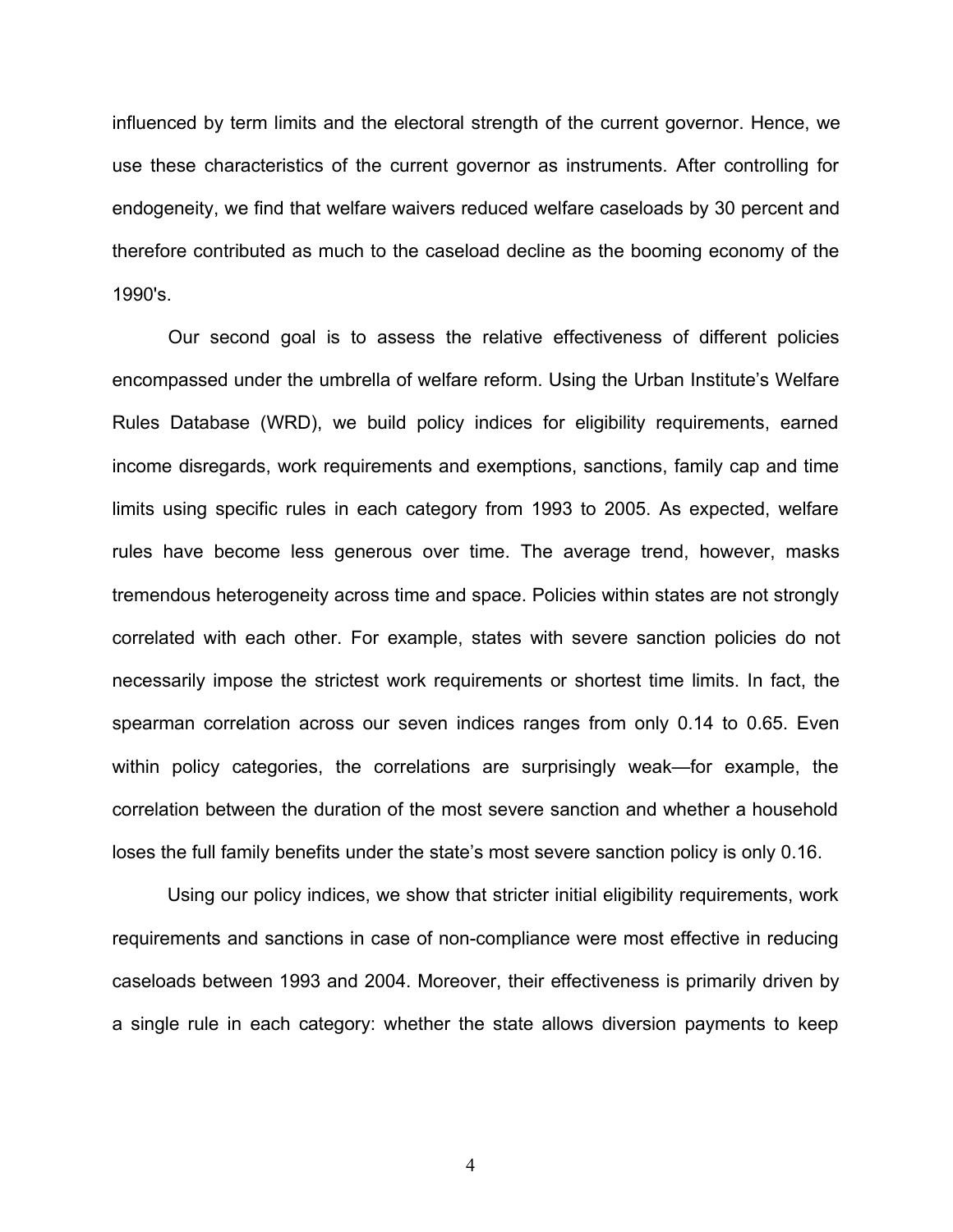people off welfare; the severity of the sanction for the first noncompliance with work requirements; and the reduction in the number of exemptions for work requirements.

Our findings make two important contributions to the large literature on welfare reform (see Grogger and Karoly 2005, Blank 2002, Moffitt, 2001 for excellent surveys). Many non-experimental studies have used a difference-in-difference approach in combination with a dummy variable to capture the sea change of policies introduced by welfare waivers and TANF (for example CEA 1997, Wallace and Blank 2000, Moffitt 1999). Our analysis addresses the endogeneity problem that plagues such studies. While we are not the first to highlight pre-existing trends (see for example, CEA 1999, Macurdy et al. 2002) or the endogeneity of waiver adoption (e.g. Blank 2002), we are the first to propose a solution in the form of instrumental variables. Based on our instrumental variable results, we conclude that previous studies have substantially understated the role of welfare waivers in contributing to the observed caseload decline.

A second strand of non-experimental evaluation studies has tried to estimate the relative contribution of individual policy dimensions to the reduction in welfare caseloads (CEA 1999, Fang and Keane 2004, Macurdy et al 2002, McKernan and Ratcliffe 2006).[1](#page-5-0) Our detailed rules and indices provide a comprehensive picture of the policies encompassed in the US welfare reform and highlight that states adopted different policy bundles that were neither all strict nor all lenient. While previous studies have also found that sanctions were important for the caseload decline, we are able to quantify the relative contributions of sanctions, eligibility requirements and work requirements. We

<span id="page-5-0"></span> $^{\text{1}}$  Most random assignment studies evaluate a whole bundle of policy changes in a single state with a single treatment and control groups. Hence, the y cannot typically isolate the impact of a single policy rule.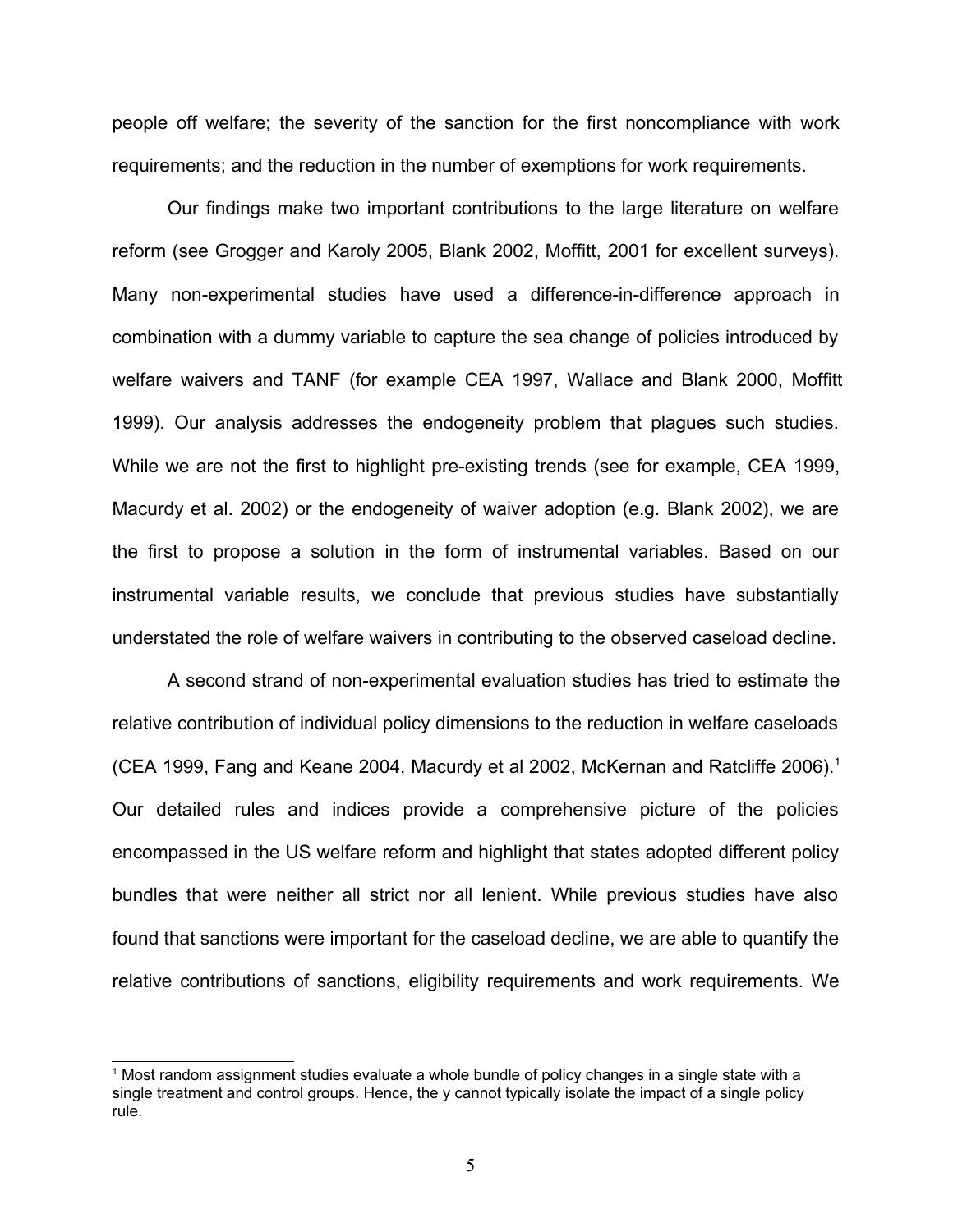also provide evidence that the effectiveness of the welfare reform was driven by a relatively small set of policy changes.

The rest of the paper is organized as follows: section 2 provides the baseline estimates and discusses the roles of state trends. In section 3, we show that states' adopted welfare waivers in response to prior caseloads and economic conditions. We then propose and implement an instrumental variable estimator to address the policy endogeneity problem. In Section 4, we discuss our specific policy indices and evaluate their effect on caseloads. Section 5 concludes.

## 2. The Non-Experimental Evaluation Approach to Welfare Reform

Figure 1 plots the number of AFDC recipients and cases per-capita for the United States (except DC) from 1970 to 2000. Welfare caseloads are the most common outcome studied in the literature on welfare reform (for example CEA 1997 and 1999, Moffitt 1999 and Blank and Wallace 2000) and they have changed substantially over the last 30 years. Caseloads increased in the early 1970's, were stable over the 1980's and sharply increased beginning in the late 1980's followed by strong declines over the 1990's. The increase in the late 1980's was partially due to an increase in the eligible number of US-born children with non-citizen parents (AFDC child only cases), but a substantial fraction of the increase is unexplained (Blank 2000). The dramatic decline in the 1990's coincides with the adoption of waivers beginning in 1993 and the passage of TANF legislation after 1996. The 1990's, however was also a decade of strong economic growth and low unemployment rates, which makes it difficult to disentangle the role of policy reforms from a favorable economy.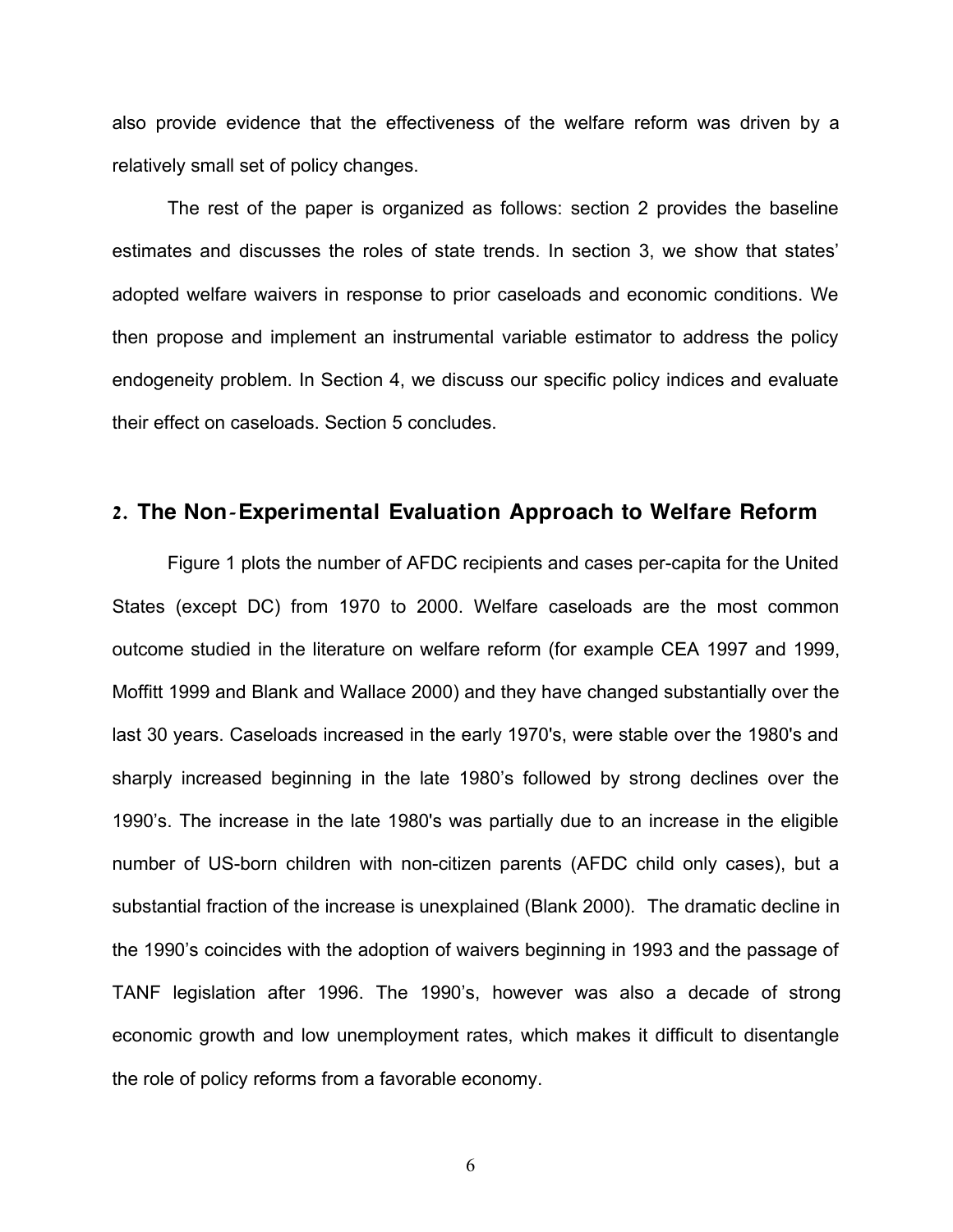The dominant approach in the non-experimental literature exploits the fact that states were allowed to experiment with welfare rules under waiver programs.<sup>[2](#page-7-0)</sup> Although states could apply for waivers under the Reagan administration, large scale experimentation with waivers began in the early 1990's when the Clinton administration granted waivers to 43 states. Our study, as does the literature, focuses on statewide waivers implemented in thirty-five states (CEA 1997, Moffitt 1999, Blank 2000) rather than waivers introduced in only one or two counties. Table A1 shows the list of statewide waivers and their approval dates. For example, states applied for waivers to sanction recipients that failed to meet work requirements or to introduce life time limits on welfare receipt, among other policy changes. Some states such as Arkansas and Mississippi restricted their focus to a single policy dimension like family caps whereby families receiving cash benefits do not receive additional money if a new child is born. Most state waivers, however, changed their existing programs along a variety of dimensions simultaneously. On average states applied for at least 3 waivers before TANF.

#### **2.1. Baseline Estimates for Welfare Waivers**

Studies based on state waivers typically employ a difference-in-difference approach to estimate the effects of welfare reform on caseloads exploiting within state variation in welfare policies during the waiver period between 1992 and 1996. Some studies also extend the analysis to the 18-months window when TANF legislation was

<span id="page-7-0"></span><sup>2</sup> Important studies include CEA (1997), Bartik and Eberts (1999), Moffitt (1999), Figlio and Ziliak (1999), Wallace and Blank (1999). See Grogger and Karoly (2005) for a complete list.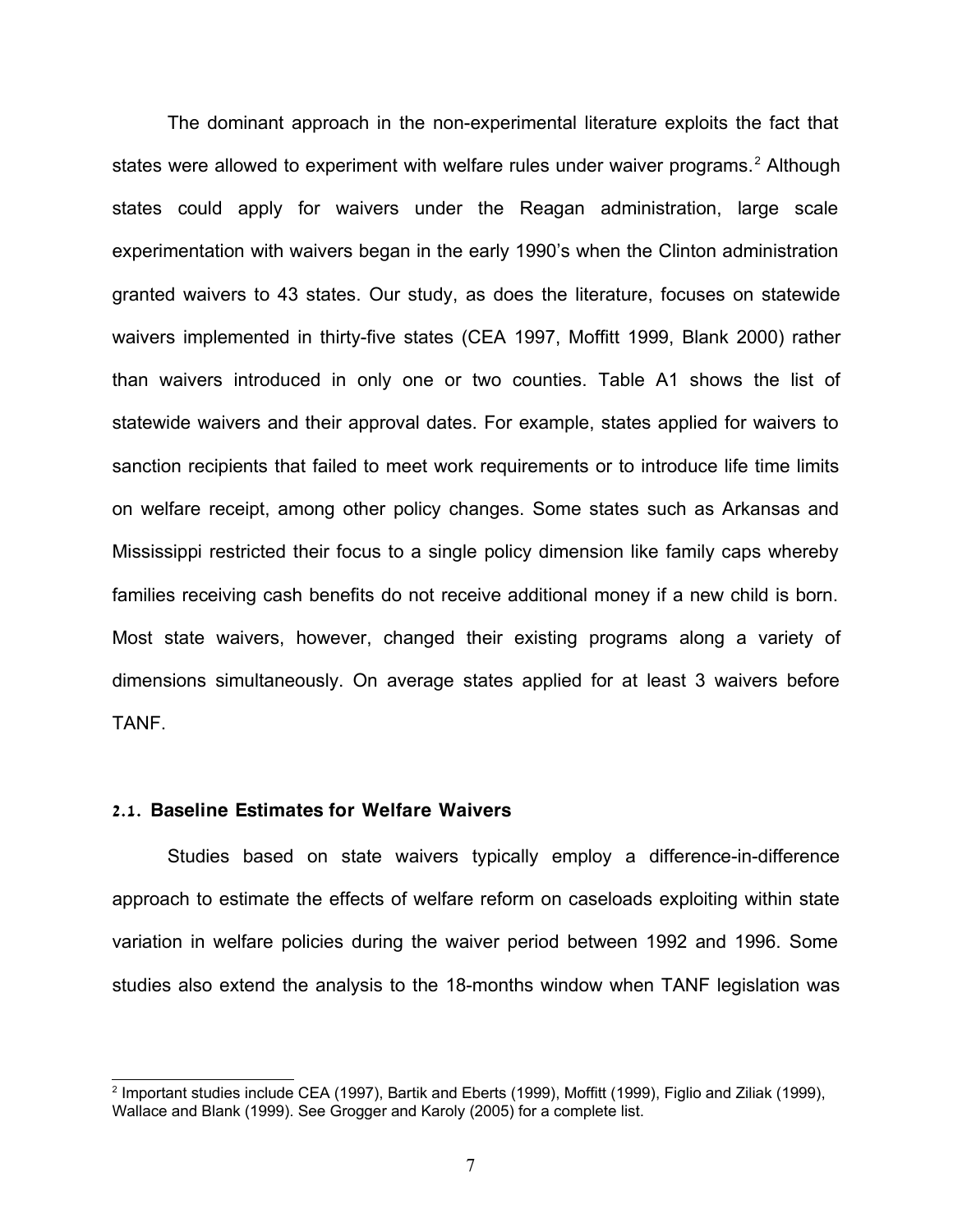adopted by states between 1996 and 1998. The parameter of interest is then the bundle of policy changes implemented under waivers and TANF.

Our analysis uses aggregate state-level AFDC caseload data on number of cases and recipients supplementing it with state-level demographic, economic and political data from 1976 to 2004. Appendix A describes the data in more detail and table A2 reports summary statistics. Welfare caseloads and recipients per-capita is a widely used outcome because many new welfare provisions increased the costs (or reduced the benefits) of welfare participation for both first time applicants and continuing recipients. Consequently, we expect the introduction of waivers and TANF over the 1990's to reduce caseloads.

Our main independent variable is a dummy variable equal to the share of the year in which any major statewide welfare waiver was approved in the state and one for subsequent years.<sup>[3](#page-8-0)</sup> As noted earlier, the adoption of waivers occurred during the booming economy of the 1990's. Researchers have thus been particularly vigilant to disentangle the effects of waivers from economic factors. Hence, we include current and lagged (t-1 and t-2) unemployment rates, and other variables likely to influence the demand for welfare benefits such as the maximum AFDC benefit afforded to a family of four, the share of the black population and population above 65. We estimate the regressions with ordinary least squares for the time period from 1976 to 1996. We estimate Eicker-White standard errors to correct for potential heteroscedasticity.<sup>[4](#page-8-1)</sup>

<span id="page-8-1"></span><span id="page-8-0"></span> $^{\rm 3}$  An alternate measure of the welfare waiver policy would be to code a binary variable equal to one for the year the waiver was approved and zero otherwise. The results based on this measure are slightly weaker and available upon request. Note also that our measure focuses on the approval dates of a statewide waiver. However, the results are robust to using the implementation dates for waivers instead. Table A1 shows that implementation occurred typically (except for Hawaii) within 6 months of the approval date. <sup>4</sup> Some papers in the literature estimate caseload regressions using weighted least squares with state population serving as weights to address concerns of potential heteroscedasticity in the data (Blank 2000). In evaluating policy effects, it is however unclear why we should put more weight on larger states versus treating each state equally.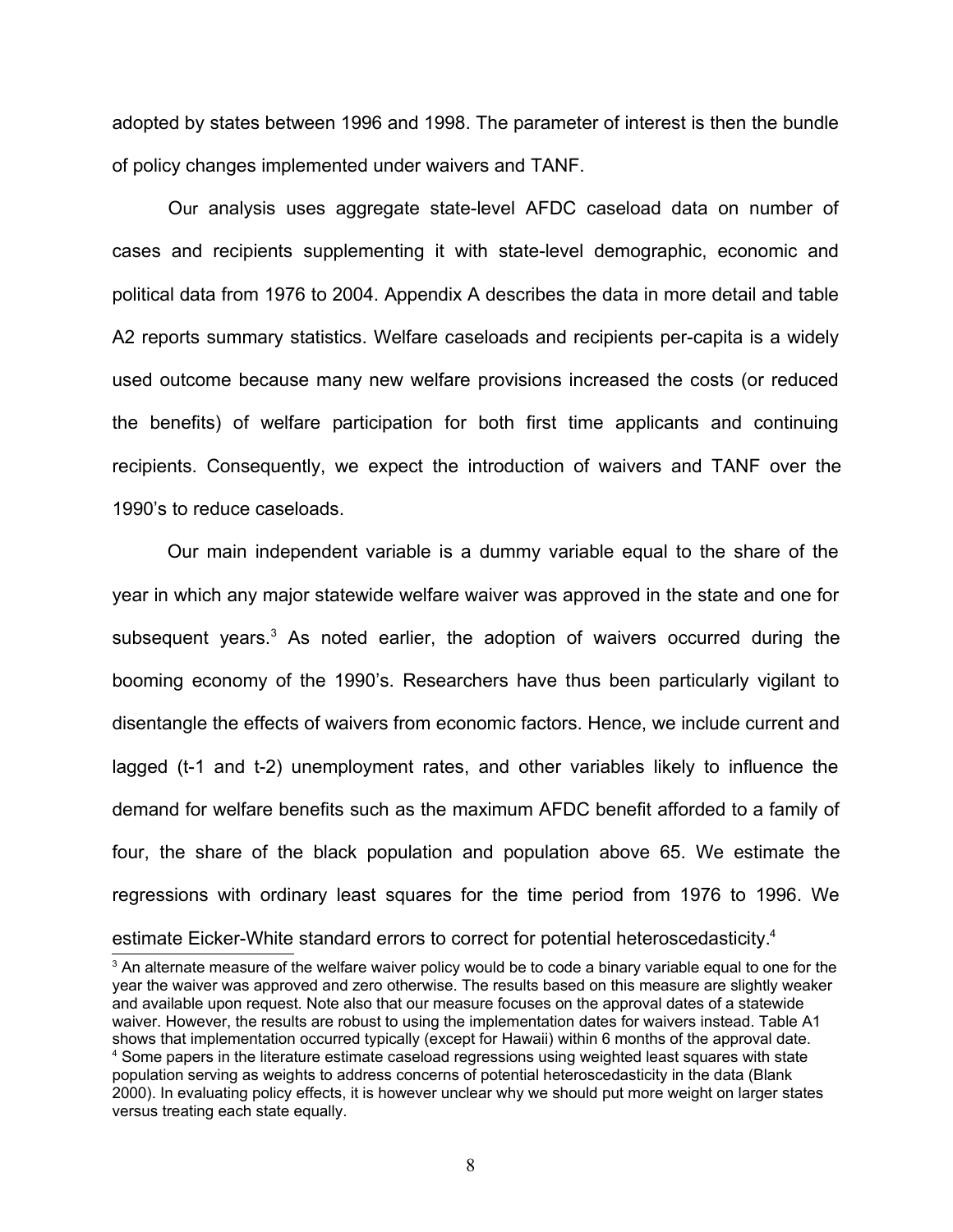Table 1 presents the results for per-capita caseloads and recipients measured in logs. Welfare waivers had a negative and statistically significant impact on AFDC caseloads controlling for both economic conditions and benefit levels in the pre-TANF period up to 1996. The results on caseloads and recipients are comparable although the effects are larger in magnitude for recipients as expected. Per-capita AFDC caseloads fell by 10 percent and recipients by 12 percent following the approval of any statewide waiver (specifications 2 and 4). The results are similar when we include the period after the passage of TANF up to 2004. For the longer period (1976-2004), the policy variable for states that did not adopt a waiver is coded as fraction of the year in which TANF was implemented and 1 for subsequent years For states with at least one waiver, the variable is coded as before. The joint effect of waivers and TANF is actually 1 and 2 percentage points smaller for caseloads and recipients respectively. Our estimates are well within the range found in previous caseload studies (Figure 5.8 in Grogger and Karoly, 200[5](#page-9-0)) which show a median caseload reduction of 5.6 percent.<sup>5</sup> We find the effects of waivers to be generally robust to alternate time periods, additional controls and clustering.<sup>[6](#page-9-1)</sup>

#### 2.2. State-specific Trends

One concern with the waiver dummy approach is that other factors influence both welfare caseloads and the timing of waiver approval. For example, changes in wages could prompt state policy makers to adopt waivers and may also have an independent

<span id="page-9-0"></span><sup>&</sup>lt;sup>5</sup>Bartik and Eberts (1999) and Figlio and Ziliak (1999) actually find a positive association in their dynamic models with lagged dependent variables. Their estimates likely suffer from small sample bias given the short panel length (T=20) and strong autocorrelation of welfare caseloads (Nickell, 1981; see also Grogger and Karoly 2005, Klerman and Haider 2000).

<span id="page-9-1"></span><sup>&</sup>lt;sup>6</sup> Results are available upon request.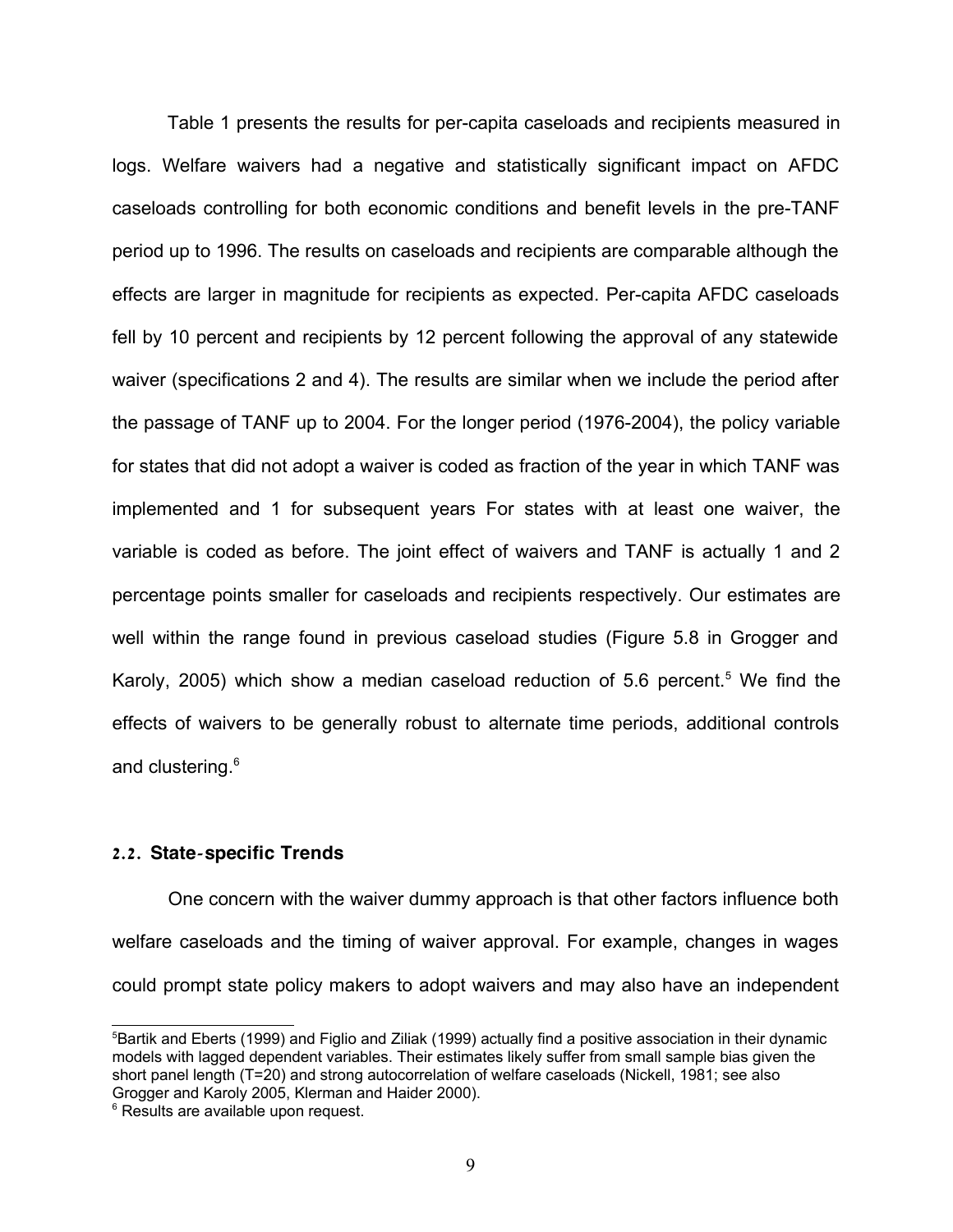effect on caseloads. To address concerns of omitted variables, several studies include state specific time trends to capture unobserved state heterogeneity (CEA 1997, Levine and Whitmore 1998, Moffitt 1999). Other studies challenge the logic of including such trends and have advocated instead for a richer set of controls to address concerns of unobservable heterogeneity (Macurdy et al. 2002, Schoeni and Blank 2000). The key question is whether trends pick up changes in demographics or other unobservables affecting caseloads and waivers, or whether they just eliminate most of the available variation in caseloads.

Specification 1 in table 2 shows that state trends decrease the magnitude of the waiver effect to -3.6 percent as compared to -10 percent without trends. With state trends, the estimates are now identified from trend breaks in caseloads within a state after the adoption of a waiver. Using state trends, however, also raises concerns that a handful of states with sharp trend breaks in caseloads may be driving the waiver results. Specifications 2 to 5 indeed highlight the sensitivity of the waiver estimates with trends to the inclusion of four states—Michigan, New Hampshire, New Jersey and Wisconsin. If we exclude any one of these states, the waiver coefficient becomes statistically insignificant (specifications 2 to 5). If we exclude all four states, the effect of waivers becomes both economically and statistically insignificant (specification 6).

One interpretation of table 2 is that waivers were ineffective at reducing caseloads once we control for unobserved time-varying factors captured in state trends. An alternate explanation is that the waivers implemented in the four states of Michigan, New Hampshire, New Jersey and Wisconsin were extremely effective at reducing caseloads. All four states had waivers approved for JOBS sanctions, perhaps a unique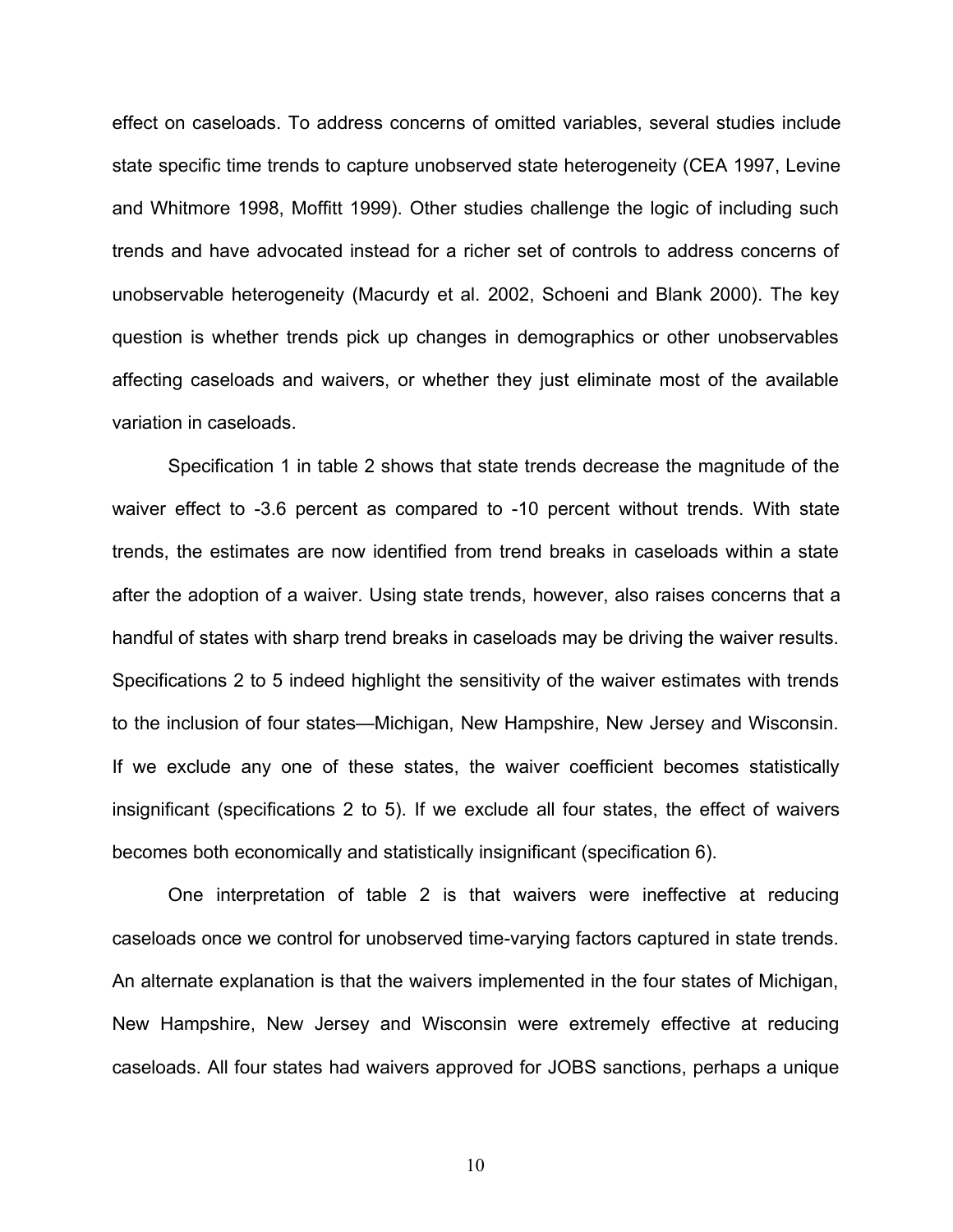policy tool in reducing caseloads. Wisconsin, in particular, is well known for their tough requirements on welfare recipients during the waiver period.

Figure 2 provides more evidence on how these four states differ from other waiver states. The graph shows caseload residuals (net of the standard controls) of the four states and the average of all other states against time of waiver approval. Michigan, New Hampshire, New Jersey and Wisconsin clearly experienced marked trends breaks in caseloads. Other waiver states however, did not experience such sharp trend breaks; in fact, their decline is well captured by a slightly negative linear trend. Hence, it is no surprise that these other states do not contribute to the effect on waivers in regressions with trends.

State trends, however, have a limited effect on our estimates when we extend the sample period to post TANF years. Table 3 reports findings for the period up to 2004 and the policy variable is now a dummy variable for waivers or the passage of TANF. The magnitude of the joint effect of waiver and TANF is remarkably similar whether we include state time trends (specification 2) or not (specification 1). Moreover, when we drop Michigan, New Hampshire, New Jersey and Wisconsin, the results on waivers are essentially unchanged (specification 3). Specification 4 excludes state trends but includes more demographic controls such as the  $20<sup>th</sup>$  percentile of the state wage distribution, median family income, the percentage of immigrants, high school dropouts and single female households. The similar results across specifications 2 and 4 suggest that the state trends in specification 2 are in fact picking up the effect of the controls included in specification 4. This conjecture is also borne out in specification 5, which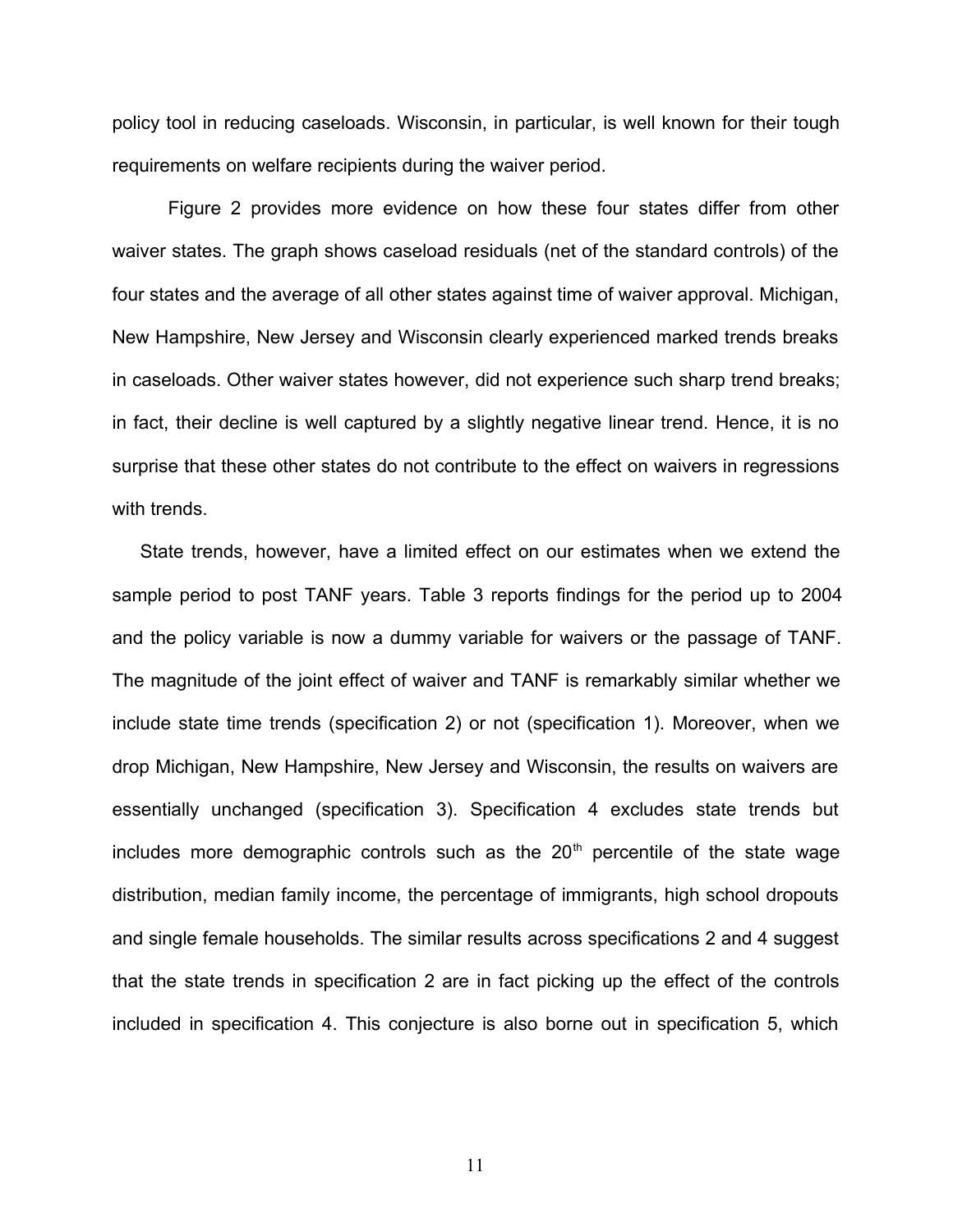includes the additional controls and trends—the waiver coefficient is not significantly different from specification 4 without trends.

In sum, state trends appear to control for slow moving demographic variables in the longer time period (1976 to 2004), but not in the waiver period (1976 to 1996). The differences suggest that state-specific trends eliminate most of the variation in caseloads in the shorter, pre-TANF period. In the next section, we pursue an alternative approach to account for omitted variable bias and potential endogeneity of welfare reform.

## **3. The Endogeneity of Welfare Policy Reforms**

#### **3. 1. ? Why do States Adopt Welfare Waivers**

The difference-in-difference approach assumes the precise timing of adopting a waiver is uncorrelated with state characteristics that may affect welfare caseloads conditional on the control variables. The raw data, however, suggests that states with higher caseloads were more likely to apply for and ultimately adopt welfare waivers. Two pieces of evidence cast doubt that the timing of waiver adoption was exogenous to or at least uncorrelated with prior caseloads and factors affecting caseloads.

Figure 3 plots the average caseload residual for the decade prior to adoption (represented by negative numbers along the x-axis) and ten years after waiver adoption (represented by positive numbers along the x-axis) separately for adopters and nonadopters of welfare waivers. The residuals were obtained from a baseline regression of log caseload on current and lagged unemployment rates, AFDC benefits, Black population share and the population share above 65 plus state and year fixed effects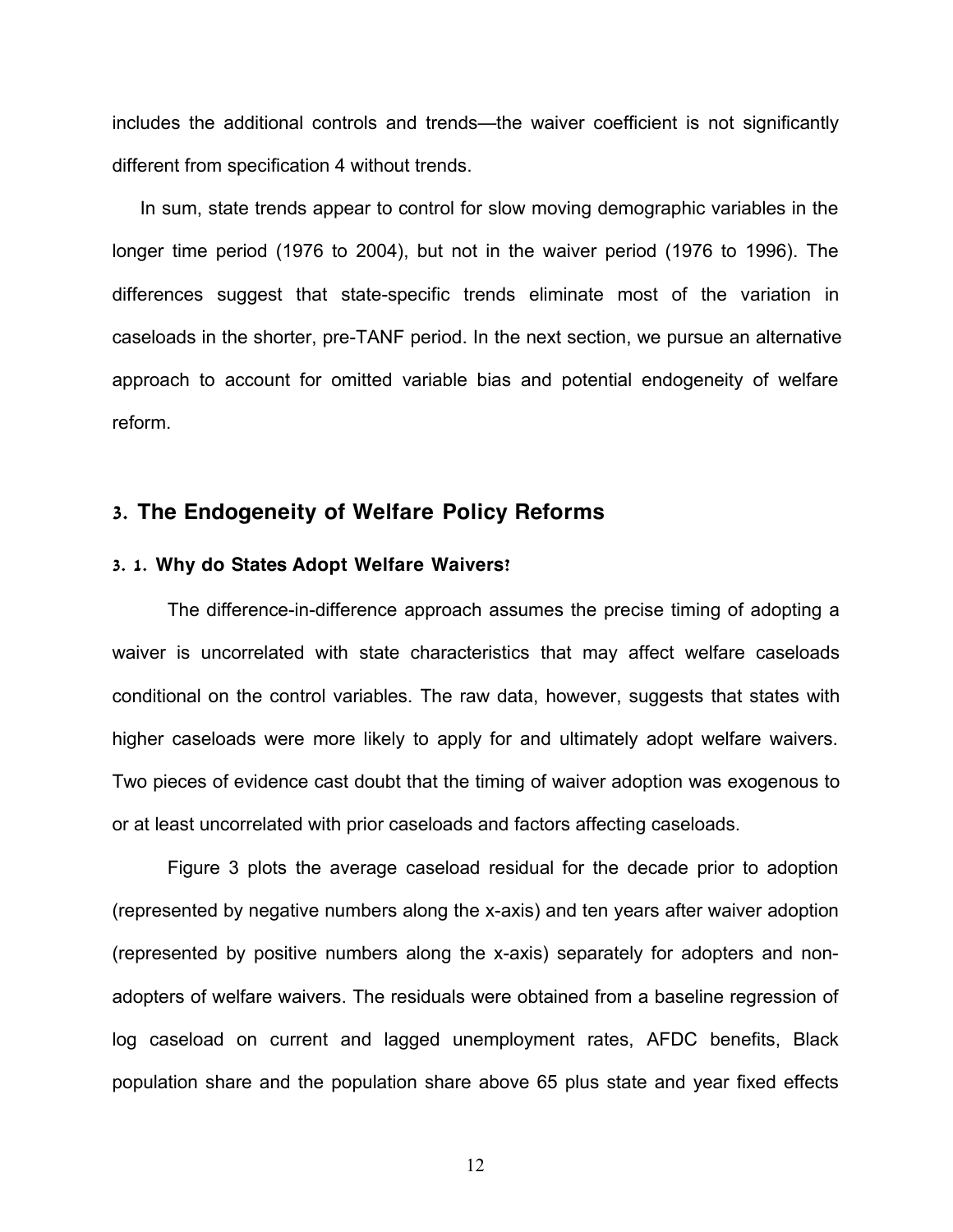(see section 2). For non-waiver states, we choose 1994, the median year of waiver adoption, as year zero. Adjusted caseloads began declining several years prior to the actual approval of a statewide waiver. In Florida, for example, caseloads began to fall in 1993, several years before a waiver was adopted in 1996. Wisconsin also had strong pre-existing caseload trends before the first waiver was adopted in 1994.

Table 5 more rigorously tests whether the decision to apply and implement waivers was endogenous to AFDC caseloads and the state of the economy more generally. Our dependent variable in the first two specifications is the log per capita caseload as before. In addition to our baseline controls (lagged unemployment rates, the maximum AFDC benefit level for a family of four, state and year fixed effects), we also include dummy variable for 1 to 3 years and 4 to 6 prior to the adoption of a waiver. The findings confirm the patterns in figure 3; caseloads were on average declining by around 5 percent even four to six years before the adoption of welfare waivers.

Our interpretation of these prior trends is that politicians used welfare caseloads as one argument to call for and support a welfare waiver in their respective states. An alternative interpretation would be the existence of anticipatory effects, i.e. current or potential welfare recipients cease applying for benefits even before the waiver is adopted.<sup>[7](#page-13-0)</sup> We next study the explicit decision to adopt a welfare waiver between 1990 and 1996 by estimating an OLS regression where the dependent variable is the share of the year when a state was approved for a welfare waiver and zero otherwise. The results are robust to using the application date and a probit analysis for the year of adoption. We include the same controls as before and a two-year lag of per capita

<span id="page-13-0"></span> $^7$  This interpretation was suggested by CEA (1997) who found that a dummy variable for waiver adoption next year reduced caseloads by 6 percent. Other studies also provide evidence that caseloads decline substantially one year (Blank, 2001; CEA, 1999) or several years (Macurdy et al., 2002) before waivers were approved or implemented.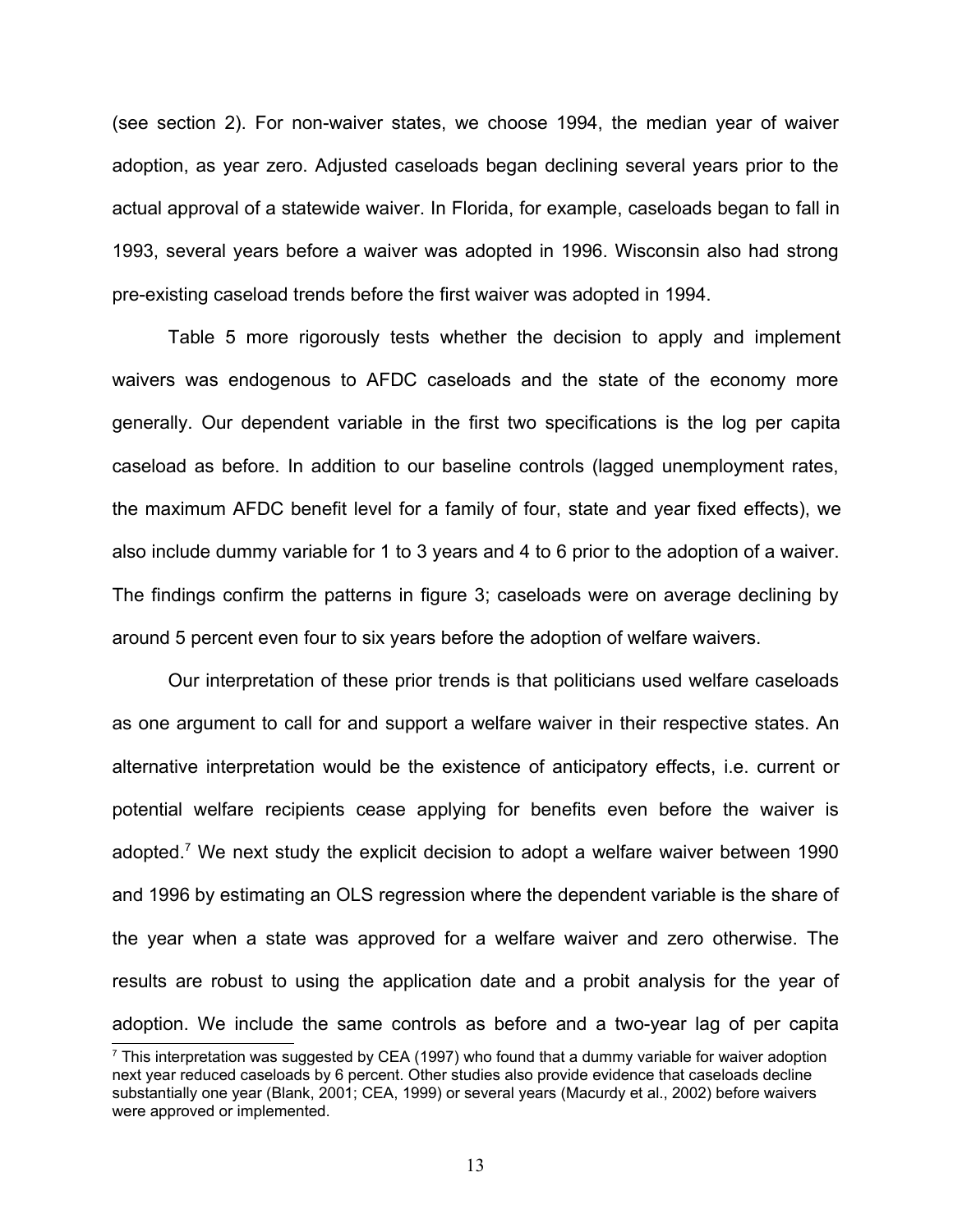AFDC caseload (in logs). The choice of a two-year lag was motivated by our study of the adoption history in several US states. On average, there is a one-year lag between the announcement of a waiver application by the executive and its passage in state legislatures. An additional ten months pass between application and approval by the federal government.

Consistent with our interpretation, high caseloads in the past raise the probability of adopting a waiver. Specifically, the right-hand side of table 5 implies that a 10 percent higher growth rate in per-capita caseloads lead states to adopt a waiver about two months or 4/10 of a standard deviation earlier. Further, states with generous AFDC benefits and high unemployment rates are less likely to adopt waivers, possibly because the state population is more favorable toward redistribution. Hence, it seems that states with high welfare caseloads were particularly concerned about rising welfare dependence and applied for welfare waivers in response.

#### **3.2. State Governors and Waiver Adoption**

The documented feedback effect from high caseloads to the adoption of a welfare waiver suggests that previous estimates are biased toward zero. Hence, welfare waivers by states may have been more effective in reducing caseloads than the 10 percent suggested in section 2 (see table 1). To purge the estimates from endogeneity bias, we build on the idea that a state's waiver policy was strongly determined by its political process.<sup>[8](#page-14-0)</sup>

<span id="page-14-0"></span><sup>&</sup>lt;sup>8</sup> Few studies have systematically analyzed the role of politics for welfare rules or employed instruments to account for the endogeneity of welfare policy (see Mead, 2004 for some descriptive evidence).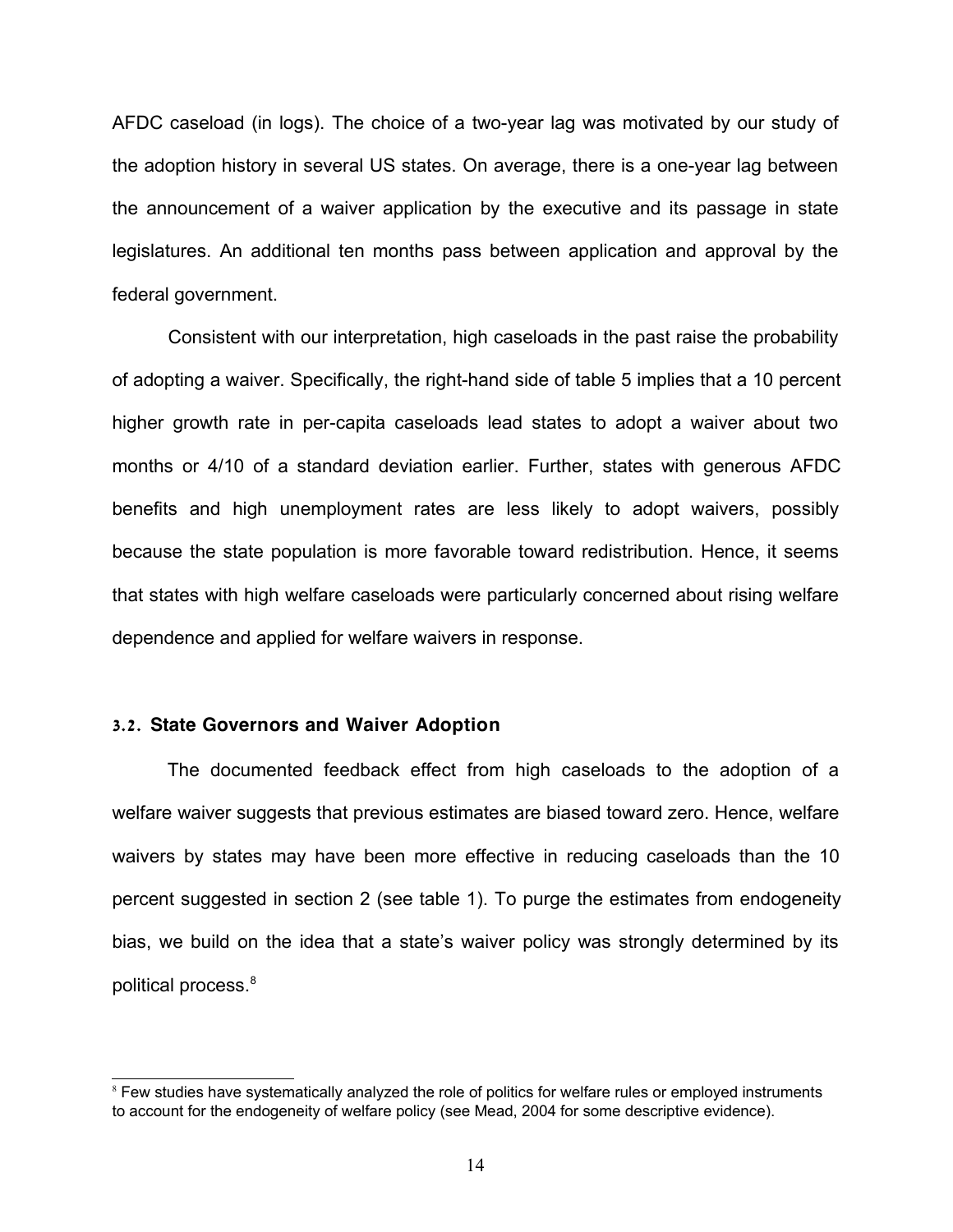Rising AFDC caseloads and welfare dependence were hotly debated political issues in the mid and late 1980s. A prominent role in pushing welfare reform and welfare waivers on the political agenda was hereby played by state governors. Wisconsin's Republican governor Tommy Thompson, a leading state figure of welfare, nicely illustrates our conjecture. He made welfare reform a top priority in his campaign for governor in 1986 (Mead, 2004; Kaplan in: Weissert, 2000). When elected in 1987, Thompson immediately created a task committee to reform the existing AFDC system. Between 1987 and 1996, the Thompson administration applied for waivers in 1988, 1992 and 1993. In 1988, Wisconsin was the first state which conditioned a household's receipt of benefits on the school attendance of its teen children. Under Thompson's leadership and using his line item veto power, the new Wisconsin Works, better known as W-2, was implemented. Its focus on labor market participation with stricter work requirements and harsh sanctions for noncompliance made it a role model for the federal TANF reform. Similar prominent though often less publicized roles were played by governors in Delaware, Michigan, Minnesota, Nebraska and Ohio that shaped the speed and direction of welfare reform (see Weissert, 2000; Winston, 2002 for case studies).<sup>[9](#page-15-0)</sup>

The above examples suggest that a state's adoption of waivers could be strongly influenced by the governor's political power and her preferences for redistribution (Foy, 2005). The strength of a governor's position is determined by both institutional and political forces. Institutions such as the line item veto, which strengthen the executive, rarely change over the waiver period and will be absorbed by state fixed effects. We

<span id="page-15-0"></span><sup>9</sup> Another indication for the role of state governor is that the National Governors' Association (NGA) was influential in lobbying for welfare reform at the federal level (see Weaver, 2000). Fourteen governors testified in welfare-related hearings of the 104<sup>th</sup> Congress, compared to only three state representatives (Winston, 2002, Appendix C).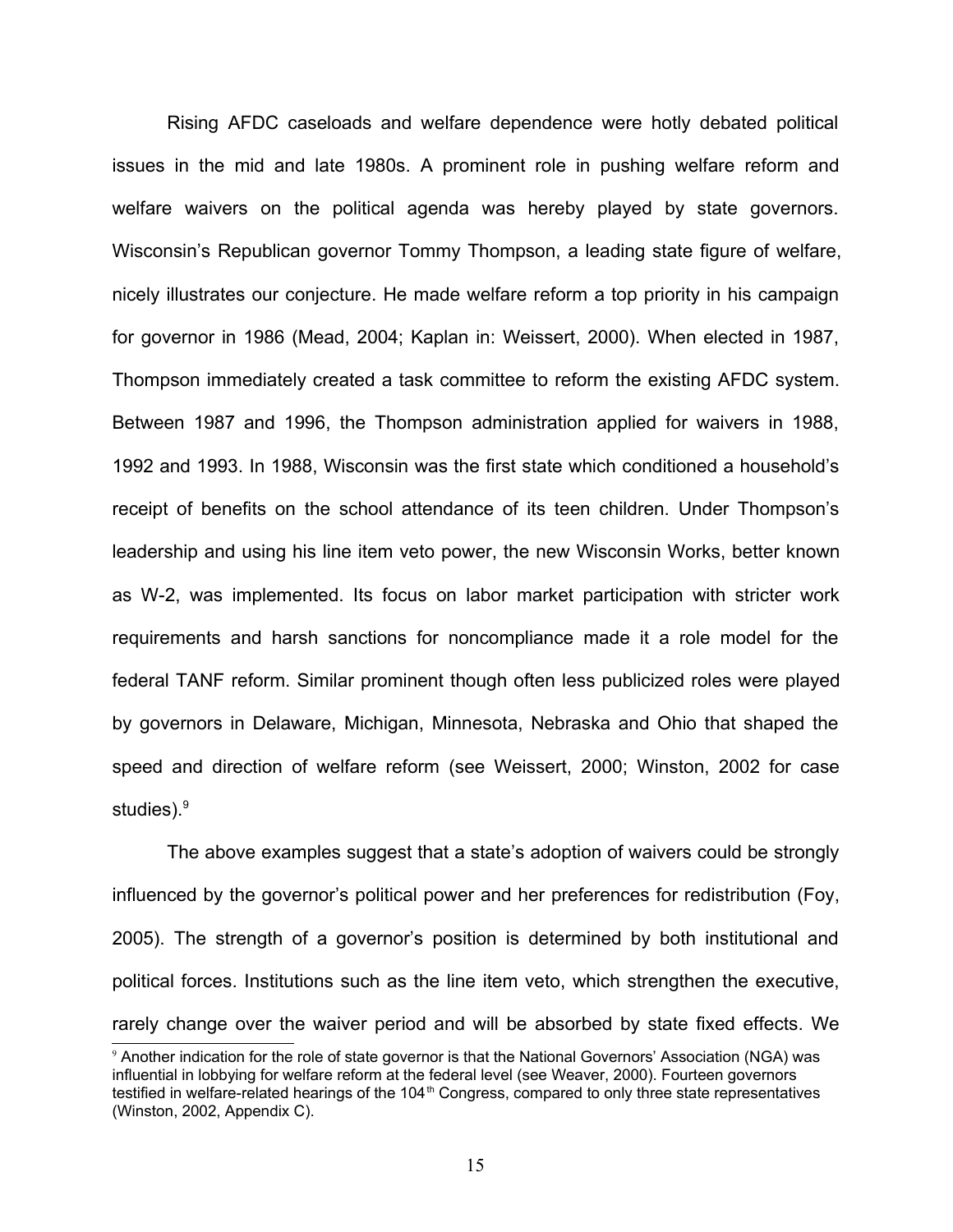propose instead the margin of victory in the last gubernatorial race as an instrument. A political walkover suggests strong popular support for the governor as a political leader and her campaign proposals; both factors increase her political power in the bargaining process with the legislature.

Preferences for redistribution should be another powerful determinant of a state's waiver activity. Since Democrats and Republics traditionally had very different positions on redistribution, a natural choice seems to use partisanship, e.g. the party of the governor or an indicator for a divided state government, as an instrument. However, the governor's party may influence other policies such as the overall budget and labor market and hence, indirectly welfare choices as well.<sup>[10](#page-16-0)</sup> Instead, we use information on whether the governor could stand for reelection as our second instrument for waiver adoption. Lame ducks have different electoral incentives and these exert an important influence on the policy priorities and agenda of the governor (Besley and Case, 1995; List and Sturm, 2006). Without the prospect of reelection, lame ducks often defy the constraints imposed by their own parties in favor of their personal preferences in policy decisions. Indiana's governor Evans, for example, was a Democratic lame duck who pushed for a waiver that was enacted in 1995. Other examples can be found in Governor Wilder (Virginia), Governor Schaefer (Maryland) or Governor Waihee  $(Hawaii).<sup>11</sup>$  $(Hawaii).<sup>11</sup>$  $(Hawaii).<sup>11</sup>$ 

<span id="page-16-0"></span><sup>&</sup>lt;sup>10</sup> We found that the overidentification test failed to reject the null that a governor's party and her margin of victory could be excluded from the caseload regression.

<span id="page-16-1"></span> $11$  Regression results (not reported) show that a Republican governor that cannot be reelected is 4.4 percent less likely to have a waiver adopted in her state. On average, one-fourth of all Republican governors adopt a waiver. Hence, governors that cannot be reelected appear to defy their party's dominant position to reduce welfare.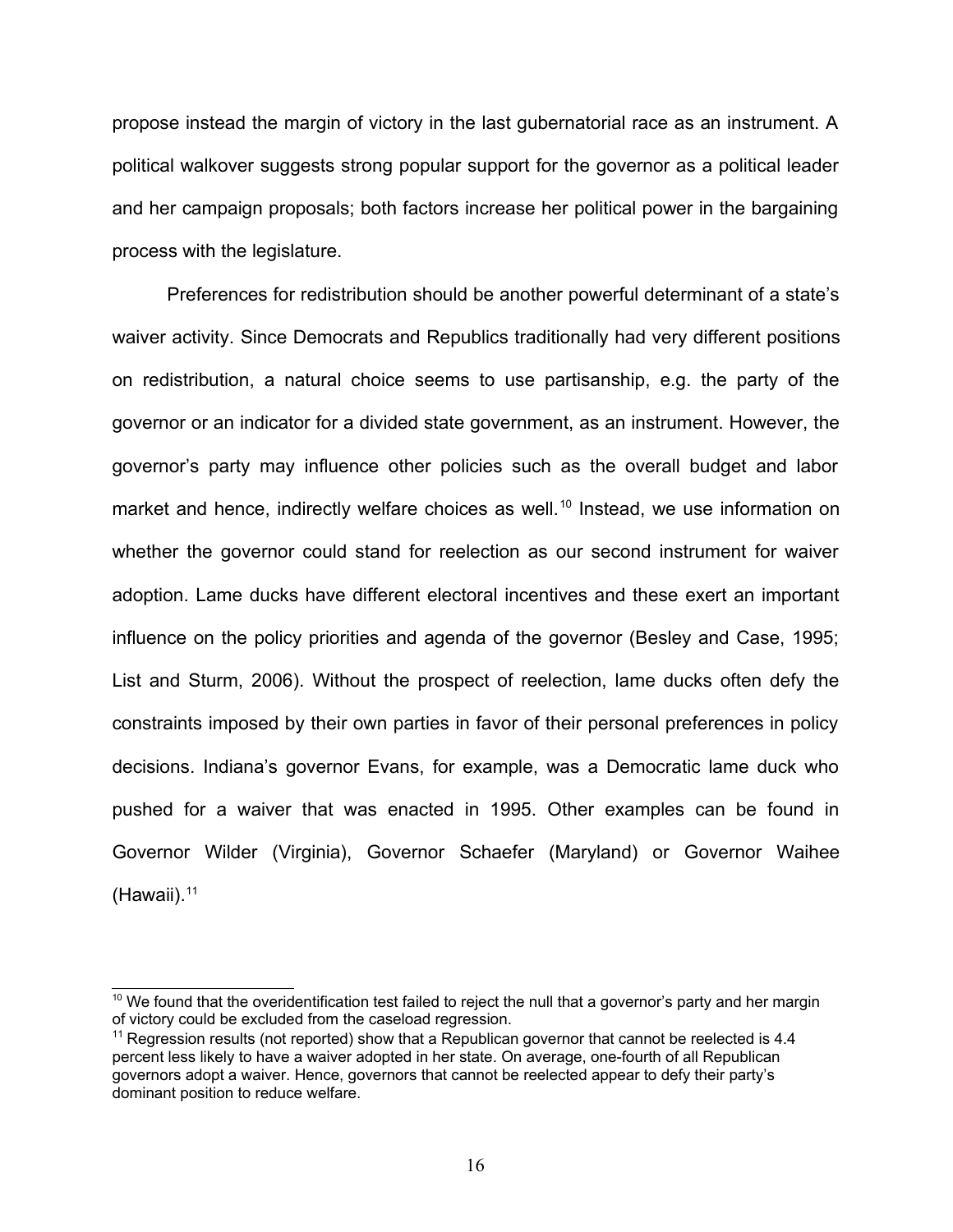The first stage of our instrumental variable approach is shown on the left side of table 6. The dependent variable is the share of year in which a statewide waiver was implemented in a state. The variable is zero before a waiver is adopted and one if the waiver was in place for the entire year. Our instruments are the governor's margin of victory (column (1)), whether she is a lame duck and their interaction effect (column (2)). The instruments are lagged two years to reflect the time gap between a waiver proposal and its implementation. We also include the standard controls (current and lagged unemployment rates, the benefit level under AFDC, the percentage of Blacks in the population and the share of the population that is above 65) as well as year and state fixed effects. We find that the margin of victory reduces the likelihood of adopting a waiver. Specifically, an increase by one standard deviation reduces the chances of adopting a waiver by 3 percent. The second specification shows that this result is largely driven by governors that can stand for reelection. Though the F-statistics at the bottom of the table suggest that our instruments are not very strong, the governor's political position influences the decision to adopt welfare waivers.

#### **3.3. Instrumental Variable Estimates**

Can we exclude a governor's margin of victory and lame duck status from the caseload regression? One concern with our instrument may be that the governor's position affects other policy decisions relevant to welfare caseloads. For example, Besley and Case (1995) find that term limits have a negative effect on the minimum wage. Since minimum wages increase earnings of the employed, this effect could decrease welfare use among the employed. Similarly, governors might affect the labor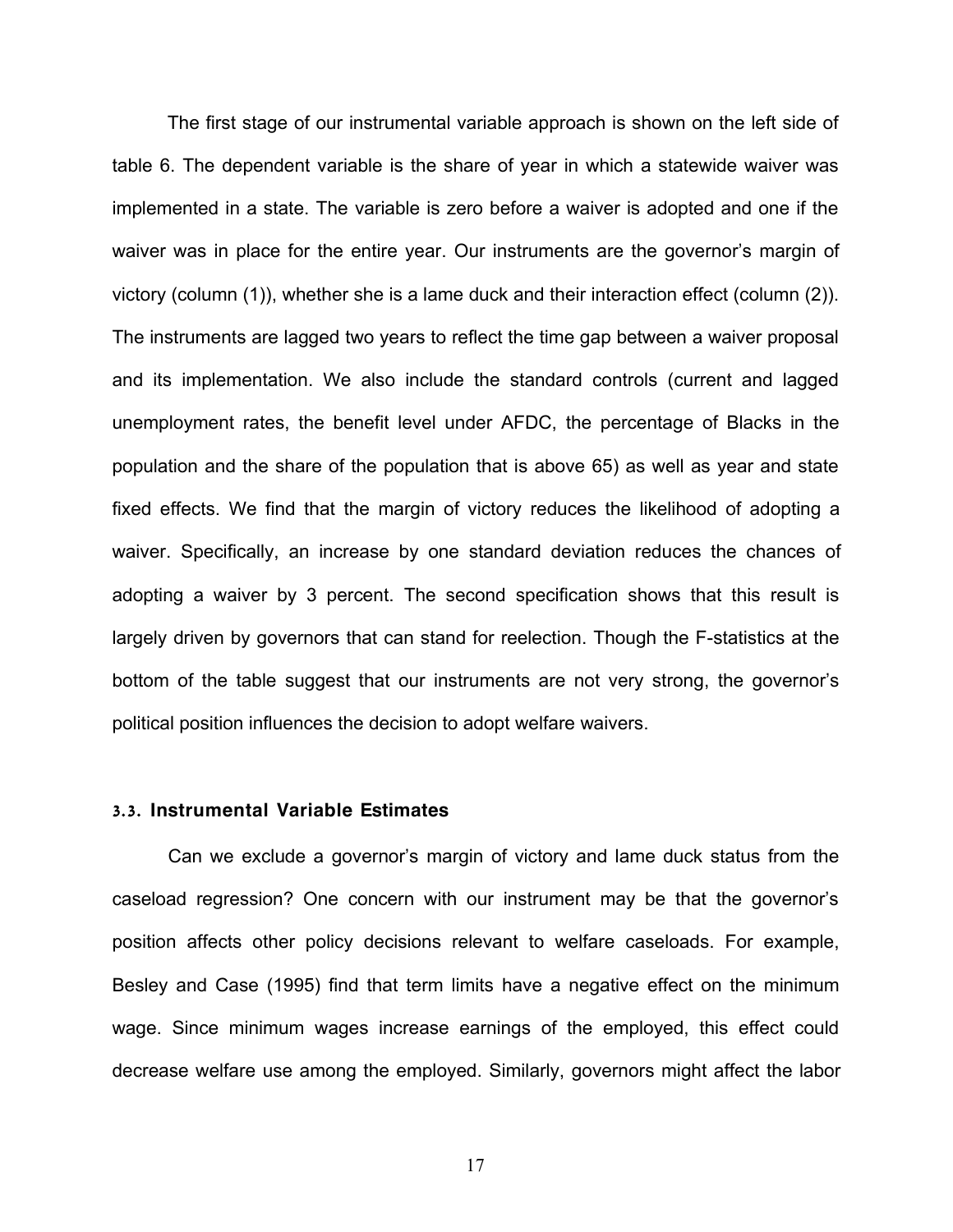market opportunities of welfare participants through other means. To control for these channels, we include a state's minimum wage, the wage at the lowest quintile and changes in labor force participation as additional controls. Furthermore, the governor might affect how child support is enforced in a state, which is a major source of income for single mothers. We therefore add state expenditures for child support enforcement as another control. Finally, we add state spending on hospitals and whether the state has an expanded state Medicaid coverage in the early 1990's to control for changes in health care. We do not explicitly control for Food Stamps or EITC because they are federal programs whose eligibility and expenditures are determined at the national level. While a number of states supplemented federal EITC with a state program, most of the expansion occurred in the late 1990's. Hence, we believe the year dummies pick up most of the variation in Food Stamps and EITC.

The results for the second stage are shown on the right-hand side of table 6. The first specification reports the least squares estimate as a benchmark. Given the feedback effect identified in section 3.1., we expect the instrumental variable estimate to show a stronger effect of waivers on caseloads. Column (4) supports this conjecture: the adoption of a waiver is associated with a 30.4 percent decline in per-capita caseloads. To address the weakness of our instruments, we employ two strategies. First, we interact our instruments with census regions. One rationale for this approach is that we expect the position of the governor to have a different effect between the Northern and Southern states. The results are of similar size but statistically stronger than the basic IV estimates. Second, we use Fuller's k-estimator (LIML) which is more robust to the presence of weak instruments (Hahn, Hausman and Kuersteiner, 2004).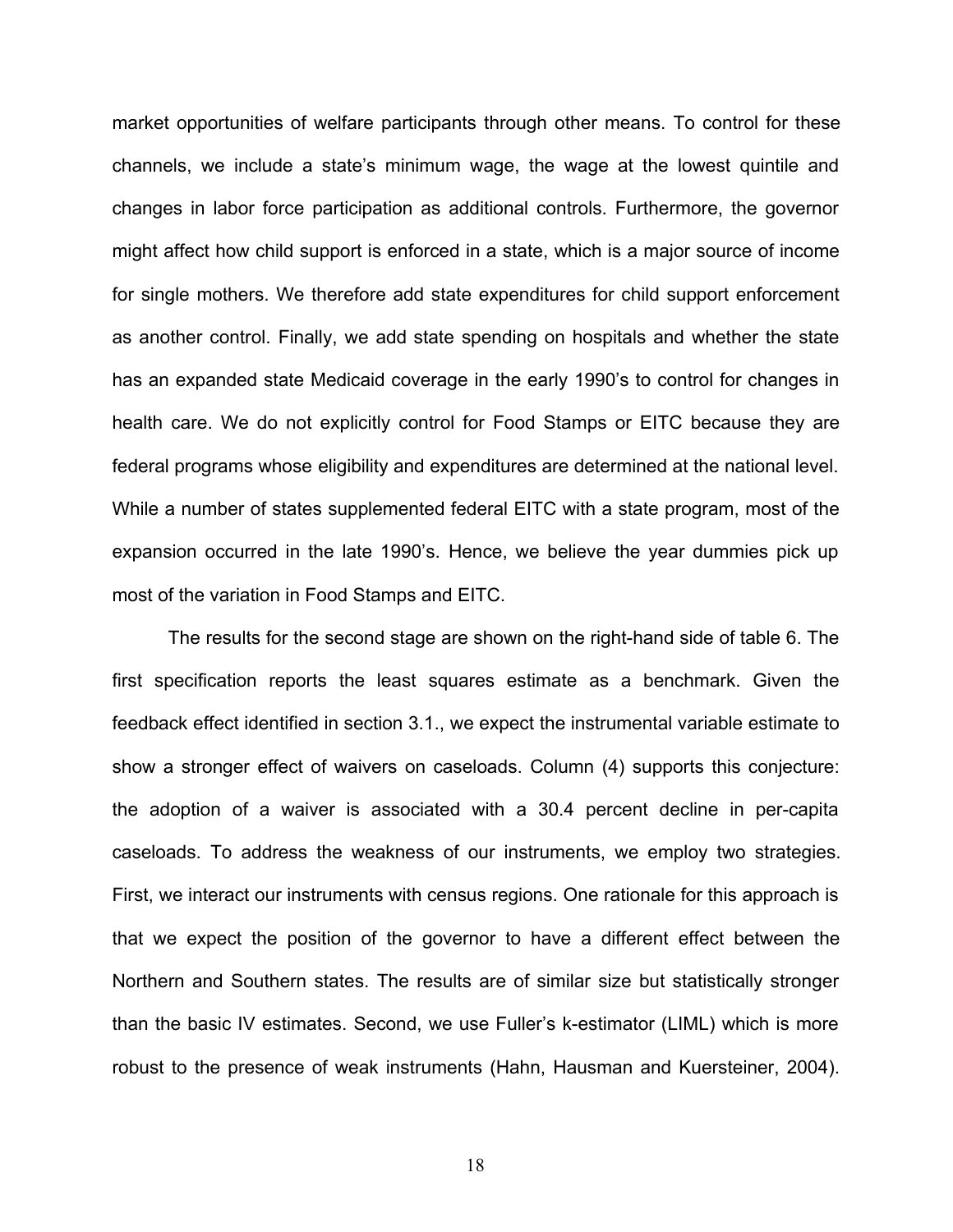The result for the Fuller estimator (with  $k=4$ ) in column (6) are again similar in magnitude.

Are the instrumental variable estimates plausible given that they are three times larger than the OLS results? We think the estimates are reasonable. First, it is not uncommon to find instrumental variable estimates that are several times larger than least squares results. Second, large estimates might be an indication that the instruments should be included as controls in the second stage. The overidentification test reported at the bottom of table 6, however, does not speak to this concern: we cannot reject the null that our instruments should be excluded from the caseload regression. In sum, our results provide strong support for the hypothesis that the adoption of state waivers results in a substantial reduction of caseloads. In particular, the 30 percent reduction in caseloads due to welfare waivers is of the same magnitude as the low unemployment rates of the 1990s. Accounting for policy endogeneity, we thus conclude that states' waiver reforms played an equally important role for caseload reductions as the strong economy.

## **4. Unpacking the Policy Dimensions of Welfare Reform**

Welfare waivers and TANF legislation involved policy changes along many dimensions ranging from higher earnings disregards to new work requirements, harsher sanctions and welfare time limits. Collapsing waiver activity and TANF adoption in a single dummy variable simplifies the analysis, but also leaves several questions unanswered. First, the set of policy rules adopted under waivers and TANF often have theoretically ambiguous effects on caseloads, income or labor market outcomes (see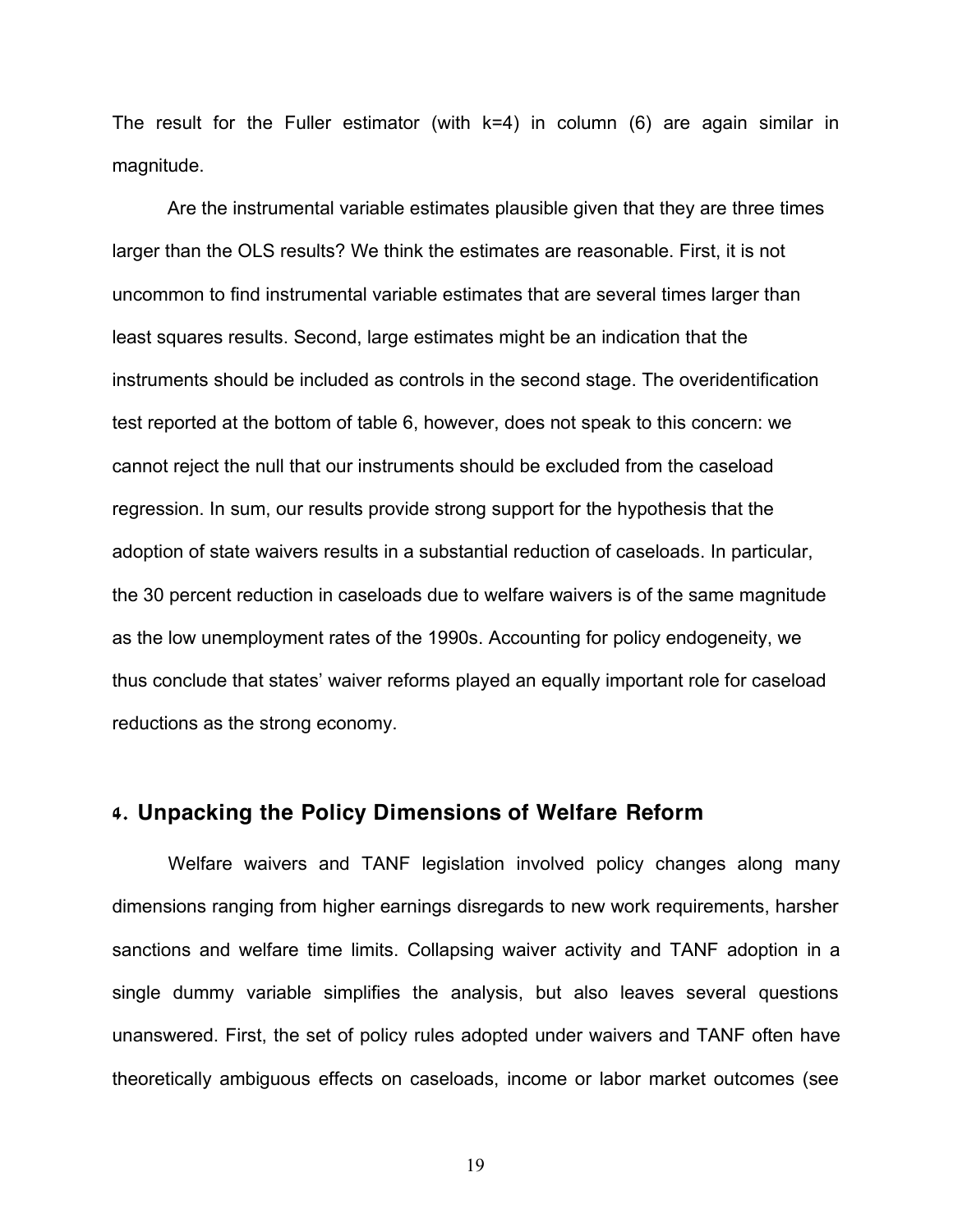also Bitler, Gehlbach and Hoynes, 2004, Gehlbach, 2006; Grogger and Karoly, 2005). For example, higher earnings disregard for recipients encourages labor force participation and welfare use, but work requirements and time limits should decrease welfare participation. If these effects exactly offset each other, we might mistakenly conclude that the implemented rules do not work. Second, this ambiguity might be increased further by states' choice of policies. Even within the same policy dimension state often combine strict and liberal rules. For example, several states have imposed strict life time limits for welfare receipt that are even shorter than the federal limit of 60 months. At the same time, some of the same states are quite generous in granting time limit extensions to individuals who are ill or elderly. Collapsing these into a single variable again might lead us to conclude that certain policies do not affect caseloads. Finally, the dummy approach fails to identify which specific policy dimension or rule contributes to the decline in caseloads. Identifying the policy dimensions that work (and how they work) is however important for policy recommendations. We next describe our approach to address these points.

#### **4.1. Characterizing Welfare Policies**

We coded detailed policy rules for the period from 1993 to 2005 using publications from the waiver period (Crouse, 1999; Koerper, 1999; U.S. Department for Health and Human Services, 1991) and the Urban Institute's Welfare Rules Database (WRD). The WRD covers more than 100 policy rules encapsulated in TANF ranging from initial eligibility requirements such as mandatory job search at application to ongoing eligibility requirements such as minimum hours of work requirements. We focus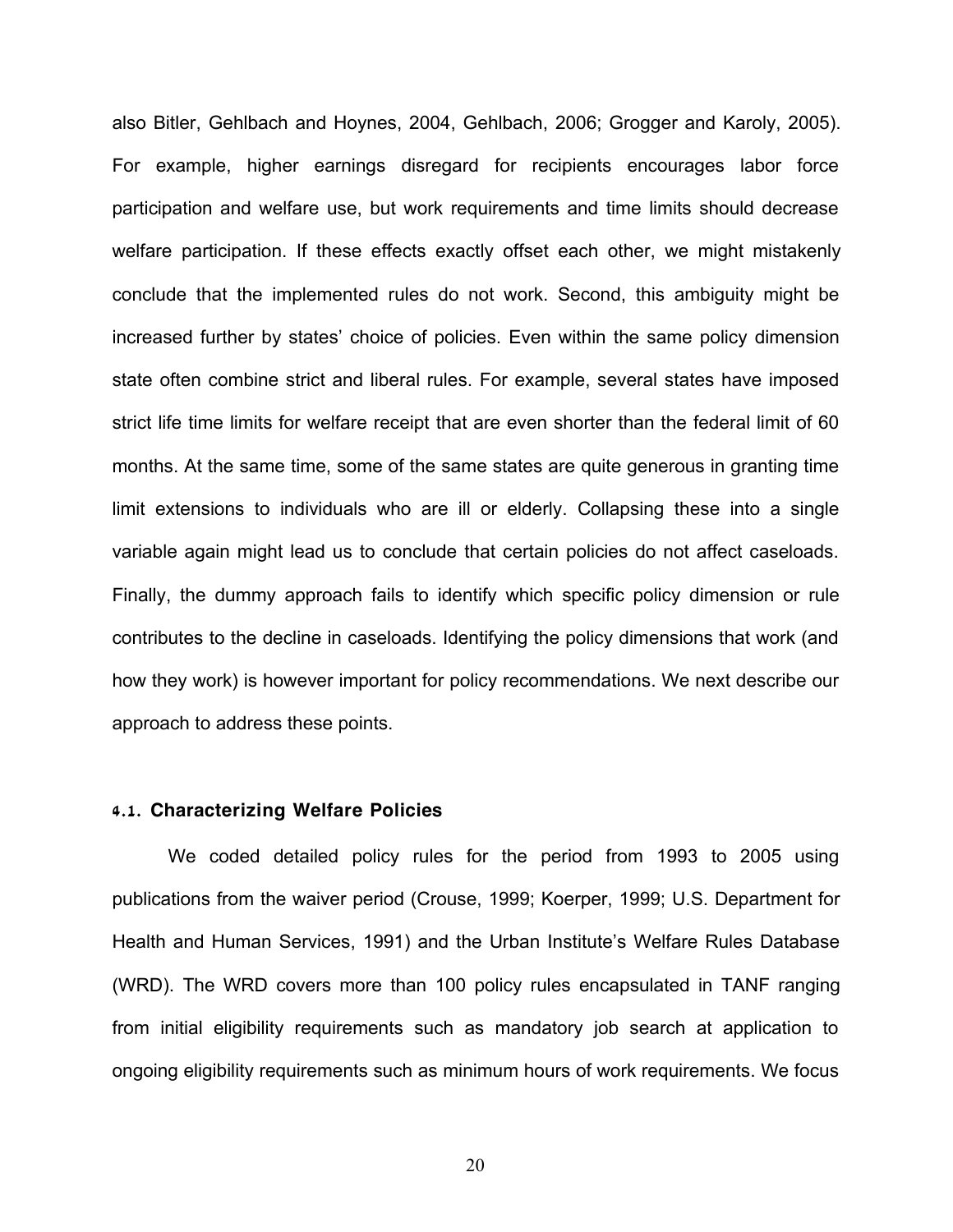on the following welfare categories—initial eligibility, financial and demographic eligibility requirements, earned income disregards pertaining to benefit computation, work requirements, sanctions in case of noncompliance with work requirements, time limits and family caps. The chosen policy categories represent significant policy departures from the pre-TANF period (see also Fang and Keane, 2004; Macurdy et al., 2002; McKernan and Radcliffe, 2006). Each category includes numerous rules some of which are related to very specific participation issues or populations. We select either the main policy rule or a small number of key rules to characterize a state's provision in each category.[12](#page-21-0) We now briefly describe the 22 rules in the 7 policy categories. A detailed discussion of the rules, their sources and specific coding are reported in a separate web appendix available from the authors.

Initial eligibility represents two new TANF practices aimed at reducing caseloads —whether states require a mandatory job search prior to application and whether they offer small one-time payments known as diversion payments to help individuals tide over minor income shortfalls in lieu of applying for welfare. To characterize the demographic characteristics for initial eligibility, we coded whether a state allows pregnant women with no other children to be eligible for TANF benefits. In addition, we coded three indicator variables pertaining to the eligibility of two-parent households, which became a federal requirement only in 1990. The first indicator is whether the state imposes any limit on the number of hours worked by the principal earner in a twoparent household. The second indicator is whether a certain work history of the principal earner is required for a two-parent household to be eligible. The third indicator is

<span id="page-21-0"></span> $12$  In selecting the policy rules from the Welfare Rules database with several hundred variables, we follow the policies emphasized in the Welfare Rules Databook published annually by the Urban Institute.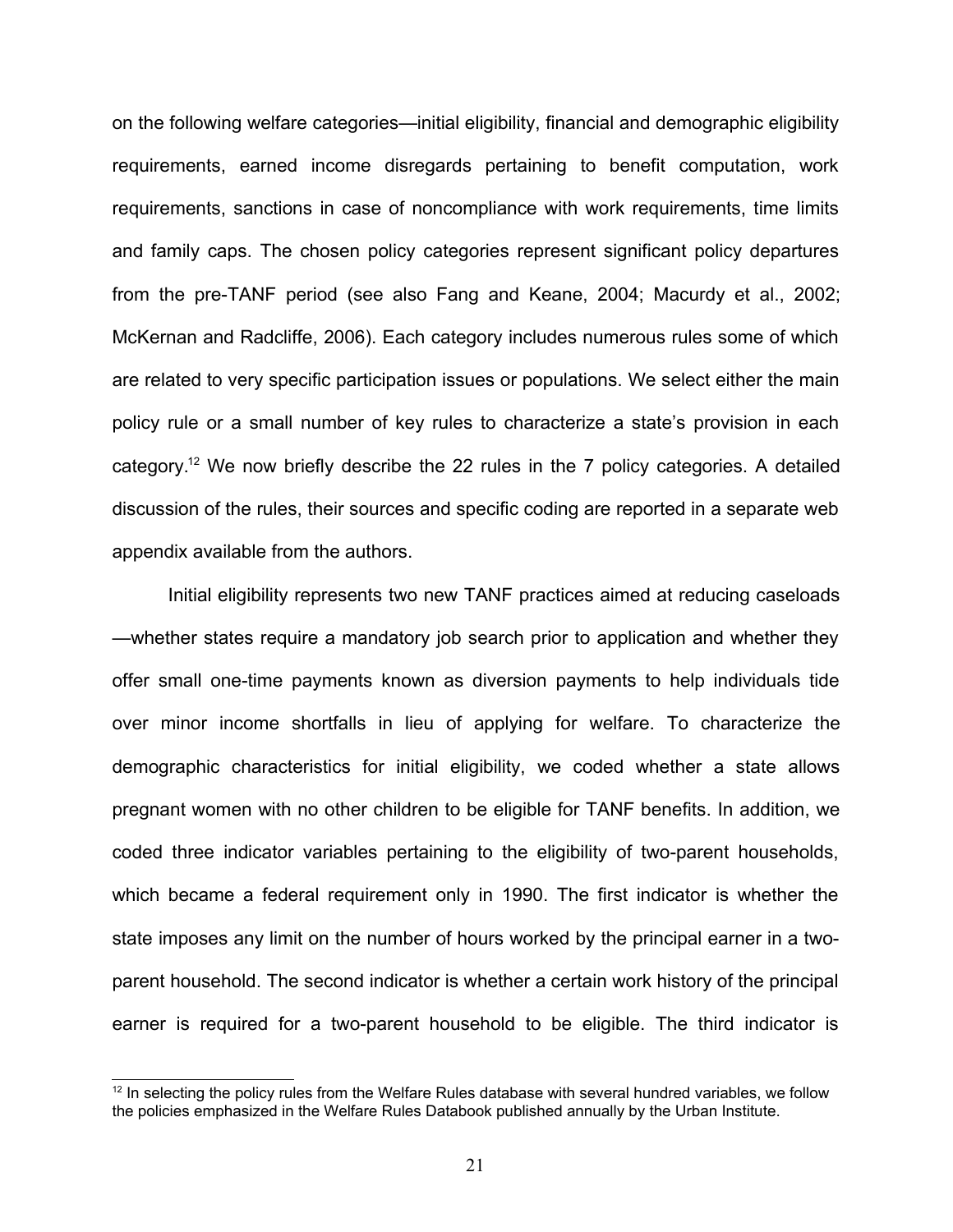whether two-parent households have to wait a certain period before they can actually apply for welfare. Finally, we coded two variables characterizing the financial requirements for eligibility. The first one specifies the maximum value of unrestricted assets (in \$1,000) a family may have and still be eligible for cash benefits. Since there were important changes across states and over time, we also coded the monetary value of vehicles (in \$1,000) that are exempted from the asset calculation test (i.e. vehicle asset exemptions).

Work requirements were an integral part of the work-first approach stressed by many state waivers and the TANF legislation. In this category, we focus on three rules: the number of hours recipients are required to participate in a certain work-related activity such as job training, education or subsidized work. In addition, we create a dummy variable for whether recipients are required to fulfill the work requirement upon application. The variable is zero if the work requirement only applies after the unit has started to receive benefits. Finally, we code the number of exemptions from work requirements that states allow for pregnancy, illness, caring for somebody that is ill, of old age, a young child or if the person is employed in an unsubsidized job. The rule ranges from 0 (no exemption) to 6 (all exemptions allowed as under AFDC). While recipients in principle participated in work, training, education or related activities as part of the Job Opportunities and Basic Skills Training Program (JOBS), there were many exemptions under AFDC and in practice, only a small share of the adult caseload actually participated in the activities. During the waiver period, 24 states implemented statewide waivers to impose more narrow standards for exemptions from work-related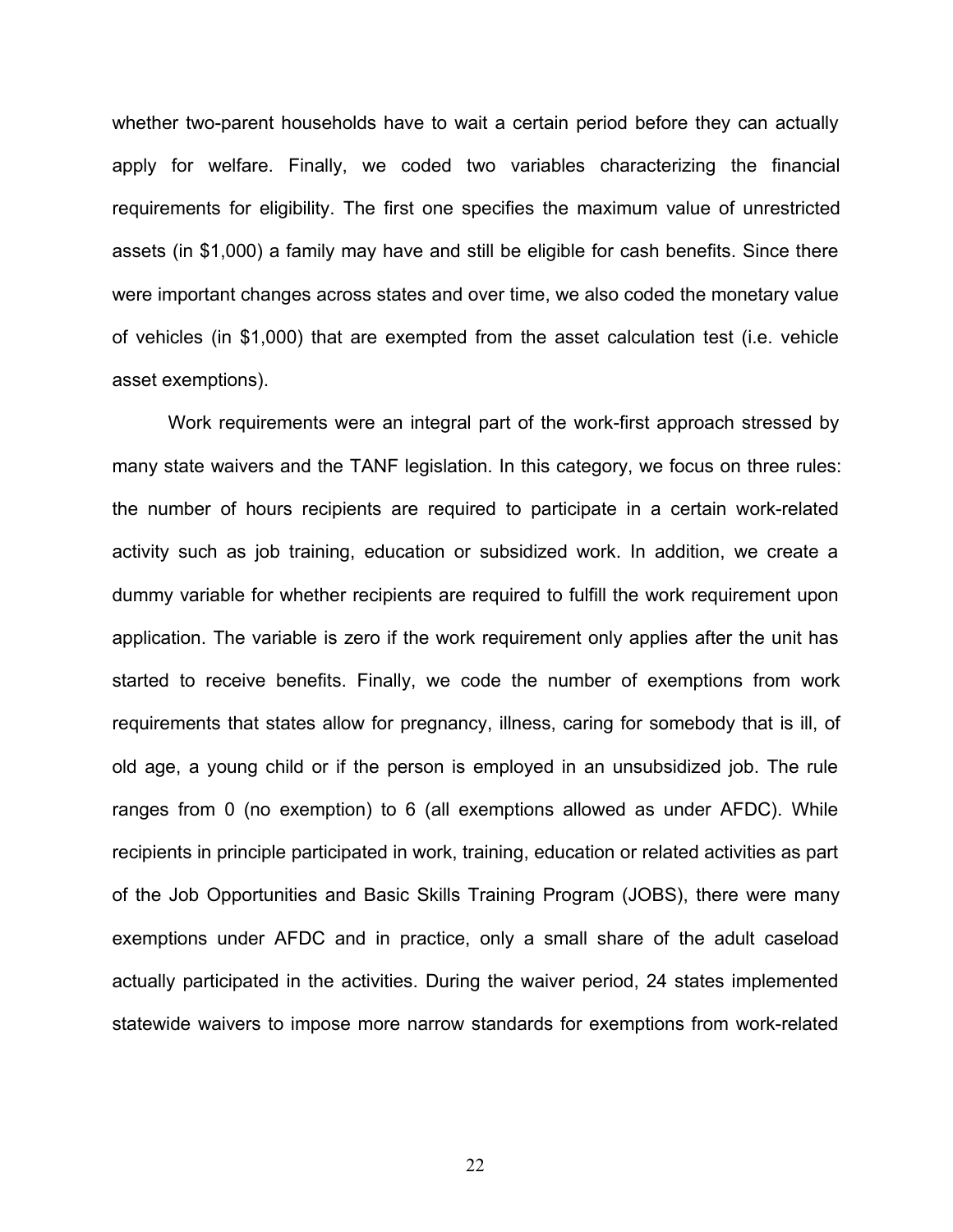activities that effectively reduced the number of families requesting exemptions. This trend continued under TANF.

To encourage work participation further, states under TANF allowed more generous earnings disregards. Under AFDC, labor earnings were 'taxed' away at a rate of 100% after the fourth month of work (67% in the first three months) and recipients were allowed to deduct \$30 of earnings for the first year. Under waivers and TANF, more labor earnings were exempt from the benefit calculation and the benefit reduction rate of additional earnings was reduced to less than 100%. To characterize earnings disregards, we calculate earnings for a hypothetical individual working full time (40 hours per week) at the state or federal minimum wage in month 5 of employment using state specific disregard policies.<sup>[13](#page-23-0)</sup> We focus on month 5 because many states allow recipients to disregard 100 percent of their income in the first three to four months of employment.

Under AFDC, participants failing to comply with the training requirements faced rather mild sanctions. In response, numerous states applied for a JOBS sanction waiver to introduce harsher sanctions such as loss of the entire family cash benefit against non-complying recipients. JOBS sanctions were the most common statewide waivers approved in 29 states between 1993 and 1996. We characterize benefit sanctions by four rules: the duration of the most severe sanction and the severity of the sanction imposed. The most severe sanction ranges from the full removal of benefits to a decline in the benefits by 25 percent or less or the removal of the adult portion of the benefit. Under AFDC, only the adult portion of the benefit was removed if at all. We also coded the severity of the initial sanction in case of a first noncompliance: whether the first and

<span id="page-23-0"></span> $13$  For states with no minimum wage laws, we use the federal minimum wage.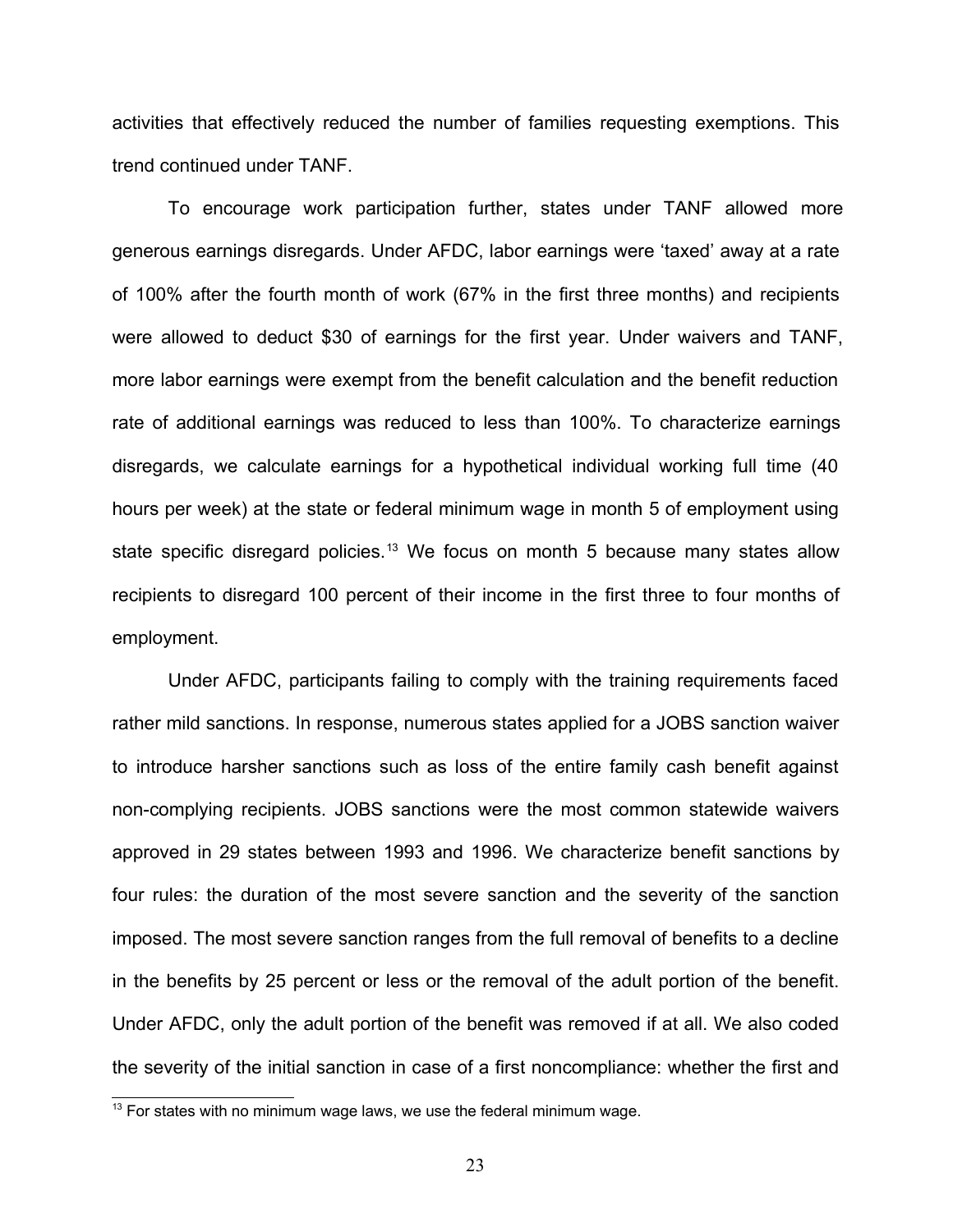initial sanction involves a removal of full family benefits and whether households have to reapply for welfare following the most severe sanction.

Another key component of welfare reform was time limits which made welfare receipt a temporary assistance for up to 60 months. We code five rules for time limits: the first two specify the actual duration of the lifetime limit and the length of any periodic time limit, i.e. the number of consecutive months a household could receive welfare benefits, imposed. The third and fourth rule specifies the number of extensions and exemptions allowed. In particular, we count the number of extensions to the time limit granted for household heads that are working or earning income, searching for a job but unable to find employment, ill or incapacitated, caring for an ill or incapacitated person, caring for a young child, pregnant, a minor parent, aged 60 years or older, victim of domestic violence. Similarly, we count the number of exemptions from time limits, i.e. whether the state exempts household heads if they are ill or incapacitated, care for someone ill or incapacitated, work in an unsubsidized job, are fully cooperating but cannot find employment, care for a child under a certain age, are minor parents, are older than a certain age (typically 60), are pregnant or were fleeing from or receiving treatment for domestic violence. Both variables for time limit extensions and exemptions range from 0 (no extension or exemption allowed) to 9 (all exemptions or extensions allowed). Fifth, we create an indicator for whether the full benefit is lost upon reaching the time limit or whether the child continues to receive benefits beyond the time limit. Finally, family cap refers to whether states adopt policies to cap benefits of welfare recipients giving birth to an additional child while on TANF.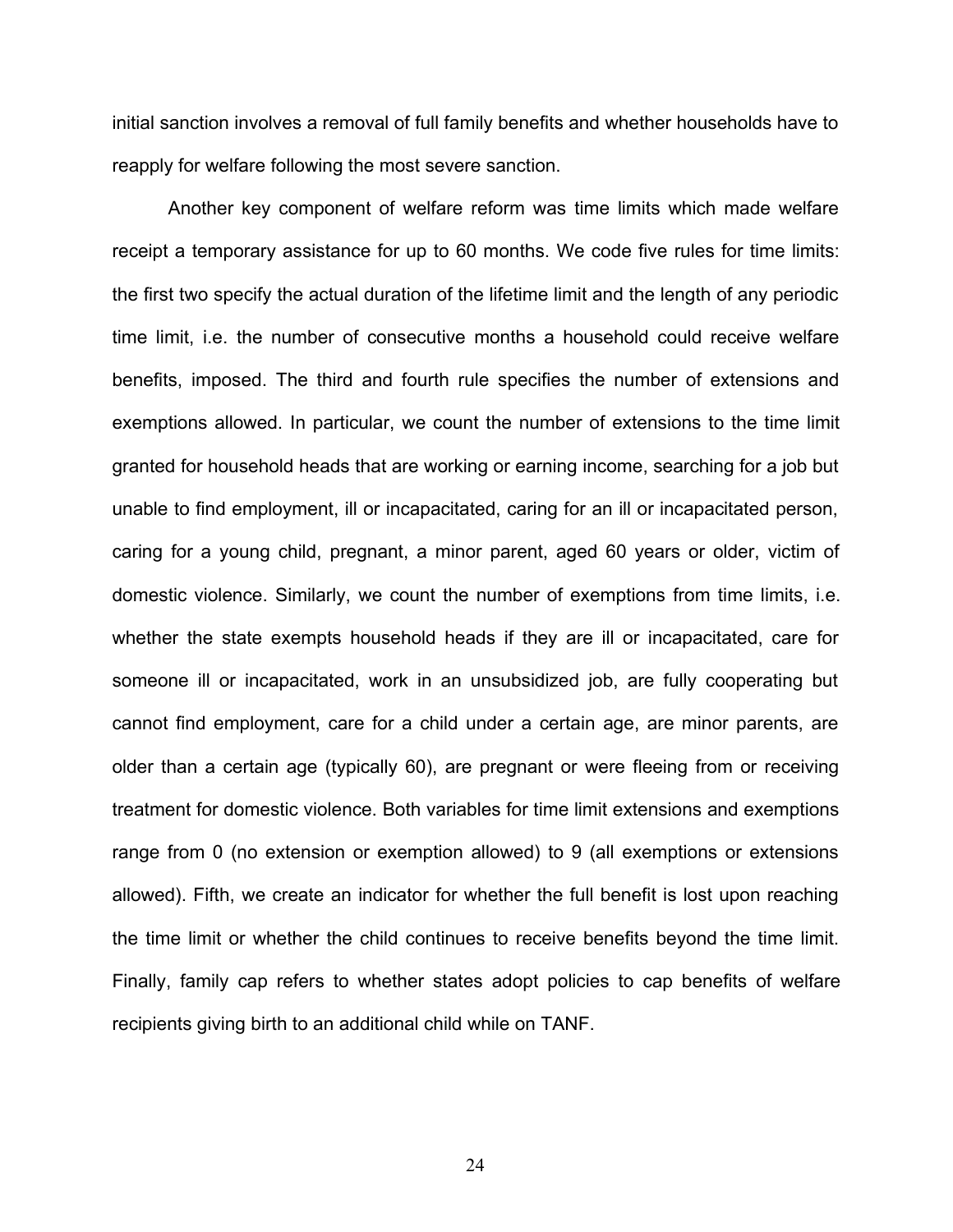Our 22 rules ranging from initial eligibility for example, diversion payments, to requirements for continued eligibility requirements such as family caps provide the most comprehensive characterization of state welfare policy between 1993 and 2005. Summary statistics of all policy rules are reported in table 6.

We are now in a position to determine which of our 7 policy areas (e.g. time limits, sanctions, work requirements, etc.) are effective in reducing caseloads. In addition, we can determine which of the main rules in a given policy area is responsible for the effect. Table 7 shows several noteworthy patterns: first, diversion payments are more effective than mandatory job search in reducing caseloads. Since diversion payments prevent households from entering the welfare rolls while mandatory job search imposes behavioral requirements on recipients, this suggests that behavioral changes among actual welfare recipients are less important for caseloads. Second, granting eligibility to pregnant women has the strongest effect on caseloads among the initial eligibility criteria: it raises caseloads by around 46% in states that allow it. Third, the main effect of work requirements arises from a reduction in the numbers of exemptions which subjects a larger pool of recipients to work requirements. The effect is large: each exemption increases caseloads by almost 4 percent. Finally, the most effective sanction rule is strict initial sanctions. Initial sanctions have a much larger effect than a larger reduction in benefits or a longer duration for repeated noncompliance. We find little evidence that family caps or time limits have an effect on aggregate caseloads.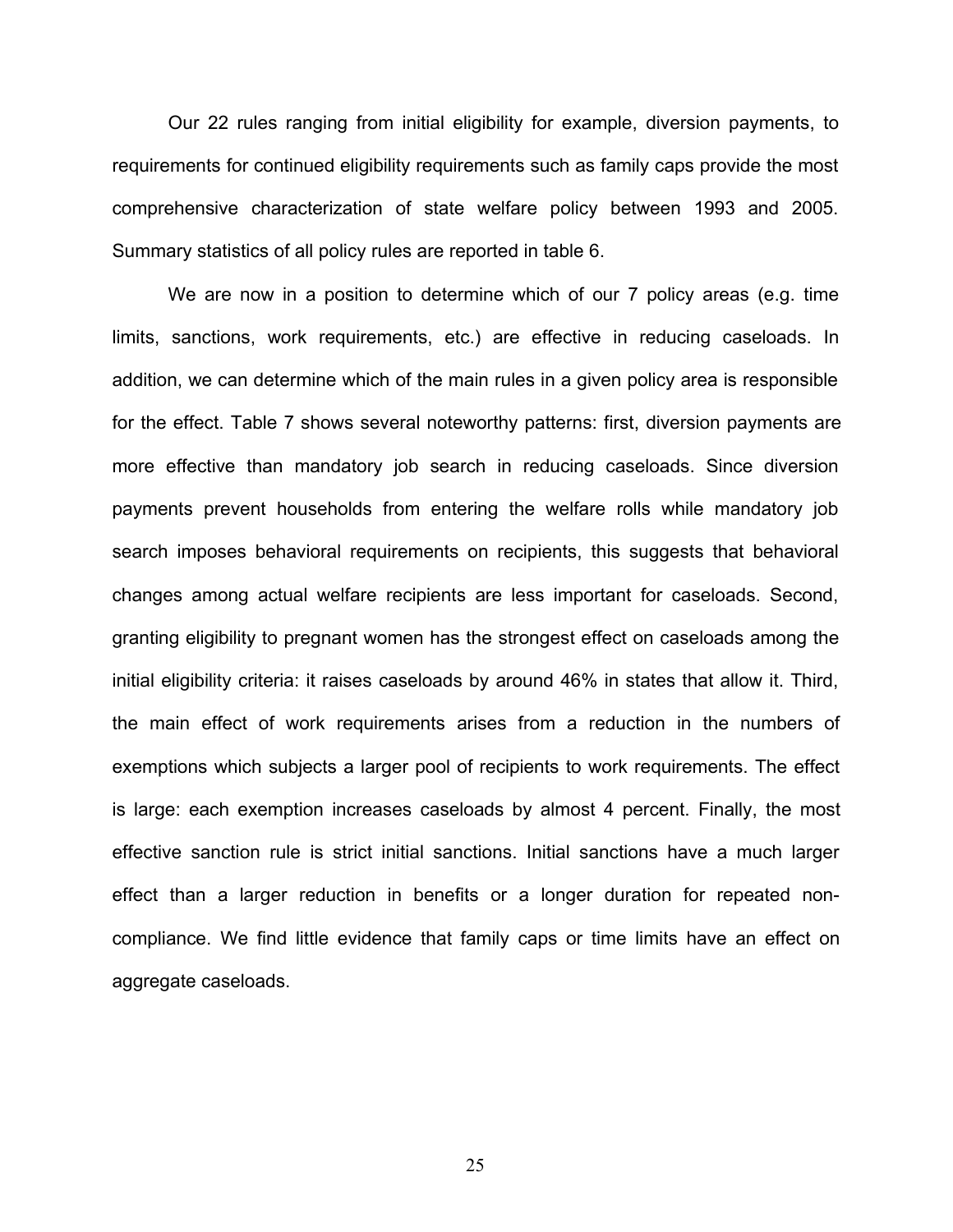#### **4.2. Policy Indices and Welfare Caseloads**

Although the previous exercise focusing on detailed rules is more informative about the mechanism underlying the effects of welfare reform, using twenty-two policy rules also has drawbacks. The first is the obvious multidimensionality problem of more than twenty individual policy variables. Second and more importantly, we cannot compare and contrast the effects of different policies because some are dummy variables such as eligibility of pregnant women, while others capture an intensive policy margin such as the duration of sanctions. How then should we interpret the findings on the various policies as a whole?

In this section, we reduce the dimensionality of the policies by collapsing them into seven indices. To ensure comparability across indices, we first standardize the intensive policy variables into a unit free measure and then average the various policies in each category. Our approach is similar to the human development index (HDI), which standardizes each individual component using the minimum and maximum values before averaging them.[14](#page-26-0) Our indices thus range from 0 to 1 and can be compared with each other. We also recode some of our policies such that higher values of both the policies and indices capture stricter or less flexible rules designed to reduce caseloads, while lower values represent less strict or more flexible rules.

We logically group similar rules into indices that capture a specific part of the welfare process as a recipient progresses from application to cash receipt to requirements for ongoing eligibility. Under this categorization, the rules pertaining to time limits form one index while those relating to sanctions are grouped into another

<span id="page-26-0"></span><sup>&</sup>lt;sup>14</sup> The specific formula to transform the variable into a unit free measure is  $(X - min(X))/(max(X)$  $min(X)$ ).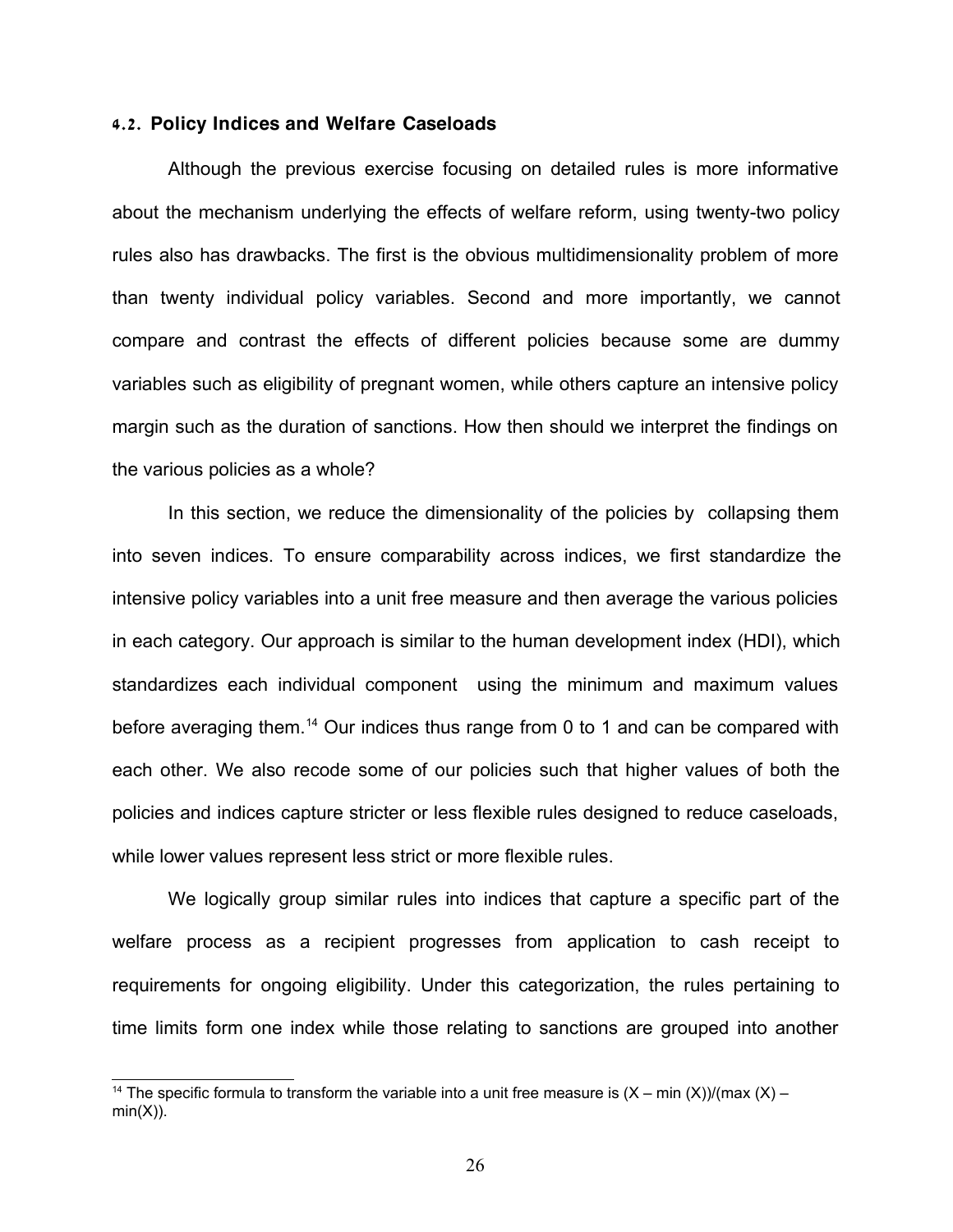index. Our seven indices are similar to the categorization of rules discussed in the previous section and are as follows—initial eligibility, financial and demographic eligibility, earned income disregards, work requirements, sanctions, time limits and family caps.

Initial eligibility includes whether states offer diversion payments and whether they require a mandatory job search before application. The index for financial and demographic eligibility requirements, we combine six rules. We recode the rules for assets and vehicle asset exemptions before standardizing them so that higher values are associated with a lower probability of getting on welfare i.e. more strict.<sup>[15](#page-27-0)</sup> We also recode the dummy for whether states allow eligibility of pregnant woman to 0 if states offer this policy and 1 otherwise. We then average the six rules (recoded assets plus vehicle asset exemptions, recoded pregnant eligibility and the three rules pertaining to two-parent eligibility) into a single financial and demographic eligibility index. In a similar fashion, we construct our seven indices that are summarized above the rules in each category in table 6.

Figure 4 plots the indices from 1993 to 2005 and as expected we see that state policies become stricter on average both for the waiver years (pre-1996) and after the implementation of TANF in 1996. The two exceptions are earned income disregards, and financial and demographic eligibility. In general, states offered higher earned income disregards as a carrot for labor force participation, while also increasing the asset and vehicle exemptions allowed for financial eligibility. Apart from the greater flexibility afforded by the policies under these two categories, the rest of the indices

<span id="page-27-0"></span><sup>&</sup>lt;sup>15</sup> Lower assets limits in this case restrict the application pool and we just multiply assets by -1 so that higher values capture the stricter policy dimension.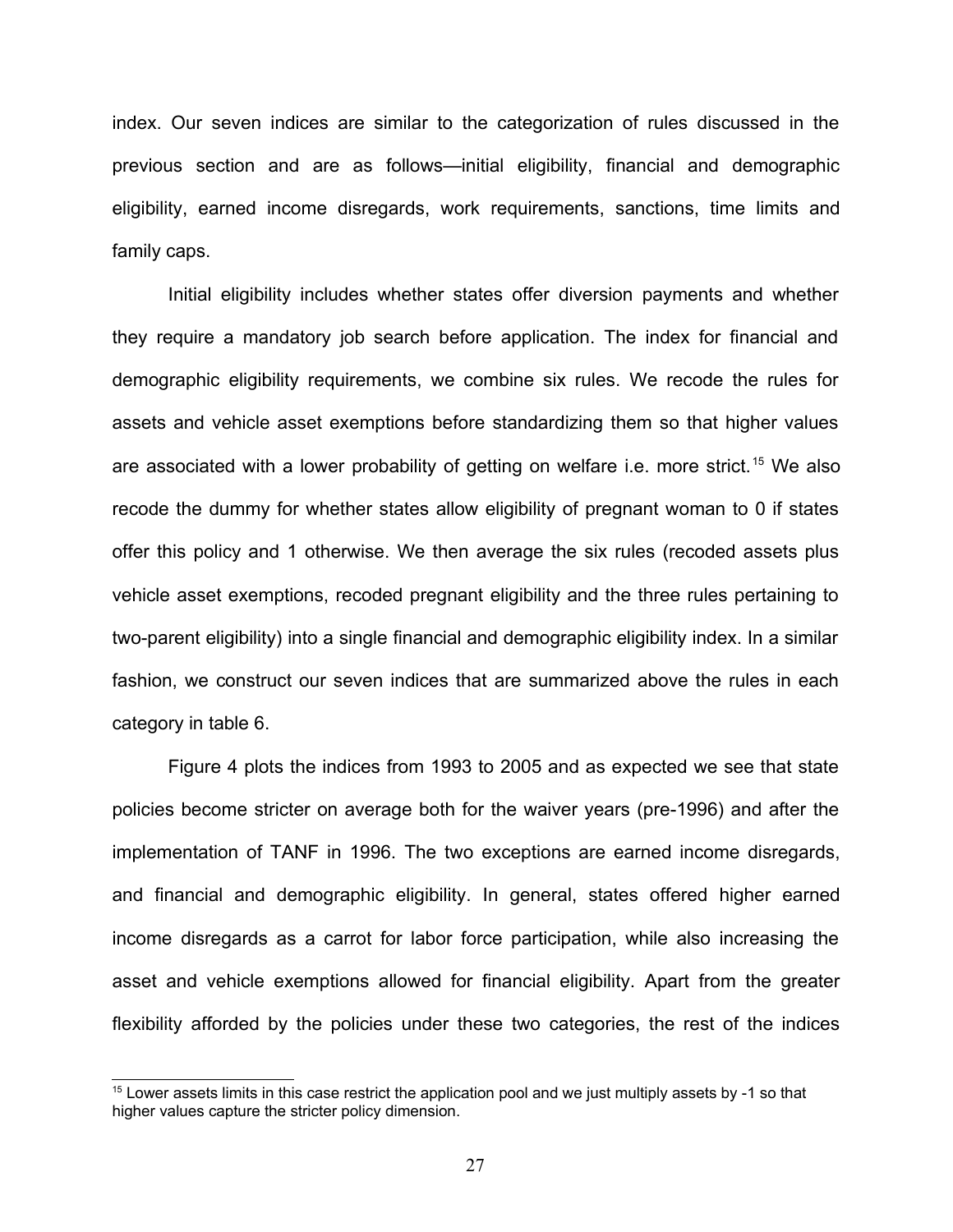sharply increased over the period. For example, only 14% of states had adopted any family cap policy in 1995, which increased to 41% by 2004. The number of states requiring mandatory job search prior to application increased from 12% in 1996 to 35% in 2005 and 65% of states now offer diversion payments versus 6% in 1996. Some of the most severe changes have been introduced under sanctions with over 84% of states reducing full family benefits as their most severe sanction against noncompliance by 2005.

In addition to the temporal changes, welfare policies also vary within and across different categories in each state. States in general have not adopted either very strict policies or very generous policies across the policy spectrum. Indiana, for example, increased the duration of their most severe sanction to 36 months in 1996 but the sanctioned household only lost the adult portion of their benefits and did not have to reapply. Mississippi in 2001 has among the harshest sanction policies with the most severe sanction involving a permanent loss of full family benefits but at the same time does not require a mandatory job search at application or offer diversion payments. Similarly, New York requires adult recipients to work full-time but the requirement comes into force only 30 days after orientation rather than immediately after application for benefits. New York also allows for many exemptions from work requirements though the exemption rules are less generous than under AFDC.<sup>[16](#page-28-0)</sup>

In table 8 we use our policy indices to analyze how they affect caseloads. As a benchmark, we compare our results to specifications using dummies for individual waivers (as in CEA 1997, 1999). On average, states applied for at least 3 waivers but

<span id="page-28-0"></span> $16$ Table A3 in the appendix shows the ranking of states according to their value for each of the seven indices. A state at the top of the list has rather liberal rules in the respective policy dimension. States with the strictest rules are at the bottom of the table.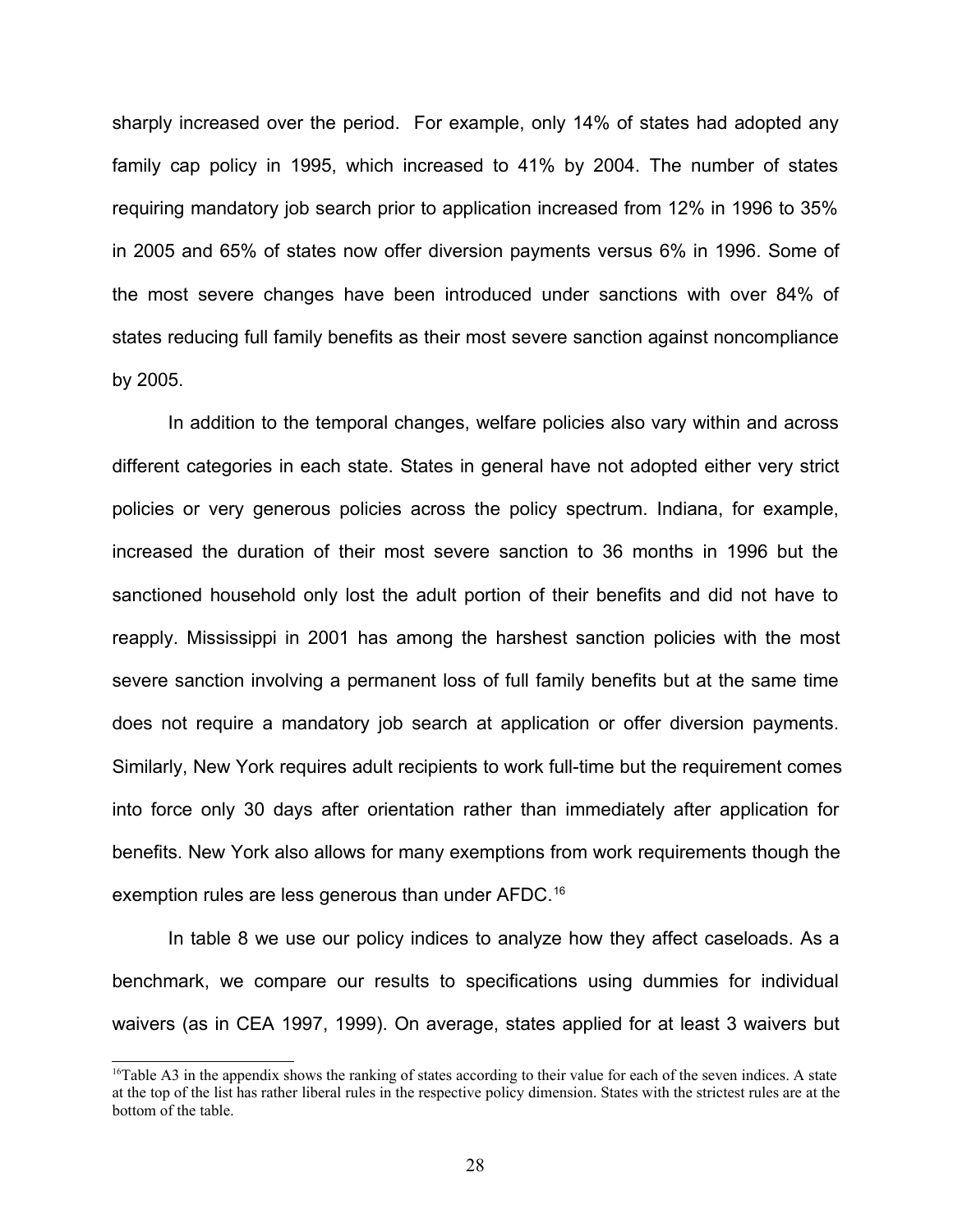waivers were often adopted on the same date. The simultaneous adoption makes it difficult to separate the effects of, for example, sanction policies from family cap policies. Moreover, it is still difficult to isolate, for example, specific sanction rules that are more effective at reducing caseloads because waivers for sanctions varied across states.

The criticisms notwithstanding, specifications 1 to 3 focus on individual waiver dummies with additional controls added in specification 2 and 3. Waivers for tougher sanctions and less generous work requirement exemptions are associated with caseload declines of 22 percent and 11 percent respectively. There are however, several patterns that are difficult to interpret: waivers on earnings disregard (that became more generous) seem to have an implausibly large positive effect on caseloads of 20 percent. Work requirement waivers that became stricter in the waiver period increase caseloads by 22 percent similar to the effects for time limits (25%). Finally, waivers introducing family caps also have a surprisingly strong effect and reduce caseloads by almost 10 percent.

Specifications 4 to 6 characterize welfare rules by our indices instead of individual waiver dummies and cover both the waiver and TANF period. The results convey a cleaner picture. First, initial eligibility requirements such as diversion have a strong and negative effect on caseloads as compared to financial and demographic requirements that do not have a significant effect. Second, the effect of earnings disregard is similar to that for waivers. The coefficients, however, are not as precisely estimated and coupled with the lack of finding on earning disregards in table 7, we conclude that they are perhaps not an important policy determinant for caseloads. Third, stricter work requirements and sanctions for non-compliance have both economic and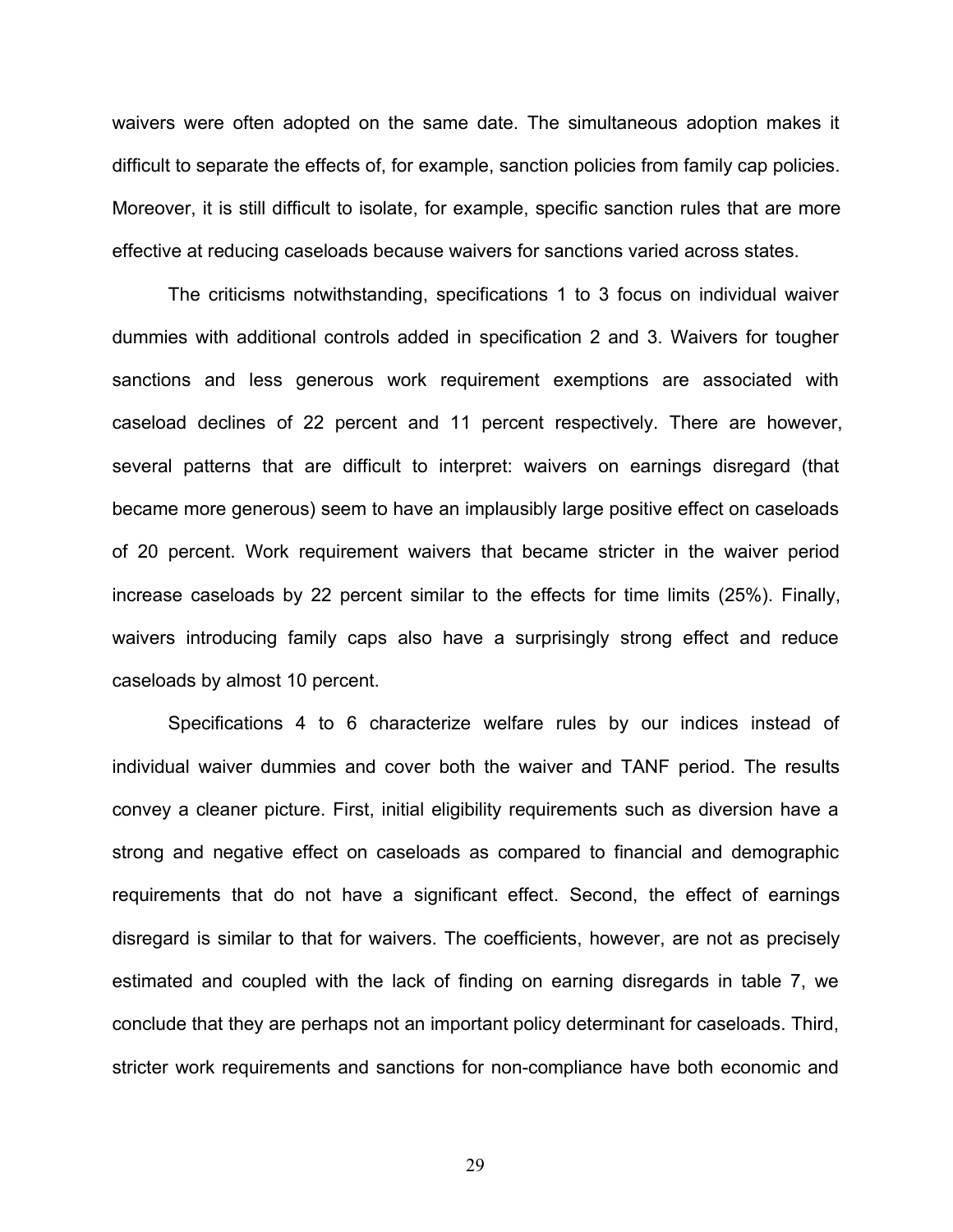statistically significant effects. Using the intensive margin for time limits, we find no effects of time limits on caseloads relative to the strange positive effect in specifications 1 to 3. Family caps also have no significant effect on caseloads.

Since our indices are averages of standardized components, we can directly compare across the different policy dimensions. Our findings suggest that sanctions are the most effective policy tool to reduce caseloads—a 10% increase in the sanction index reduces caseloads by 3.9% on average. The second most effective dimension is work requirements for ongoing eligibility where a 10% increase in the index reduces caseloads by 2.3%. The the third most effective set of rules are the initial eligibility requirements such as diversion payments to offset temporary income losses. Here, a 10% increase in strictness reduces caseloads by 1.9%.

Few other studies have analyzed individual policy rules and its effect on welfare use. Macurdy et al. (2002) and CEA (1999) also find that sanctions are important for the reduction in caseloads. However, they do find little on other dimensions or an implausibly large effect of family caps. While Fang and Keane (2004) found that work requirements are the most important dimension for reducing welfare use, our more detailed policy variables that they are less effective than sanctions. Further, the effect of work requirements is mainly driven by a reduction of work exemptions for welfare recipients. The impact of the novel initial eligibility requirements, mandatory job search and diversion payments, has so far not been studied.

Using individual policy rules and category specific indices, tables 7 and 8 provide a more coherent picture of how the US welfare reform worked in practice. In particular, tougher initial sanctions and less generous exemptions from work requirements are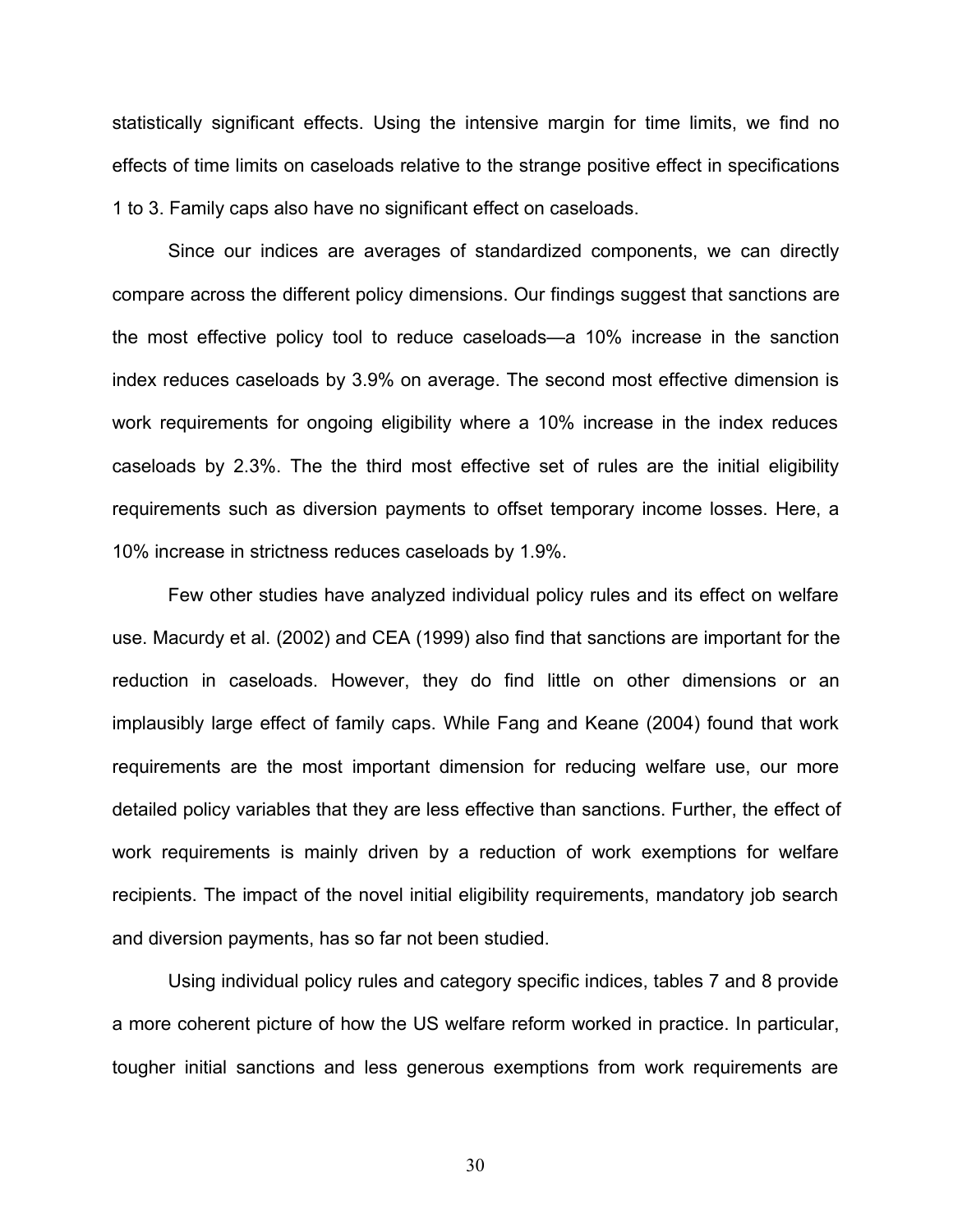highly effective tools in reducing welfare caseloads. In comparison, neither time limits nor family cap policies have any appreciable effects.

#### **5. Conclusion**

In this paper, we study the effects of US welfare reform on caseloads using detailed information on socio-economic variables, political variables and individual policy rules at the state-level. Our analysis addresses two limitations of the previous literature. First, we address the endogeneity in the timing of waiver adoption in the early 1990's and propose the electoral incentives of state governors as instruments. After accounting for the endogeneity problem, our IV estimates find large and significant effects of waivers on welfare caseload declines. In fact, waivers appear to have contributed as much to the 1990's decline as the robust economy. Second, we identify specific policies that were more effective at reducing caseloads. Using detailed information on rules and constructing new indices for different policy dimensions such as sanctions and time limits, we find that strict sanctions, diversion payments and harsher work requirements lead to significant declines in welfare participation from 1993 to 2004. While other policies such as earned income disregards and time limit may affect labor force participation and other social outcomes, we find no effects of these policies on welfare caseloads. Finally, despite the numerous policy changes captured in the 1996 reform, only one or two policy rules in each category appear to be significant determinants of caseloads.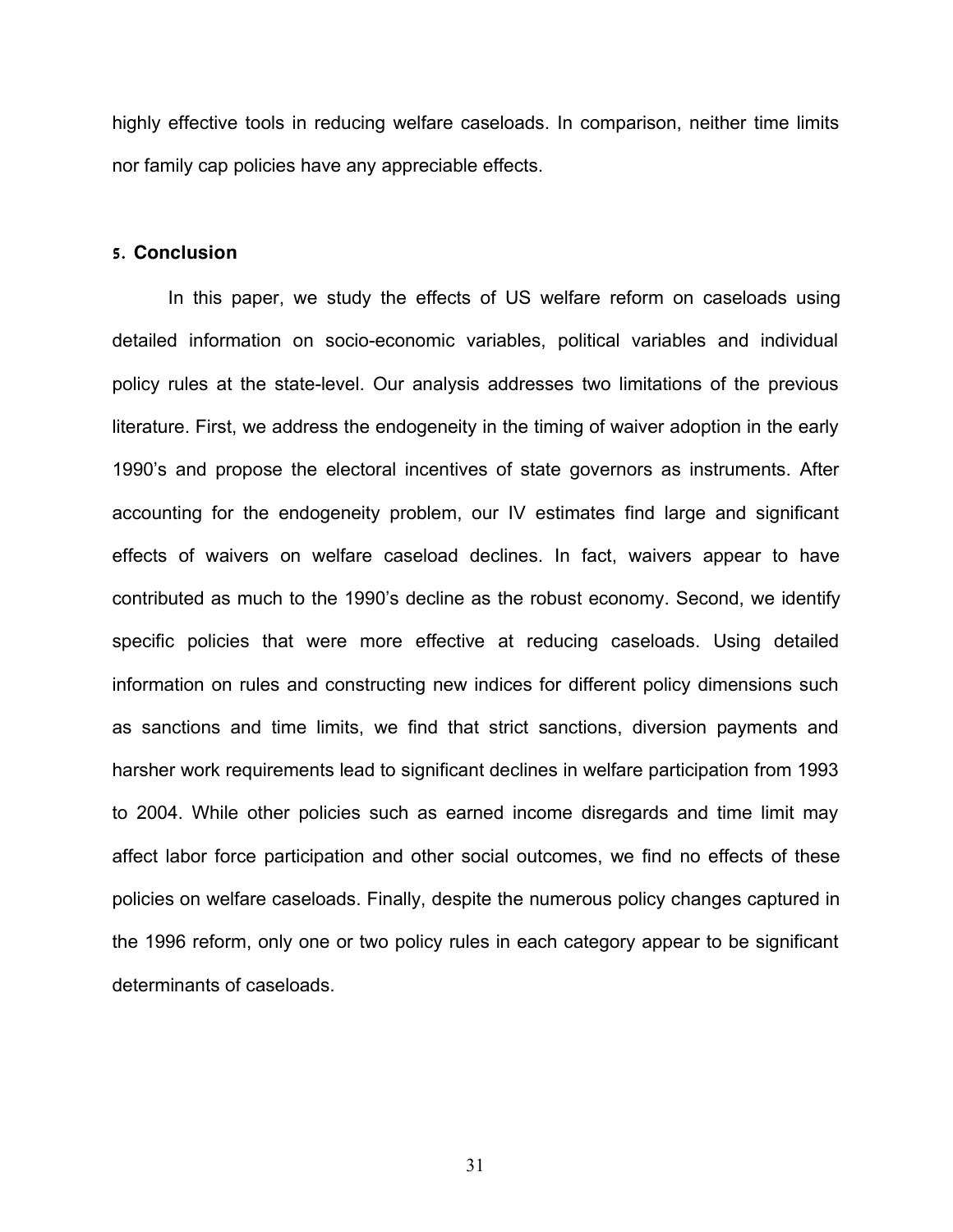## **References**

Berry,William D., Evan J. Ringquist, Richard C. Fording, and Russell L. Hanson (1998), "Measuring Citizen and Government Ideology in the American States, 1960–93." *American Journal of Political Science* 42(1): 327–348. ICPSR data file #1208.

Besley, Timothy and Anne Case (1995), "Does Electoral Accountability Affect Economic Policy Choices? Evidence from Gubernatorial Term Limits," *Quarterly Journal of Economics*, 110, 769-98.

\_\_\_\_\_\_\_\_\_\_ and \_\_\_\_\_\_\_\_\_\_(2003), "Political Institutions and Policy Choices: Evidence from the United States, *Journal of Economic Literature*, 41, 7-73.

Bitler, Marianne, Hilary Hoynes and Jonah Gelbach (2006), "What Mean Impacts Miss: Distributional Effects of Welfare Reform Experiments", *American Economic Review*.

Blank, Rebecca M. (2001), "What causes public assistance caseloads to grow?" *Journal of Human Resources*, 36, 85-118.

\_\_\_\_\_\_\_\_\_\_ (2002), "Evaluating Welfare Reform in the United States," *Journal of Economic Literature*, 40, 1105-66.

(2007), "What we know, what we don't know, and what we need to know about Welfare Reform," mimeo, University of Michigan.

and Jeffrey Grogger (2004), "Assessing the Impact of Welfare Reform on Single Mothers: Comments and Discussion," *Brookings Papers on Economic Activity*, 1, 96-116.

Bloom, Dan, Mary Farrell, Barbara Fink with Diana Adams-Ciardullo (2002), "Welfare time limits: State Policies, Implementation and Effects on Families," U.S. Department of Health and Human Services.

Centers for Disease Control and Prevention. National Center for Health Statistics. *VitalStats,* [http://www.cdc.gov/nchs/vitalstats.htm;](http://www.cdc.gov/nchs/vitalstats.htm) accessed March 1, 2008.

Council of Economic Advisers (1997), "Explaining the decline in welfare receipt, 1993-1996:

Technical report", Executive Office of the President of the United States.

- \_\_\_\_\_\_\_\_\_\_ (1999), "The effects of welfare policy and economic expansion on welfare caseloads: an update," Executive Office of the President of the United States.
- Crouse, Gil (1999), "State Implementation of Major Changes to Welfare Policies, 1992-1998," Washington: Office of Human Services Policy, Department of Health and Human Services, [http://aspe.hhs.gov/hsp/Waiver-Policies99/policy\\_CEA.htm.](http://aspe.hhs.gov/hsp/Waiver-Policies99/policy_CEA.htm)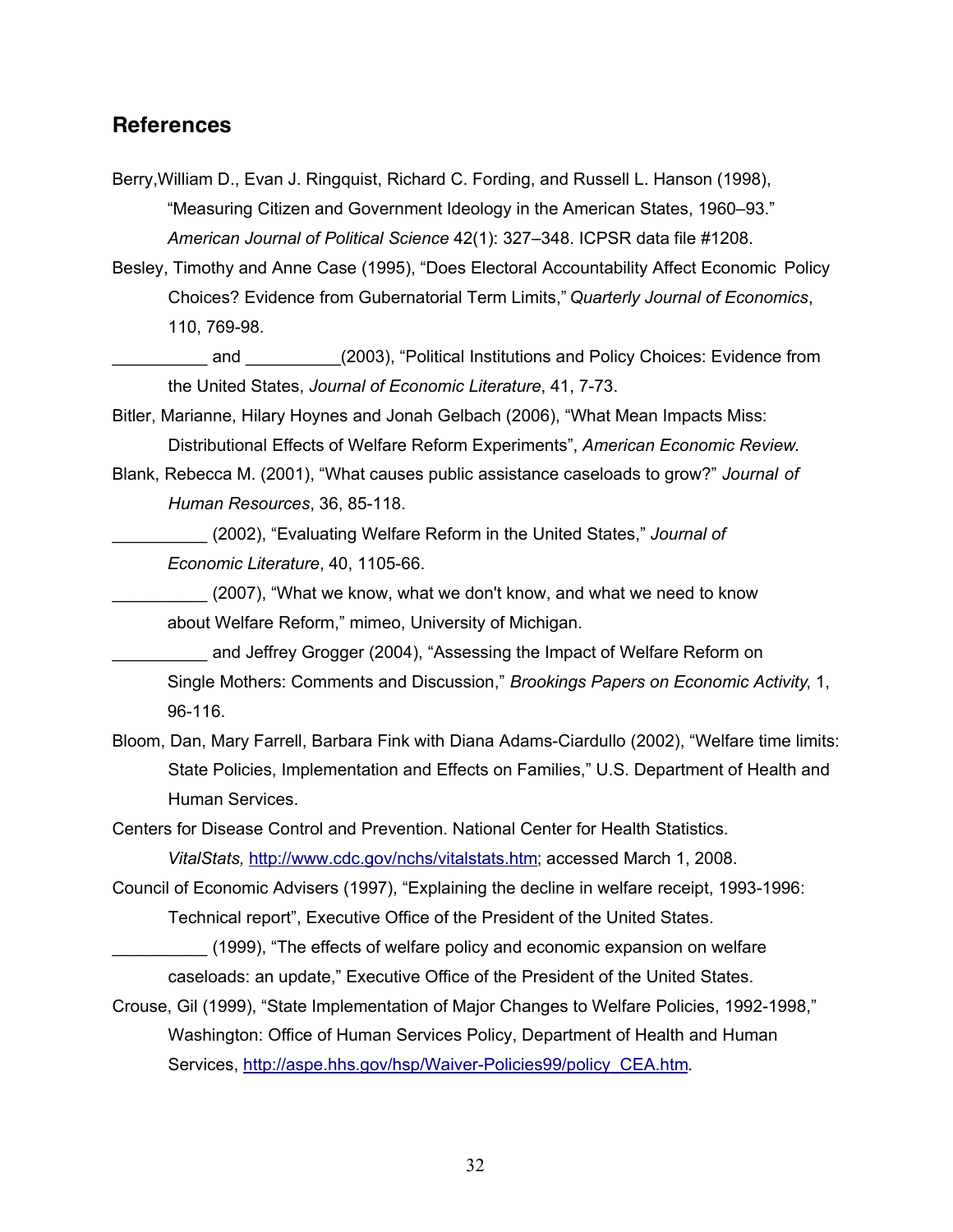Fang, Hanming and Michael P. Keane (2004), "Assessing the Impact of Welfare Reform on Single Mothers," *Brookings Papers on Economic Activity*, 1, 1-95.

Foy, Joseph J. (2005), *Applying the New Federalism of 1996: Governors and Welfare Reform*. Ph.D. Thesis, University of Notre Dame.

Gehlbach, Jonah (2006), "Review of Welfare Reform, by Jeffrey Grogger and Lynn A. Karoly", *Journal of Economic Literature*, 44, 1056-62.

Grogger, Jeffrey (2002), "Time Limits and Welfare Use," *Journal of Human Resources*, 39, 405- 24.

\_\_\_\_\_\_\_\_\_\_ (2003), "The effects of time limits, the EITC, and other policy changes on welfare use, work and income among female-headed families," *Review of Economics and Statistics*, 85, 394-408.

and Charles Michalopoulos (2003), "Welfare dynamics under time limits," *Journal of Political Economy*, 111, 530-54.

and Lynn A. Karoly (2005), *Welfare Reform: Effects of a Decade of Change*, Cambridge, MA: Harvard University Press.

- Hahn, Jinyong, Jerry Hausman and Guido Kuersteiner (2004),"Estimation with Weak Instruments: Accuracy of Higher Order Bias and MSE Approximations," *Econometrics Journal,* 7, 272-306.
- Haskins, Ron (2006), *[Work over Welfare: The Inside Story of the 1996 Welfare Reform Law](http://www.amazon.com/Work-over-Welfare-Inside-Reform/dp/0815735154/ref=pd_bbs_sr_1?ie=UTF8&s=books&qid=1204579807&sr=8-1)*. Washington, DC: Brookings Institution Press.
- Heclo, Hugh (2001), "The Politics of Welfare Reform," in: *The New World of Welfare*, edited by Rebecca Blank and Robert Haskins, Washington, DC: Brookings Press, 169-200.
- Klarner, Carl (2003), "Measurement of Partisan Balance of State Government." *State Politics and Policy Quarterly,* 3, 309–19.

Koerper, Karl (1996), "Weekly Tracking Update - Welfare Reform: Section 1115 Waiver Activity," Washington: Office of Planning, Research and Evaluation, September 26.

- List, John and Daniel Sturm (2006), "How Elections Matter: Theory and Evidence from Environmental Policy," *Quarterly Journal of Economics*, 121(4), 1249 - 1281.
- Macurdy, Thomas E., David C. Mancuso and Margaret O'Brien-Strain (2002), "Does California's welfare policy explain the slower decline in caseload?" working paper, Public Policy Institute of California.
- Matsudaira, Jordan D. and Rebecca M. Blank (2008), "The impact of earnings disregards on the behavior of low income families," NBER Working paper #14038.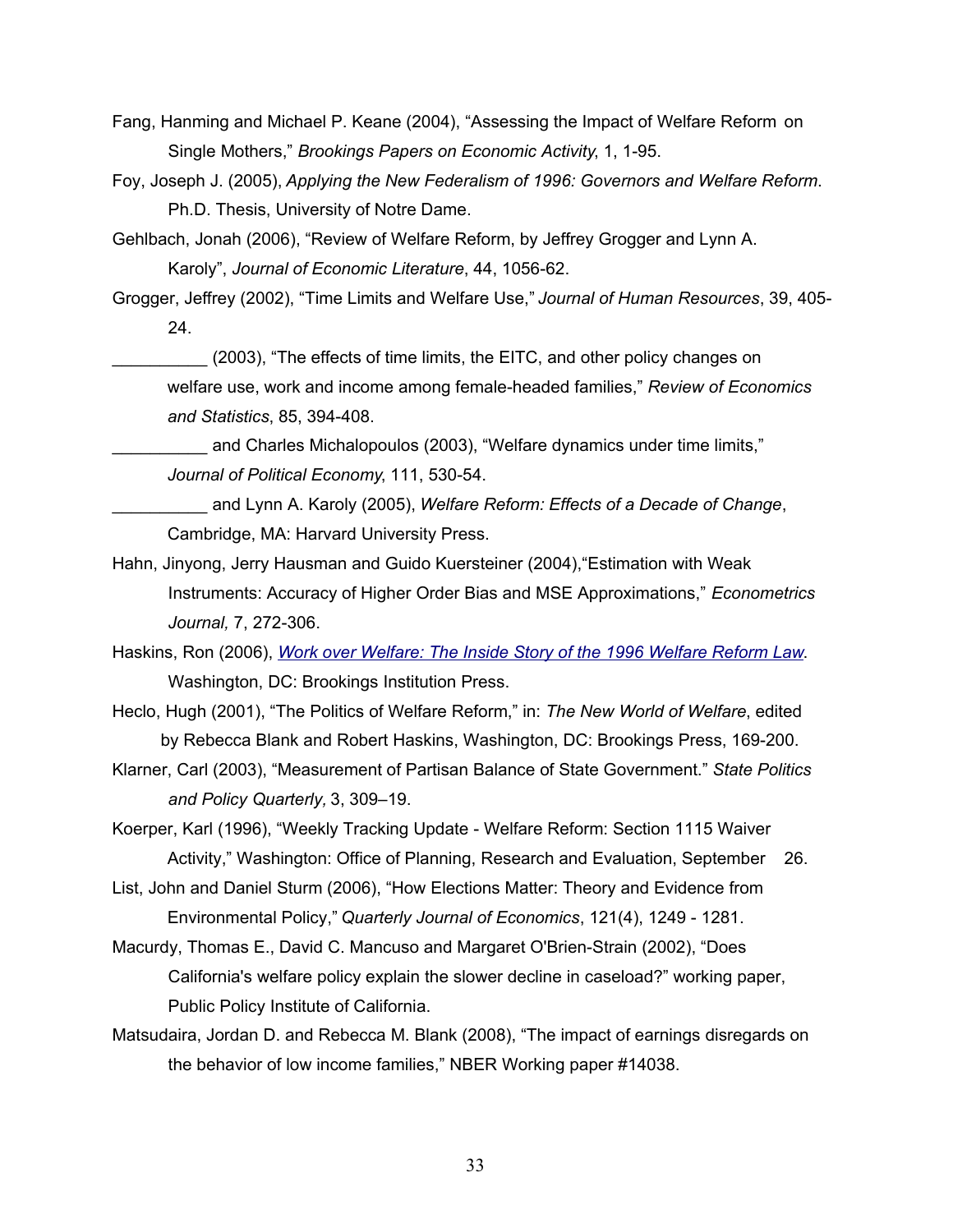- McKernan, Signe-Mary and Caroline Radcliffe (2006), "The Effect of Specific Welfare Policies on Poverty," working paper, Urban Institute.
- Mead, Lawrence M. (2004), *Government Matters. Welfare Reform in Wisconsin*. Princeton, NJ: Princeton University Press.
- Michalopoulos, Charles; Howard S. Bloom and Carolyn J. Hill (2004), "Can propensity score methods match the findings from a random assignment evaluation of mandatory welfareto-work programs?" *Review of Economics and Statistics*, 86, 156-179.
- Moffitt, Robert A. (2001a), "The effect of pre-PRWORA waivers on AFDC caseloads and female earnings, income, and labor force behavior", in: *Economic Conditions and Welfare Reform*, edited by Sheldon Danziger, Washington, DC: W.E. Upjohn Institute.

(2001b), "The Temporary Assistance for Needy Families Program," in: *Means-*Tested Transfer Programs in the United States, edited by Robert A. Moffitt, Chicago: University of Chicago Press.

(2002), "Welfare benefits file," [http://www.econ.jhu.edu/People/Moffitt.](http://www.econ.jhu.edu/People/Moffitt)

\_\_\_\_\_\_\_\_\_\_ and LaDonna A. Pavetti (2000), "Time limits," in: *Finding Jobs: Work and Welfare Reform*, edited by David E. Card and Rebecca M. Blank, New York: Russell Sage Foundation.

Nickell, Stephen (1981), "Biases in Dynamic Models with Fixed Effects," *Econometrica*, 49, 1417-1426.

- Pavetti, LaDonna and Dan Bloom (2001), "Sanctions and time limits: State policies, their implementation and outcomes for families," in: *The New World of Welfare*, edited by Rebecca Blank and Robert Haskins, Washington, DC: Brookings Press.
- Preuhs, Robert R. (2006), "The Conditional Effects of Minority Descriptive Representation: Black Legislators and Policy Influence in the American States," *Journal of Politics*, 68, 585-99.
- Rector, Robert E. and Sarah E. Youseef (1999), "The determinants of welfare caseload decline," Washington: Heritage Foundation.
- Reintsma, Mary (2007), *The Political Economy of Welfare Reform in the United States*, Cheltenham, UK: Edward Elgar.
- Rogers, Diane Lim and John H. Rogers (2000), "Political competition and state government size: Do tighter elections produce looser budgets?" *Public Choice*, 105,1-21.

Schoeni, Robert F. and Rebecca M. Blank (2000), "What has welfare reform accomplished?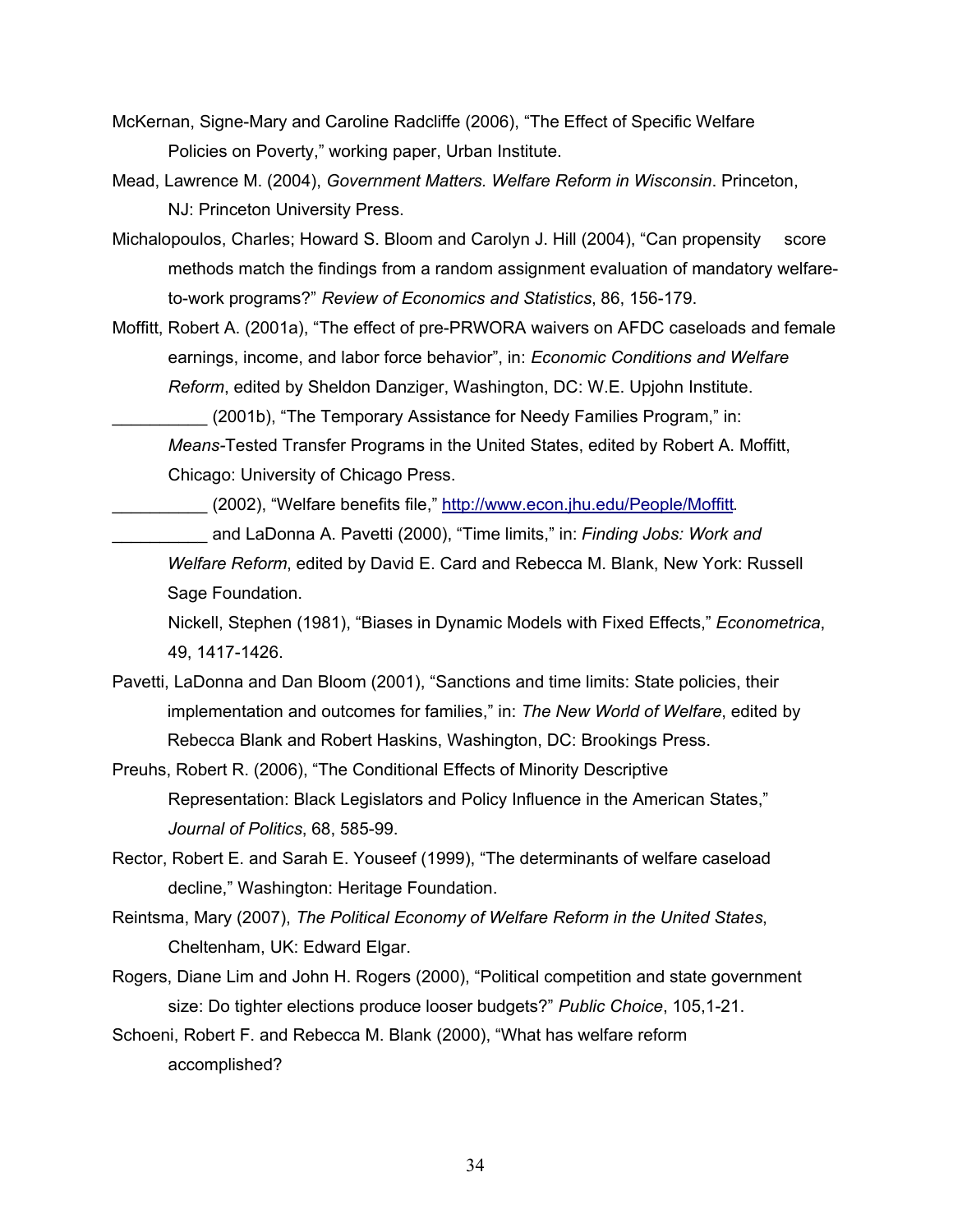Impacts on welfare participation, employment, income, poverty and family structure," mimeo, University of Michigan.

Social Security Administration (various years), Social Security Bulletin, Annual Statistical Supplements, 2000-2006, Washington, DC: Government Printing Office.

Urban Institute (various years): Welfare Rules Database, Washington.

U.S. Bureau of the Census (various years), *State Government Finances,* Washington, DC. \_\_\_\_\_\_\_\_\_\_ (various years), *Statistical Abstract of the United States.* Washington, DC: GAO.

U.S. Department of Health and Human Services, Social Security Administration, Office of

- Family Assistance (1991), *Characteristics of state plans for aid to families with dependent children under the Social Security Act, Title IV-A, and for Guam, Puerto Rico, & Virgin Islands*. Washington, D.C.: GPO.
- U.S. Department of Health and Human Services (1997), "Setting the Baseline: A Report on State Welfare Waivers," Washington : Office of the Assistant Secretary for Planning and Evaluation, [http://aspe.hhs.gov/hsp/isp/waiver2/title.htm.](http://aspe.hhs.gov/hsp/isp/waiver2/title.htm)
- U.S. Department of Health and Human Services, Administration for Children and Families (1998-2006), *TANF –Annual Reports to Congress, I-VII*. Washington, DC: GAO.
- Wallace, Geoffrey and Rebecca M. Blank (1999), "What Goes Up Must Come Down?" in: *Economic Conditions and Welfare Reform*, edited by Sheldon Danziger, Washington, DC: W.E. Upjohn Institute.
- Weaver, Kent (2000), *Ending Welfare as we Know it*, Washington DC: Brookings Institution.
- Weissert, Carol S. (2000) (ed), *Learning from Leaders: welfare reform politics and policy in five Midwestern states*, Albany, NY: Rockefeller Institute Press.
- Ziliak, James P.; David N. Figlio; Elizabeth E. Davis and Laura S. Connolly (2000), "Accounting for the decline in AFDC caseloads," *Journal of Human Resources*, 35, 570-86.

and \_\_\_\_\_\_\_\_\_\_ (1999), "Welfare Reform, the Business Cycle, and the Decline in AFDC Caseloads", in: *Economic Conditions and Welfare Reform*, edited by Sheldon Danziger, Washington, DC: W.E. Upjohn Institute.

## **Appendix: Data Sources and Construction of Variables**

*Caseload, Demographic and Economic Variables*: AFDC and TANF caseloads in each calendar year are taken from Moffitt (2002) for 1960 to 1998 and updated to 2005 using the Statistical Abstract. Average monthly payments for TANF recipients and families (by fiscal year) are also from Moffitt (2002) for 1960-1997 and updated to 2005 using the Annual Statistical Supplement to the Social Security Administration. Job entry, job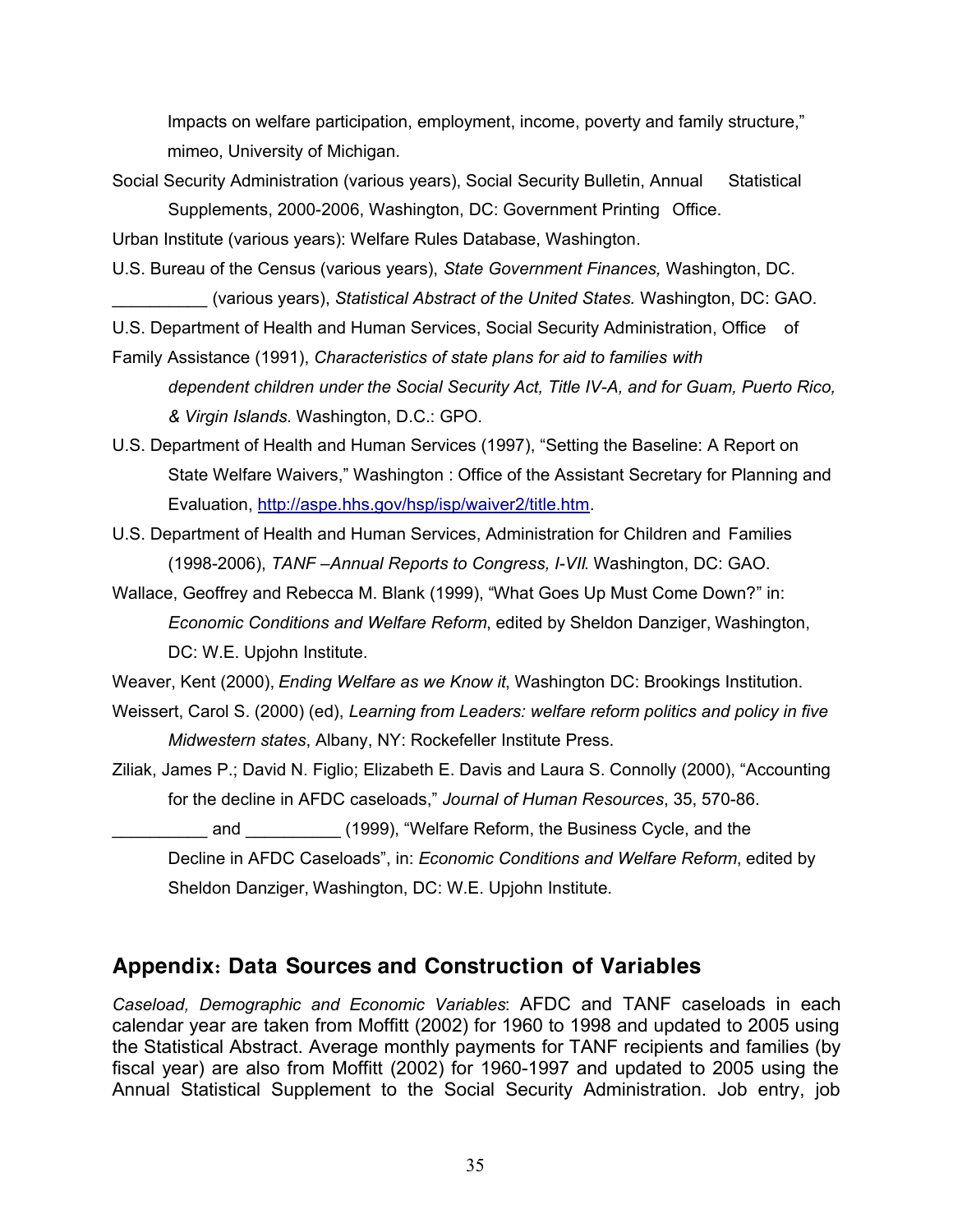retention and earnings gain data for 1997-2005 are taken from the High Performance Bonus data (table 5:4) reported in the TANF-Annual Reports to Congress. The out-ofwedlock birth rate (births to unmarried women per 1,000 unmarried women between 15 and 44 years of age) is available for 1992 to 2003 from table 8:3 in the TANF Annual Reports to Congress and updated to 2005 from the Vital Statistics (VitalStats). Resident population and resident population by age (under 5, age 5-17, over 18, over 65) and the population by race (Whites, Blacks and Hispanic) is taken from the Statistical Abstract. The unemployment rate for 1960 to 1998 is from Moffitt (2002) and updated for 1998 to 2005 from the website of the Bureau of Labor Statistics. Labor earnings at the 20th percentile are calculated from the March Current Population Survey (CPAS) for 1963 to 2003. These data were downloaded from the Russell Sage Program on the Social Dimension of Inequality (www.inequalitydata.org).

*Political Variables*: Data on term limits for governors from 1960 to 2000 are taken from List and Sturm (2007) and updated to 2005 using the Book of the States. The data for the party composition of the state legislator, the party of the governor and indicators for a divided legislature come from Klarner (2003). Information on women legislators and women governors was collected from the website of the Center for American Women and Politics. Data for women legislators are available biannually from 1975 to 1983 and annually thereafter. Missing years were interpolated. The data for African American legislators for 1984 to 1993 is from Preuhs (2006) and for 1994 to 2005 from the website of the National Conference on State Legislatures. We use measures of voter and government ideology calculated by Berry et al. (1998) from ideology ratings of the state's congressional delegation, the American for Democratic Action (ADA) rating and the AFL/CIO's Committee on Political Education (COPE) rating. Berry et al. assign an ideology rating to the citizens of each congressional district using a weighted average of the congressional member's score and his or her election opponent's score, weighting the scores according to the number of votes they received. Zero denotes the most conservative and 100 the most liberal. They generate a state-wide measure by averaging over all congressional districts.

*Welfare Rules under AFDC and TANF*: We code policy rules under AFDC, state waivers and TANF for the period from 1993 to 2005. A detailed description of the definition of each variable, data sources and the coding procedure is available from the authors' web pages. The rules are combined from various sources: first and most importantly, the Welfare Rules Databook (Urban Institute), which provides an annual summary of important state TANF policy rules using the Welfare Rules Database as of July. We complement this information with detailed descriptions of the waivers in Crouse (1999), Koerper (1996) and DHHS (1997).

We classify the rules based on the categorization in the Welfare Rules Databook from initial eligibility to benefits, requirements and then finally ongoing eligibility. This organization follows the temporal sequence of rules an individual or family applying for TANF in any particular state would come across. While various combinations of rules determine each step of the process, we focus on key policies that apply to a large proportion of the potential welfare population and can be quantified in a consistent manner across states. Many of the rules do not lend themselves to a numerical categorization and so consequently they are not included in the analysis. To combine information from the Welfare Rules Database and waiver provisions, we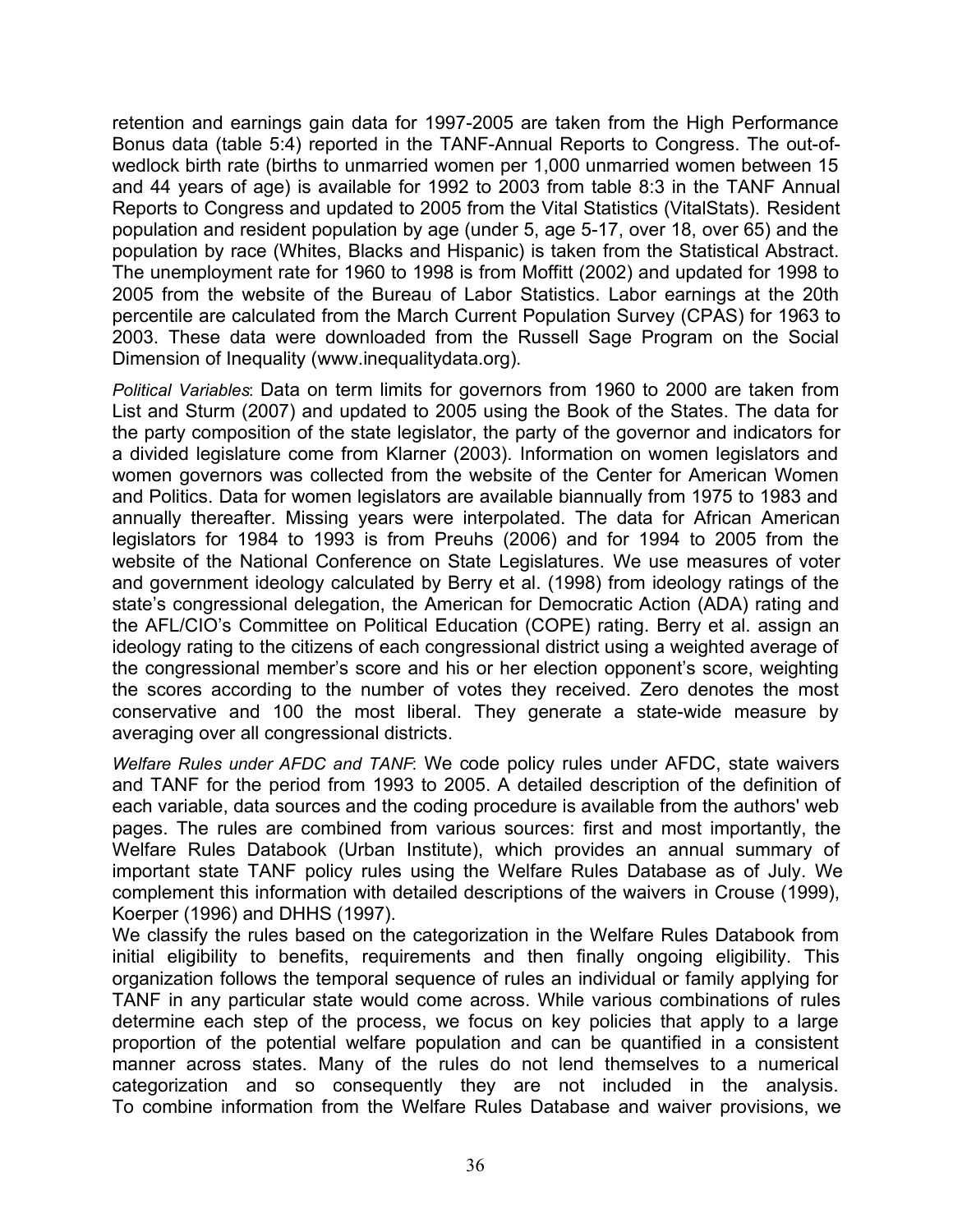used the following procedure: we code waiver provisions from the date they are actually implemented in a state. If a waiver was implemented after July 1 in a given year, we code it as beginning in the following year. We only consider waiver provisions that were implemented statewide or in the majority of the state. Hence, we consider an implementation statewide if it was implemented in the whole state except for control groups or counties for the purpose of experimental evaluation studies. We double checked the coding of all rules for any inconsistencies between the Welfare Rules Database and the waiver provisions as outlined in Crouse (1999), Koerper (1996) and DHHS (1997). Any discrepancies are listed in a separate document available from the authors upon request.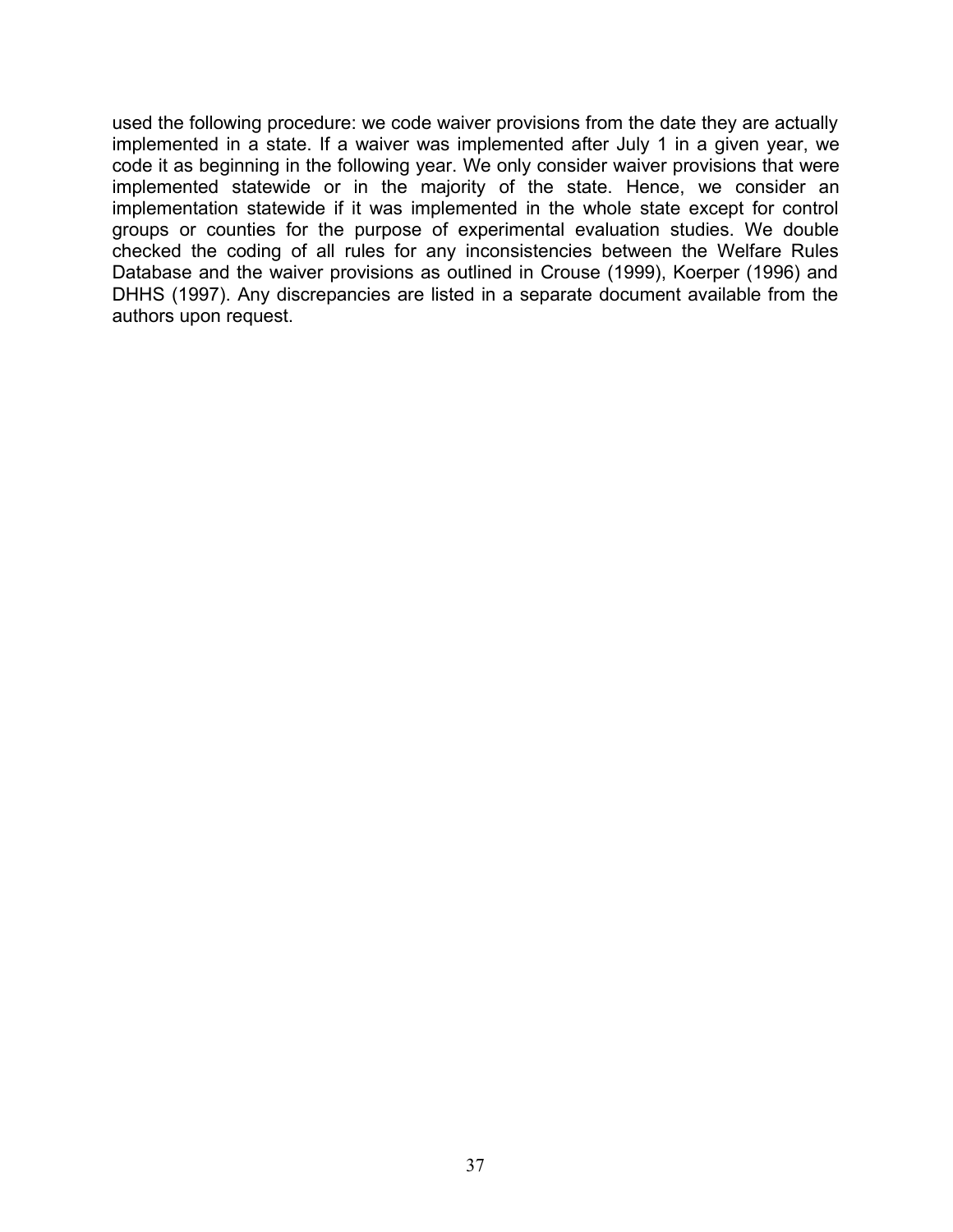|                                     |              | Ln(Caseloads per Capita) |              | Ln(Recipients per Capita) |               | Ln(Caseloads per Capita) |              | Ln(Recipients per Capita) |
|-------------------------------------|--------------|--------------------------|--------------|---------------------------|---------------|--------------------------|--------------|---------------------------|
|                                     | (1)          | (2)                      | (3)          | (4)                       | (5)           | (6)                      | (7)          | (8)                       |
| Any Waiver or TANF                  | $-0.1090***$ | $-0.1056***$             | $-0.1257***$ | $-0.1213***$              | $-0.0909$ *** | $-0.0901***$             | $-0.1075***$ | $-0.1054***$              |
|                                     | [0.0243]     | [0.0237]                 | [0.0275]     | [0.0268]                  | [0.0239]      | [0.0237]                 | [0.0276]     | [0.0273]                  |
| Unemployment Rate                   | 0.0073       | 0.008                    | 0.0058       | 0.0067                    | 0.0065        | 0.007                    | 0.0047       | 0.006                     |
|                                     | [0.0053]     | [0.0055]                 | [0.0059]     | [0.0060]                  | [0.0069]      | [0.0069]                 | [0.0079]     | [0.0078]                  |
| Unemployment Rate $_{(t-1)}$        | $0.0196***$  | $0.0199***$              | $0.0227***$  | $0.0231***$               | $0.0188**$    | $0.0184**$               | $0.0222**$   | $0.0219**$                |
|                                     | [0.0071]     | [0.0071]                 | [0.0076]     | [0.0077]                  | [0.0091]      | [0.0091]                 | [0.0102]     | [0.0102]                  |
| Unemployment Rate $_{(t-2)}$        | $0.0336***$  | $0.0329***$              | $0.0366***$  | $0.0359***$               | $0.0380***$   | $0.0375***$              | $0.0411***$  | $0.0402***$               |
|                                     | [0.0053]     | [0.0053]                 | [0.0056]     | [0.0056]                  | [0.0071]      | [0.0071]                 | [0.0079]     | [0.0078]                  |
| Max. monthly AFDC benefit (in logs) | $0.3509***$  | $0.3530***$              | $0.3950***$  | $0.3986***$               | $0.6653***$   | $0.6651***$              | $0.7857***$  | $0.7853***$               |
|                                     | [0.0569]     | [0.0568]                 | [0.0631]     | [0.0631]                  | [0.0846]      | [0.0850]                 | [0.0986]     | [0.0990]                  |
| <b>Black Population</b>             |              | $-0.0352***$<br>[0.0098] |              | $-0.0376***$<br>[0.0105]  |               | $-0.0290***$<br>[0.0106] |              | $-0.0347***$<br>[0.0116]  |
| Population above 65                 |              | 0.0176<br>[0.0111]       |              | $0.0221*$<br>[0.0122]     |               | 0.0043<br>[0.0115]       |              | 0.0145<br>[0.0136]        |
| Constant                            | $-6.9197***$ | $-6.2458***$             | $-6.1054***$ | $-5.4296***$              | $-8.8595***$  | $-8.1761***$             | $-8.5079***$ | $-7.7959***$              |
|                                     | [0.3415]     | [0.4128]                 | [0.3788]     | [0.4597]                  | [0.5122]      | [0.5945]                 | [0.5979]     | [0.6856]                  |
| <b>Time Period</b>                  | 1976-96      | 1976-96                  | 1976-96      | 1976-96                   | 1976-2004     | 1976-2004                | 1976-2004    | 1976-2004                 |
| <b>State Fixed Effects</b>          | Yes          | Yes                      | Yes          | Yes                       | Yes           | Yes                      | Yes          | Yes                       |
| Year Fixed Effects                  | Yes          | Yes                      | Yes          | Yes                       | Yes           | Yes                      | Yes          | Yes                       |
| <b>Observations</b>                 | 1050         | 1050                     | 1050         | 1050                      | 1450          | 1450                     | 1450         | 1450                      |
| Adjusted R-squared                  | 0.87         | 0.88                     | 0.87         | 0.87                      | 0.85          | 0.85                     | 0.85         | 0.85                      |

#### **Table 1: Determinants of AFDC Caseload**

Notes: The dependent variable in columns (1), (2), (5) and (6) is the AFDC caseload per capita measured in logs and the number of AFDC recipicients (in logs) in columns (3), (4), (7) and (8). The AFDC benefits is the maximum monthly benefit level for <sup>a</sup> family of four. All specifications include year and state fixed effects. The regressions are based on data of the 50 states (DC is not included). Robust standard errors in brackets. \* significant at 10%; \*\* significant at 5%; \*\*\* significant at 1%.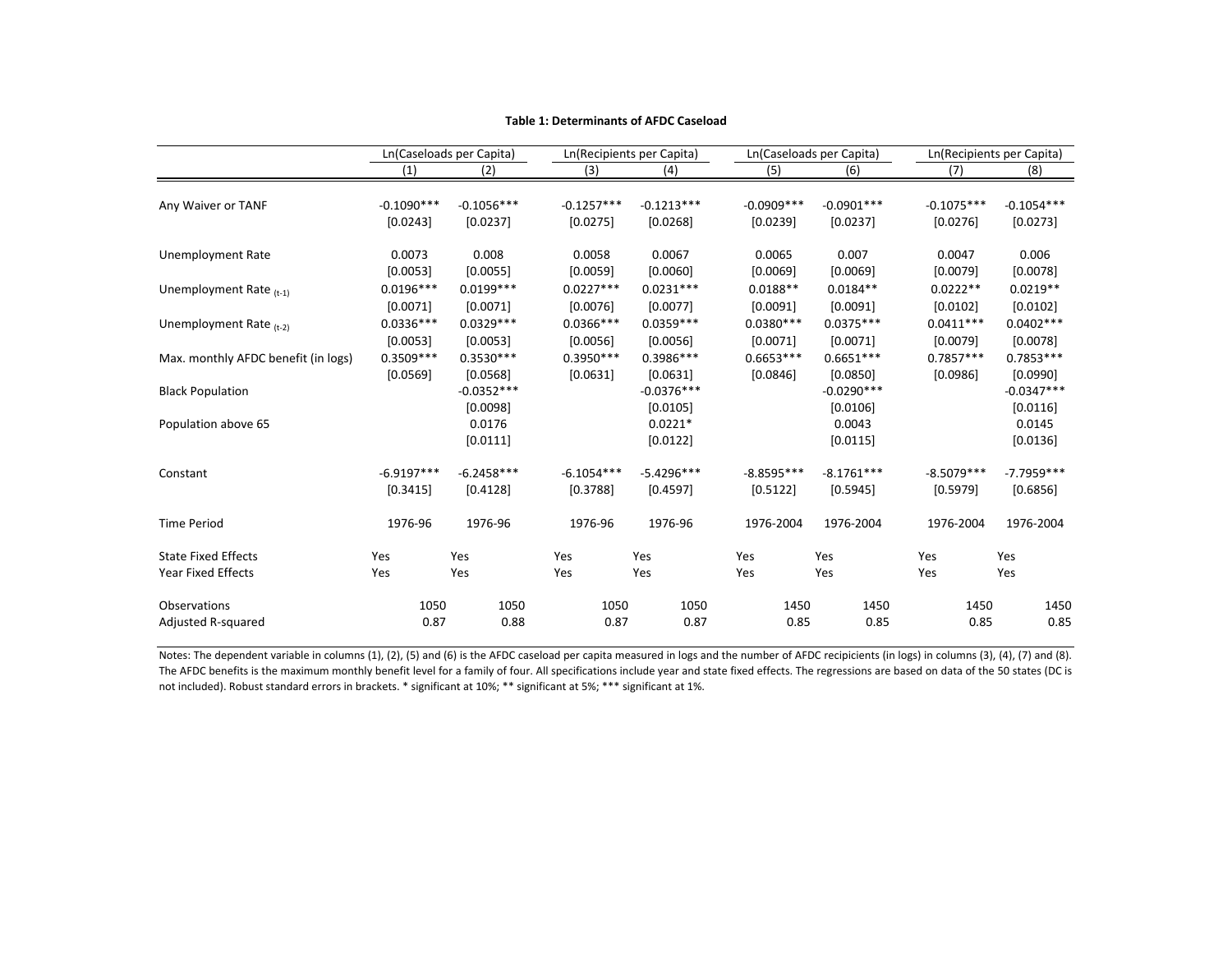|                                     |              |              | Ln (AFDC Caseload per-capita) |              |                  |                |
|-------------------------------------|--------------|--------------|-------------------------------|--------------|------------------|----------------|
|                                     | (1)          | (2)          | (3)                           | (4)          | $\overline{(5)}$ | (6)            |
|                                     |              |              |                               |              |                  |                |
| Any Waiver                          | $-0.0364**$  | $-0.0267$    | $-0.0287$                     | $-0.0267$    | $-0.0284$        | 0.0018         |
|                                     | [0.0184]     | [0.0189]     | [0.0181]                      | [0.0187]     | [0.0182]         | [0.0188]       |
| Unemployment Rate                   | 0.0045       | 0.0029       | 0.0043                        | 0.0059       | 0.0039           | 0.0034         |
|                                     | [0.0041]     | [0.0042]     | [0.0039]                      | [0.0041]     | [0.0040]         | [0.0039]       |
| Unemployment Rate $_{(t-1)}$        | $0.0184***$  | $0.0192***$  | $0.0164***$                   | $0.0189***$  | $0.0178***$      | $0.0170***$    |
|                                     | [0.0047]     | [0.0048]     | [0.0046]                      | [0.0047]     | [0.0047]         | [0.0047]       |
| Unemployment Rate $_{(t-2)}$        | $0.0262***$  | $0.0261***$  | $0.0241***$                   | $0.0261***$  | $0.0253***$      | $0.0226***$    |
|                                     | [0.0037]     | [0.0038]     | [0.0035]                      | [0.0037]     | [0.0036]         | [0.0035]       |
| Max. monthly AFDC benefit (in logs) | $0.1703***$  | $0.1726***$  | $0.1413***$                   | $0.1701***$  | $0.1342***$      | $0.1051**$     |
|                                     | [0.0506]     | [0.0505]     | [0.0486]                      | [0.0504]     | [0.0495]         | [0.0467]       |
| <b>Black Population</b>             | $-0.0089$    | $-0.011$     | $-0.0055$                     | $-0.0078$    | $-0.0093$        | $-0.0062$      |
|                                     | [0.0100]     | [0.0101]     | [0.0099]                      | [0.0107]     | [0.0099]         | [0.0105]       |
| Population above 65                 | $0.0309*$    | $0.0300*$    | 0.0226                        | $0.0297*$    | 0.0266           | 0.0152         |
|                                     | [0.0181]     | [0.0177]     | [0.0153]                      | [0.0178]     | [0.0164]         | [0.0122]       |
| Constant                            | $-5.4361***$ | $-5.3754***$ | $-5.2252***$                  | $-5.4673***$ | $-5.1358***$     | $-4.8799***$   |
|                                     | [0.4566]     | [0.4558]     | [0.4326]                      | [0.4620]     | [0.4393]         | [0.4180]       |
| <b>State and Year Fixed Effects</b> | Yes          | Yes          | Yes                           | Yes          | Yes              | Yes            |
| <b>State Specific Time Trend</b>    | Yes          | Yes          | Yes                           | Yes          | Yes              | Yes            |
| Excluding                           |              | Michigan     | New Hampshire                 | New Jersey   | Wisconsin        | MI, NH, NJ, WI |
| Observations                        | 1050         | 1029         | 1029                          | 1029         | 1029             | 966            |
| <b>Adjusted R-squared</b>           | 0.95         | 0.94         | 0.95                          | 0.95         | 0.95             | 0.95           |
|                                     |              |              |                               |              |                  |                |

**Table 2: State Specific Time Trends, 1976‐96**

Notes: The dependent variable in all specifications is the AFDC caseload per capita measured in logs. The AFDC benefits is the maximum monthly benefit level for <sup>a</sup> family of four. All specifications include year and state fixed effects as well as state‐specific time trends. The regressions are based on data of the 50 states (DC is not included). Robust standard errors in brackets. \* significant at 10%; \*\* significant at 5%; \*\*\* significant at 1%.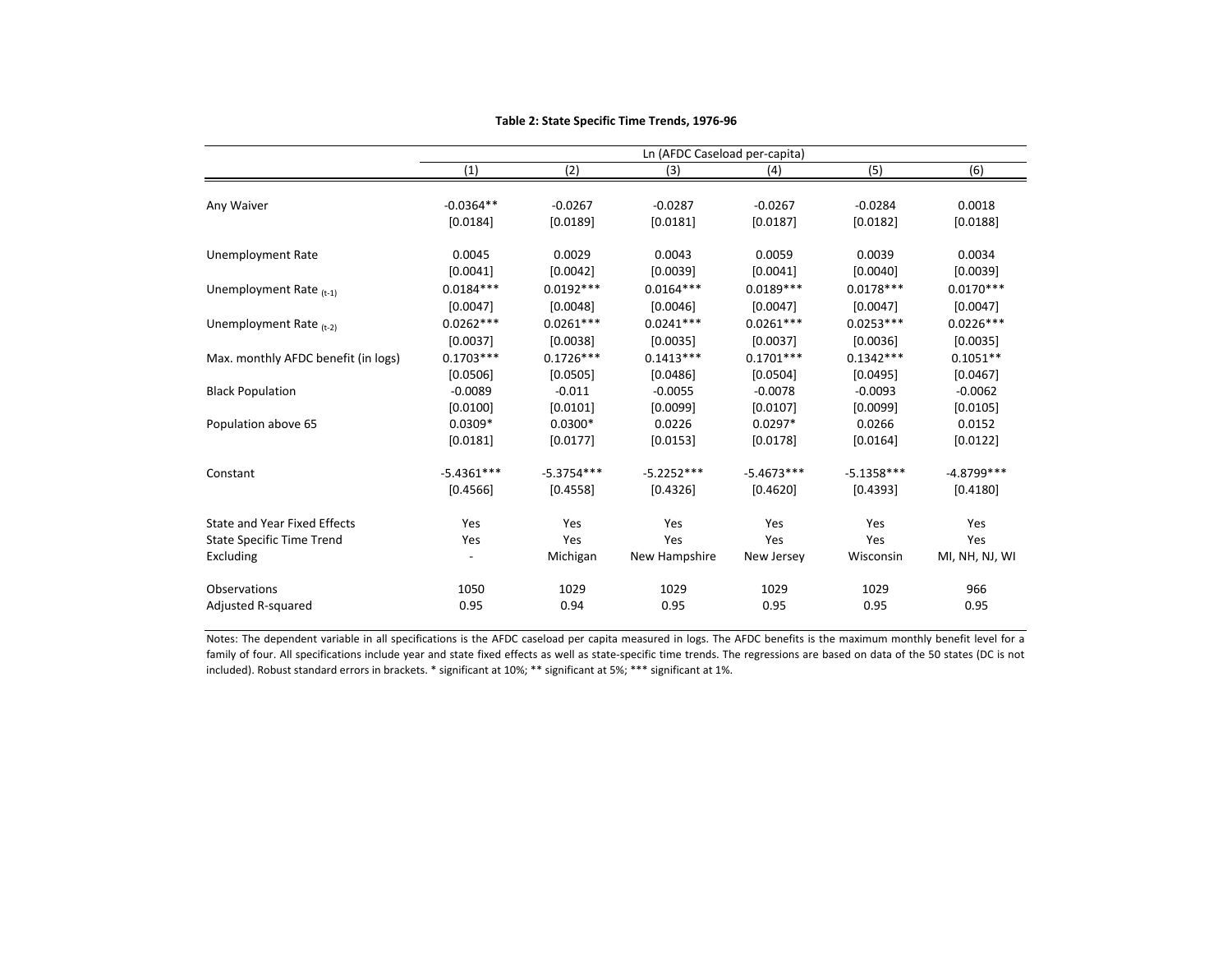|                           |              |              | Ln (AFDC Caseload per-capita) |                          |                          |                |
|---------------------------|--------------|--------------|-------------------------------|--------------------------|--------------------------|----------------|
|                           | (1)          | (2)          | (3)                           | (4)                      | $\overline{(5)}$         | (6)            |
|                           |              |              |                               |                          |                          |                |
| Any Waiver or TANF        | $-0.0843***$ | $-0.0761***$ | $-0.0772**$                   | $-0.0758***$             | $-0.0726**$              | $-0.0777**$    |
|                           | [0.0244]     | [0.0290]     | [0.0317]                      | [0.0239]                 | [0.0288]                 | [0.0314]       |
| Unemployment Rate         | 0.0075       | $0.0098*$    | $0.0132**$                    | 0.0047                   | 0.0085                   | $0.0123**$     |
|                           | [0.0073]     | [0.0059]     | [0.0061]                      | [0.0072]                 | [0.0059]                 | [0.0061]       |
| Unemployment Rate $(t-1)$ | $0.0170*$    | $0.0133*$    | $0.0122*$                     | 0.0124                   | 0.0108                   | 0.0108         |
|                           | [0.0098]     | [0.0072]     | [0.0074]                      | [0.0097]                 | [0.0071]                 | [0.0073]       |
| Unemployment Rate $(t-2)$ | $0.0478***$  | $0.0444***$  | $0.0416***$                   | $0.0435***$              | $0.0424***$              | $0.0414***$    |
|                           | [0.0077]     | [0.0059]     | [0.0062]                      | [0.0077]                 | [0.0058]                 | [0.0060]       |
| Max. monthly AFDC benefit | $0.7459***$  | $0.1704**$   | $0.1518*$                     | $0.8098***$              | $0.1671*$                | 0.1424         |
|                           | [0.0992]     | [0.0868]     | [0.0878]                      | [0.0973]                 | [0.0861]                 | [0.0870]       |
| <b>Black Population</b>   | $-0.0343***$ | $-0.013$     | $-0.0141$                     | $-0.0239**$              | $-0.0168$                | $-0.0187$      |
|                           | [0.0115]     | [0.0139]     | [0.0153]                      | [0.0117]                 | [0.0133]                 | [0.0147]       |
| Population above 65       | $-0.0066$    | 0.0285       | 0.0174                        | $-0.0184$                | 0.0273                   | 0.0176         |
|                           | [0.0130]     | [0.0178]     | [0.0157]                      | [0.0136]                 | [0.0176]                 | [0.0159]       |
| Ln (20th Percentile Wage) |              |              |                               | $-0.5826***$             | $-0.4889***$             | $-0.3911***$   |
|                           |              |              |                               | [0.1247]                 | [0.1017]                 | [0.0992]       |
| Ln(Median Family Income)  |              |              |                               | $0.2671*$                | $0.3632***$              | $0.4205***$    |
|                           |              |              |                               | [0.1572]                 | [0.1163]                 | [0.1173]       |
| Percent Immigrants (t-1)  |              |              |                               | $-0.0007$                | $-0.0002$                | $-0.0001$      |
|                           |              |              |                               | [0.0006]                 | [0.0005]                 | [0.0006]       |
| Percent Immigrants (t-2)  |              |              |                               | 0.0003                   | 0.0004                   | 0.0002         |
|                           |              |              |                               | [0.0006]                 | [0.0005]                 | [0.0006]       |
| Percent HS Dropouts       |              |              |                               | 0.0011                   | $-0.0049$                | $-0.0026$      |
|                           |              |              |                               | [0.0036]                 | [0.0045]                 | [0.0045]       |
| Percent Single Female HH  |              |              |                               | $-0.0632***$             | $-0.0471***$             | $-0.0476***$   |
|                           |              |              |                               | [0.0162]                 | [0.0145]                 | [0.0147]       |
| Constant                  | $-8.5165***$ | $-5.3567***$ | $-5.0858***$                  | $-7.6317***$             | $-5.4777***$             | $-6.5684***$   |
|                           | [0.6476]     | [0.6502]     | [0.6635]                      | [1.5903]                 | [1.2294]                 | [1.2475]       |
| <b>Time Period</b>        | 1979-2004    | 1979-2004    | 1979-2004                     | 1979-2004                | 1979-2004                | 1979-2004      |
|                           |              |              |                               |                          |                          |                |
| State and Year FE         | Yes          | Yes          | Yes                           | Yes                      | Yes                      | Yes            |
| <b>State Trend</b>        | No           | Yes          | Yes                           | No                       | Yes                      | Yes            |
| Excluding                 |              |              | MI, NH, NJ, WI                | $\overline{\phantom{a}}$ | $\overline{\phantom{a}}$ | MI, NH, NJ, WI |
| Observations              | 1300         | 1300         | 1196                          | 1300                     | 1300                     | 1196           |
| Adjusted R-squared        | 0.857        | 0.925        | 0.924                         | 0.862                    | 0.927                    | 0.926          |

#### **Table 3: State Specific Time Trends 1979‐2004**

Notes: The AFDC benefits is the maximum monthly benefit level for a family of four. The regressions are based on data of the 50 states (DC is not included). Robust standard errors in brackets. \* significant at 10%; \*\* significant at 5%; \*\*\* significant at 1%.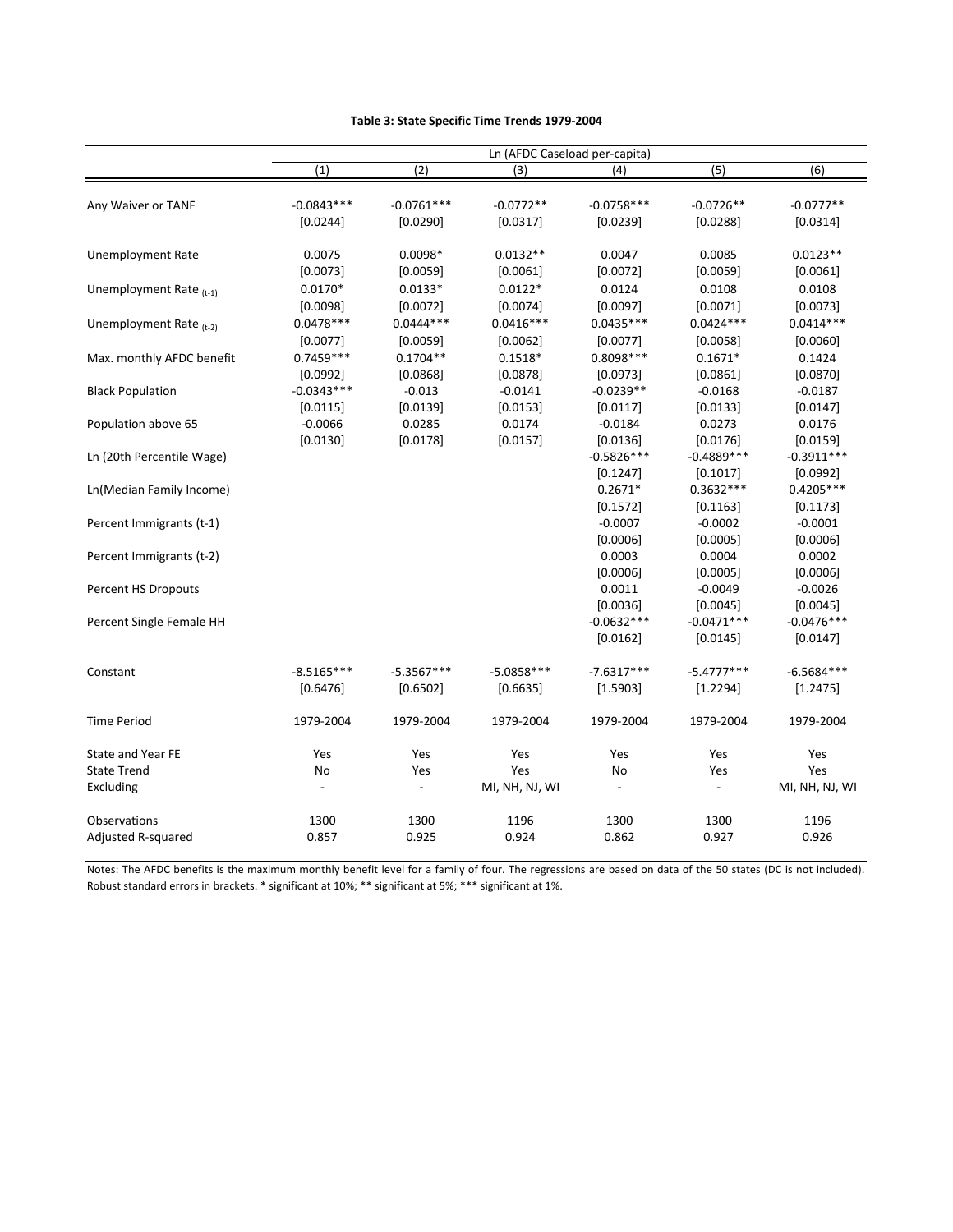|                                                         |                             | Log Caseload per capita<br><b>Prior Trends</b> |                             | Waiver Adopted<br>Is there a Feedback Effect? |
|---------------------------------------------------------|-----------------------------|------------------------------------------------|-----------------------------|-----------------------------------------------|
|                                                         | (1)                         | (2)                                            | (3)                         | (4)                                           |
| Any Waiver                                              | $-0.0899$<br>$[0.0271]$ *** | $-0.09$<br>$[0.0263]$ ***                      |                             |                                               |
| 1-3 Years Prior to Waiver Adoption                      | $-0.0674$<br>$[0.0201]***$  | $-0.0605$<br>$[0.0197]$ ***                    |                             |                                               |
| 4-6 Years Prior to Waiver Adoption                      | $-0.0462$<br>$[0.0165]$ *** | $-0.0467$<br>$[0.0164]$ ***                    |                             |                                               |
| AFDC Caseload per capita $_{t-2}$ (in logs)             |                             |                                                | 0.1707<br>$[0.0429]$ ***    | 0.1798<br>$[0.0434]$ ***                      |
| <b>Unemployment Rate</b>                                | 0.0074<br>[0.0053]          | 0.0081<br>[0.0054]                             | $-0.0236$<br>$[0.0047]$ *** | $-0.0259$<br>$[0.0053]$ ***                   |
| Unemployment Rate (t-1)                                 | 0.0186<br>$[0.0071]$ ***    | 0.0189<br>$[0.0071]$ ***                       | 0.0047<br>[0.0054]          | 0.0039<br>[0.0055]                            |
| Unemployment Rate $_{(t-2)}$                            | 0.0328<br>$[0.0052]$ ***    | 0.0323<br>$[0.0052]$ ***                       | $-0.0119$<br>$[0.0040]$ *** | $-0.0119$<br>$[0.0041]$ ***                   |
| Max. monthly AFDC benefit (in logs)                     | 0.3384<br>$[0.0569]$ ***    | 0.3408<br>$[0.0569]$ ***                       | $-0.4372$<br>$[0.0436]$ *** | $-0.5106$<br>$[0.0737]$ ***                   |
| <b>Black Population</b>                                 |                             | $-0.0327$<br>$[0.0096]$ ***                    |                             | $-0.0027$<br>[0.0228]                         |
| Population above 65                                     |                             | 0.0163<br>[0.0106]                             |                             | $-0.0214$<br>[0.0168]                         |
| <b>Year Fixed Effects</b><br><b>State Fixed Effects</b> | Yes<br>Yes                  | Yes<br>Yes                                     | Yes<br>Yes                  | Yes<br>Yes                                    |
| Observations<br>R-squared                               | 1050<br>0.89                | 1050<br>0.89                                   | 1050<br>0.26                | 1050<br>0.26                                  |

#### **Table 4: Past Caseloads Affect Decision to Adopt Waiver**

Notes: All regressions are based on data for the 50 states from 1976 to 1996. The dependent variable in columns (1) and (2) is AFDC caseload per capita measured in logs. To measure prior trends, we include dummy variables for 1‐3 years and 4‐6 years prior to the adoption to the specification. In columns (3) to (4), the dependent variable is the fraction of the year in which any waiver was approved in the state and 1 for all subsequent years. The main independent variable here is the log caseload per capita two years earlier. See notes to earlier tables for a description of the control variables. Robust standard errors in brackets. \*\*\* p<0.01, \*\* p<0.05 and \* p<0.1.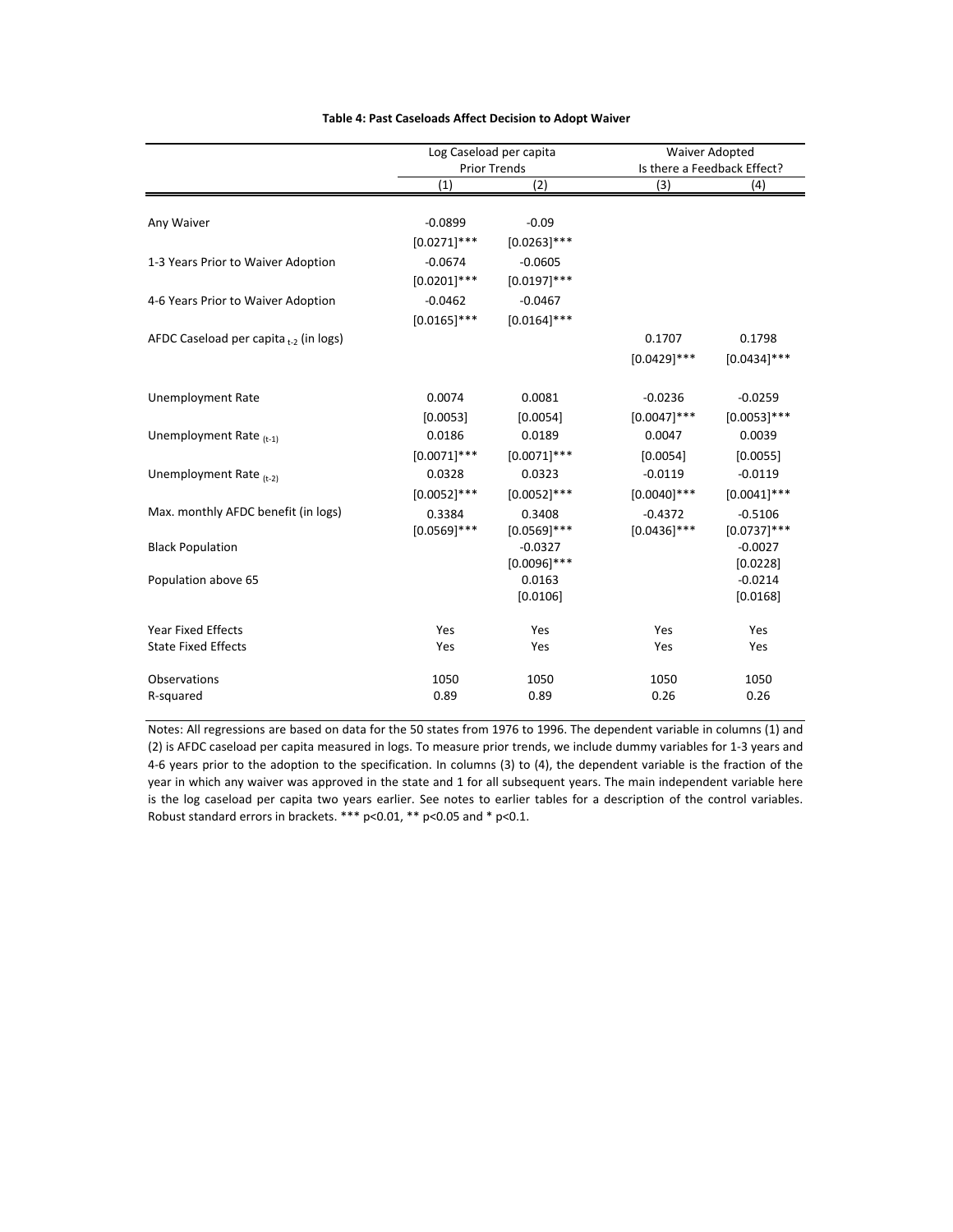|                                                                           | <b>First Stage</b>          |                            |                             |                             | Second Stage                |                             |
|---------------------------------------------------------------------------|-----------------------------|----------------------------|-----------------------------|-----------------------------|-----------------------------|-----------------------------|
|                                                                           |                             | <b>Waiver Share</b>        |                             |                             | Log Caseload per capita     |                             |
|                                                                           |                             |                            | OLS                         | IV                          | IV extended                 | Fuller est.                 |
|                                                                           | (1)                         | (2)                        | $\overline{3}$              | (4)                         | (5)                         | (6)                         |
| <b>Waiver Share</b>                                                       |                             |                            | $-0.0963$<br>$[0.0227]$ *** | $-0.3038$<br>$[0.1801]$ *   | $-0.3474$<br>$[0.0963]$ *** | $-0.3047$<br>$[0.0955]$ *** |
| Margin of Victory for Governor (t-2)                                      | $-0.0032$<br>$[0.0010]$ *** | $-0.0011$<br>[0.0014]      |                             |                             |                             |                             |
| Margin (t-2) if no Lameduck $_{(t-2)}$                                    |                             | $-0.0037$<br>$[0.0016]$ ** |                             |                             |                             |                             |
| Lameduck $(t-2)$                                                          |                             | $-0.0289$<br>[0.0255]      |                             |                             |                             |                             |
| <b>Unemployment Rate</b>                                                  | $-0.0029$<br>[0.0102]       | $-0.0019$<br>[0.0102]      | 0.012<br>$[0.0069]*$        | 0.0114<br>$[0.0069]$ *      | 0.0113<br>[0.0070]          | 0.0114<br>$[0.0069]*$       |
| Unemployment Rate $(t-1)$                                                 | 0.0075<br>[0.0103]          | 0.0082<br>[0.0103]         | 0.0134<br>$[0.0073]$ *      | 0.015<br>$[0.0074]$ **      | 0.0153<br>$[0.0075]$ **     | 0.015<br>$[0.0074]$ **      |
| Unemployment Rate $_{(t-2)}$                                              | $-0.0133$<br>$[0.0078]$ *   | $-0.0134$<br>$[0.0078]$ *  | 0.0246<br>$[0.0059]$ ***    | 0.022<br>$[0.0065]$ ***     | 0.0215<br>$[0.0061]***$     | 0.022<br>$[0.0065]$ ***     |
| Max. monthly AFDC benefit (in logs)                                       | $-0.1875$<br>$[0.0849]$ **  | $-0.2007$<br>$[0.0843]$ ** | 0.3918<br>$[0.0661]$ ***    | 0.3506<br>$[0.0754]$ ***    | 0.3419<br>$[0.0695]$ ***    | 0.3506<br>$[0.0754]$ ***    |
| Minimum Wage                                                              | 0.0567<br>$[0.0140]$ ***    | 0.0559<br>$[0.0142]$ ***   | $-0.0084$<br>[0.0080]       | 0.0029<br>[0.0126]          | 0.0053<br>[0.0098]          | 0.0029<br>[0.0126]          |
| 20th Percentile Log Wage                                                  | 0<br>[0.0000]               | 0<br>[0.0000]              | $-0.0006$<br>$[0.0001]***$  | $-0.0006$<br>$[0.0001]$ *** | $-0.0006$<br>$[0.0001]***$  | $-0.0006$<br>$[0.0001]$ *** |
| Change in Log Employment                                                  | $-0.455$<br>[0.5213]        | $-0.5$<br>[0.5225]         | 0.3318<br>[0.3886]          | 0.2567<br>[0.3885]          | 0.241<br>[0.3869]           | 0.2567<br>[0.3885]          |
| Child Support Enforcement (/1000)                                         | $-0.0005$<br>[0.0008]       | $-0.0005$<br>[0.0008]      | 0.0007<br>$[0.0004]$ *      | 0.0006<br>[0.0004]          | 0.0005<br>[0.0004]          | 0.0006<br>[0.0005]          |
| <b>State Fixed Effects</b>                                                | Yes                         | Yes                        | Yes                         | Yes                         | Yes                         | Yes                         |
| <b>Year Fixed Effects</b>                                                 | Yes                         | Yes                        | Yes                         | Yes                         | Yes                         | Yes                         |
| Observations                                                              | 882                         | 882                        | 882                         | 882                         | 882                         | 882                         |
| R-squared<br>Shea's Partial R Squared<br>F Statistic Excluded Instruments | 0.56<br>0.014<br>12.2       | 0.56<br>0.02<br>5.32       | 0.91                        |                             |                             |                             |
| Instruments                                                               | Margin                      | Political                  | None                        | Political                   | Political*<br>Region        | Political                   |
| Overidentification: J Statistic<br>(p value)                              |                             |                            |                             | 2.4<br>0.3                  | 10.6<br>0.48                | 2.44<br>0.3                 |

*Notes* : All the regressions are based on data for the 50 states from 1979 to 1996. The dependent variable in the first two columns is the waiver share measured as the fraction of the year in which any waiver was approved in the state and 1 for all subsequent years. The dependent variable in columns (3) to (6) is the log caseload per capita in a state. The instrument in column (1) is the margin of victory in the last gubernatorial race (in percent). In column (2), we also include whether the current governor is a lameduck (1=yes, 0= no) and the interaction between the two as an additional instrument. All instruments are measured with a two years lag. In column (5), the three instruments are also interacted with region dummies. The last column reports Fuller's estimator with k=4 which is more robust in the presence of weak instruments. Robust standard errors are reported in brackets. \*\*\* p<0.01, \*\* p<0.05 and \* p<0.1.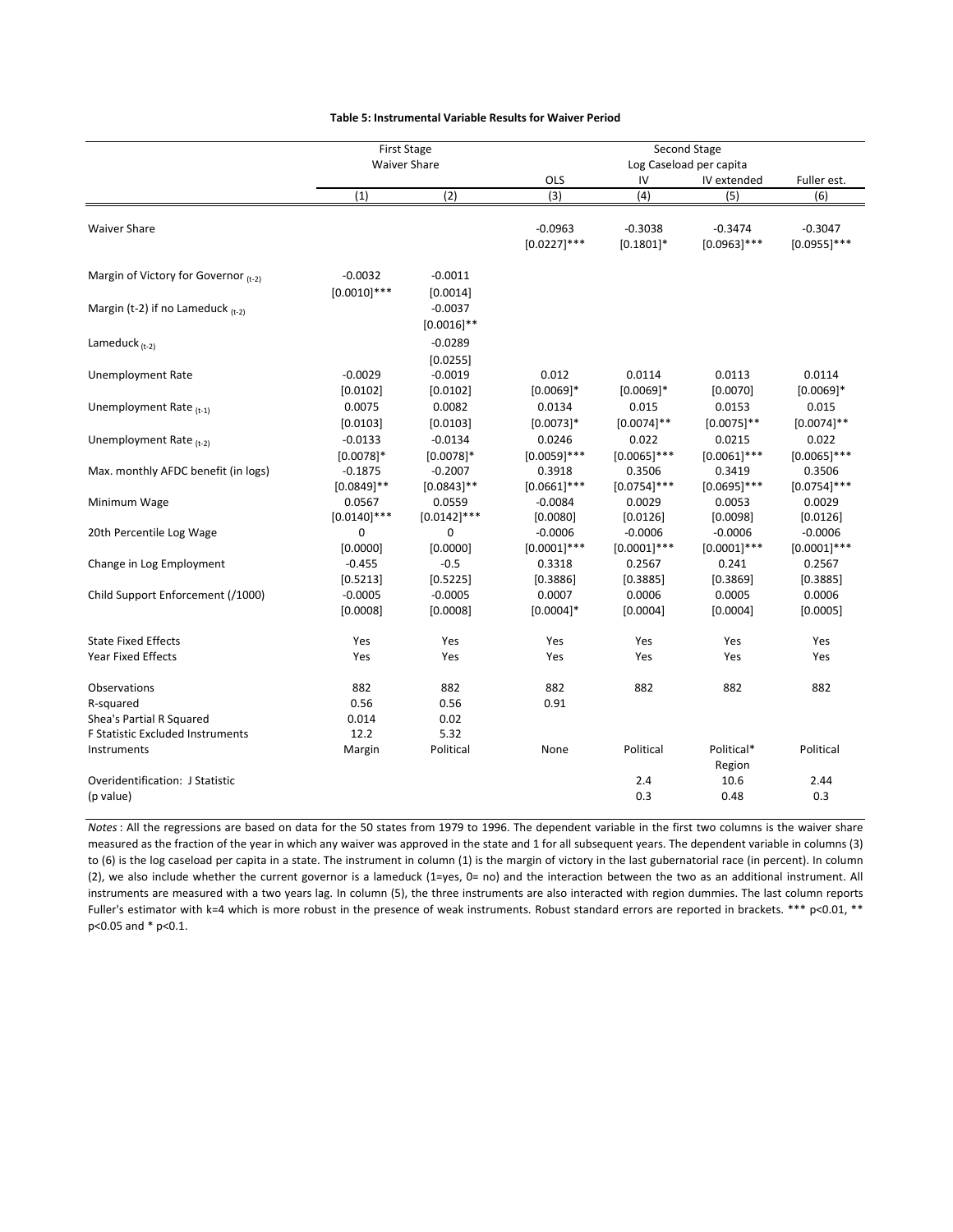#### **Table 6: Summary of Rules and Indices from 1993 to 2005**

|                                              | Unit              | Mean   | Std. Dev. | Minimum     | Maximum        |
|----------------------------------------------|-------------------|--------|-----------|-------------|----------------|
|                                              |                   |        |           |             |                |
| <b>Initial Eligibility</b><br>Index:         |                   | 0.29   | 0.34      | 0           | 1              |
| Mandatory Job Search?                        | Indicator (0/1)   | 0.25   | 0.43      | 0           | 1              |
| Diversion Payment?                           | Indicator (0/1)   | 0.34   | 0.47      | $\mathbf 0$ | 1              |
|                                              |                   |        |           |             |                |
| <b>Financial and Demographic Eligibility</b> |                   |        |           |             |                |
| Index:                                       |                   | 0.55   | 0.29      | 0           | 1              |
| Assets                                       | 1,000 Dollars     | 2.04   | 1.89      | 1           | 14             |
| <b>Vehicle Asset Exemptions</b>              | 1,000 Dollars     | 10.30  | 5.85      | 4           | 23             |
| Eligibility of Pregnant Woman                | Indicator (0/1)   | 0.65   | 0.48      | 0           | $\mathbf{1}$   |
| Two parent work hours                        | Indicator (0/1)   | 0.43   | 0.50      | 0           | 1              |
| Two parent work history                      | Indicator (0/1)   | 0.47   | 0.50      | $\mathbf 0$ | 1              |
| Two parent waiting period                    | Indicator (0/1)   | 0.45   | 0.50      | $\mathbf 0$ | 1              |
| <b>Earnings Disregards</b>                   |                   |        |           |             |                |
| Index:                                       |                   | 0.74   | 0.18      | 0           | 1              |
| Earnings Disregard (Month 5)                 | Dollars per Month | 290.84 | 202.23    | $\mathbf 0$ | 1136           |
| <b>Work Requirements</b>                     |                   |        |           |             |                |
| Index:                                       |                   | 0.44   | 0.30      | 0           | $\mathbf{1}$   |
| Hours requirement                            | <b>Hours</b>      | 19.49  | 13.05     | 0           | 40             |
| Upon Application?                            | Indicator (0/1)   | 0.52   | 0.50      | 0           | $\mathbf{1}$   |
| Exemptions                                   | Number            | 4.09   | 2.01      | 0           | 6              |
| <b>Sanctions for Noncompliance</b>           |                   |        |           |             |                |
| Index:                                       |                   | 0.29   | 0.21      | 0           | 0.76           |
| How Severe is Sanction?                      | Percent           | 75.75  | 25.84     | 25          | 100            |
| <b>Duration of Sanction</b>                  | Months            | 10.13  | 17.31     | 0           | 60             |
| <b>Full Initial Sanction?</b>                | Indicator (0/1)   | 0.18   | 0.38      | 0           | 1              |
| Reapply after Sanction?                      | Indicator (0/1)   | 0.14   | 0.35      | $\mathbf 0$ | 1              |
| <b>Time Limits</b>                           |                   |        |           |             |                |
| Index:                                       |                   | 0.56   | 0.29      | 0.08        | 0.97           |
| Life Time Limit                              | Months            | 31.00  | 28.46     | 0           | 60             |
| Periodic Time Limit                          | Fraction of Year  | 0.12   | 0.29      | 0           | 1              |
| Extensions                                   | Number            | 4.67   | 3.70      | 0           | 9              |
| Exemptions                                   | Number            | 4.30   | 3.84      | 0           | 9              |
| <b>Benefit Reduction</b>                     | Indicator (0/2)   | 0.93   | 0.97      | 0           | $\overline{2}$ |
| <b>Family Caps</b>                           | Indicator (0/1)   | 0.32   | 0.47      | 0           | $\mathbf{1}$   |

*Notes* : See text and appendix to rules for detailed descriptions of the rules and how the indices were constructed.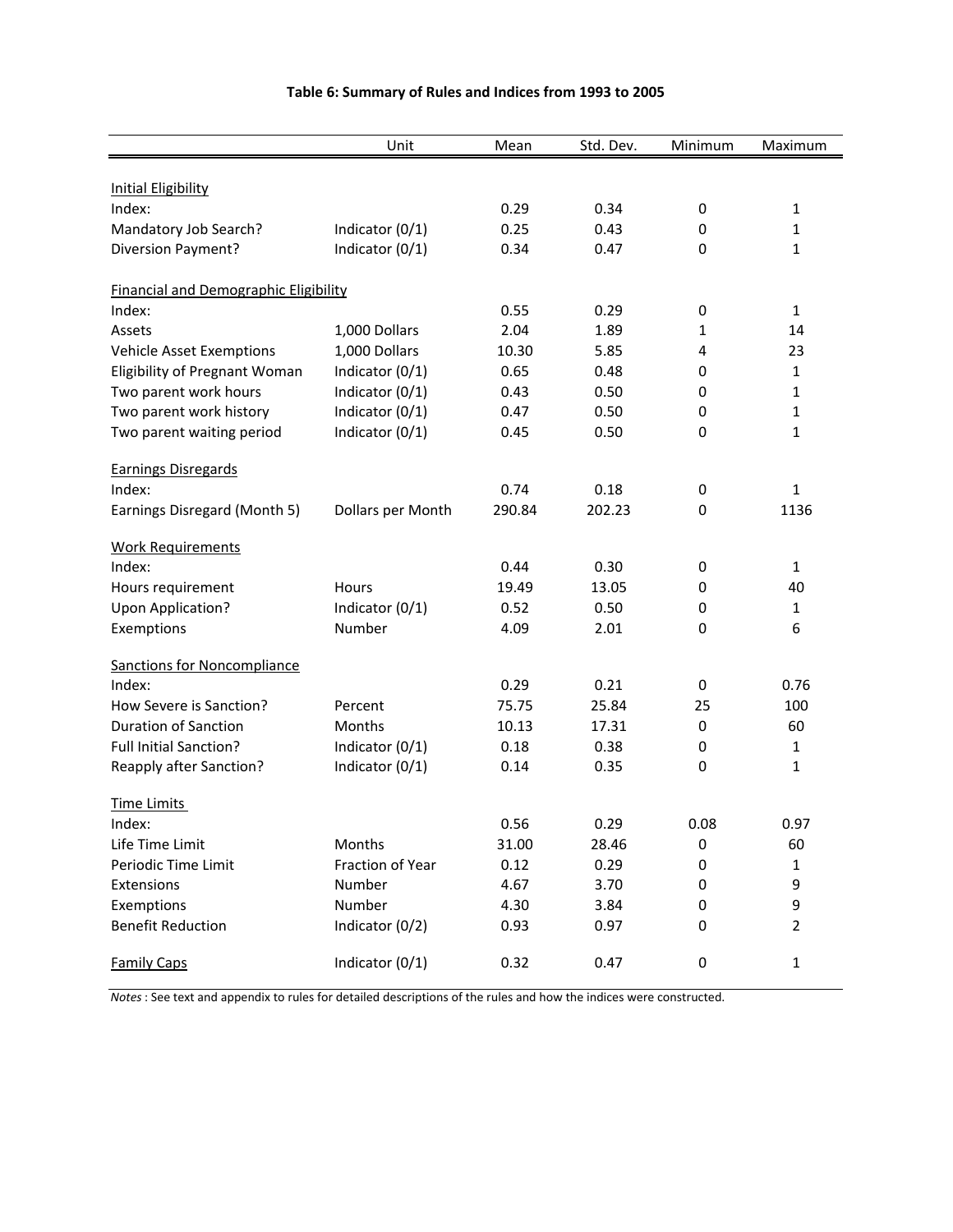#### **Table 7: Welfare Policy Rules and Caseloads, 1993 to 2004**

|                                    | $\left( 1\right)$        | Ln (AFDC Caseload per-capita)<br>(2) | (3)                      |
|------------------------------------|--------------------------|--------------------------------------|--------------------------|
|                                    |                          |                                      |                          |
| Mandatory Job Search               | $-0.0435$                | $-0.0427$                            | $-0.0488$                |
|                                    | [0.0354]                 | [0.0354]                             | [0.0364]                 |
| Diversion Payment                  | $-0.1159***$             | $-0.1185***$                         | $-0.1113***$             |
|                                    | [0.0290]                 | [0.0292]                             | [0.0295]                 |
| Assets                             | $-0.0282**$              | $-0.0292**$                          | $-0.0284*$               |
|                                    | [0.0143]                 | [0.0143]                             | [0.0150]                 |
| Vehicle Asset Exemptions           | $0.0061**$               | $0.0059**$                           | $0.0053*$                |
|                                    | $[0.0028]$               | [0.0028]                             | [0.0028]                 |
| Eligibility of Pregnant Woman      | $0.4674***$              | $0.4741***$                          | $0.4622***$              |
|                                    | [0.1295]                 | [0.1311]                             | [0.1311]                 |
| Two parent work hours              | $-0.0174$                | -0.0295                              | $-0.0514$                |
|                                    | [0.0368]                 | $[0.0373]$                           | [0.0378]                 |
| Two parent waiting period          | 0.0365                   | 0.0342                               | 0.0463                   |
|                                    | [0.0464]                 | [0.0473]                             | [0.0476]                 |
| Two parent work history            | 0.0211                   | 0.0322                               | 0.0347                   |
|                                    | [0.0409]                 | [0.0409]                             | [0.0427]                 |
| <b>Earnings Disregard</b>          | 0.0000                   | 0.0000                               | 0.0001                   |
|                                    | [0.0001]                 | [0.0001]                             | [0.0001]                 |
|                                    |                          |                                      |                          |
| <b>Hours Requirement</b>           | $-0.0005$                | $-0.0006$                            | $-0.0004$                |
|                                    | [0.0016]                 | [0.0016]                             | [0.0016]                 |
| Work Upon Application?             | $-0.0049$                | $-0.0045$                            | 0.0071                   |
|                                    | [0.0336]                 | [0.0336]                             | $[0.0351]$               |
| <b>Work Exemptions</b>             | $0.0384***$              | $0.0390***$                          | $0.0383***$              |
|                                    | [0.0074]                 | [0.0074]                             | [0.0074]                 |
| <b>Most Severe Sanction</b>        | $-0.0016**$              | $-0.0016**$                          | $-0.0014**$              |
|                                    |                          |                                      |                          |
| Duration of Sanction               | [0.0006]<br>$-0.0022***$ | [0.0006]<br>$-0.0023***$             | [0.0007]<br>$-0.0023***$ |
|                                    |                          |                                      |                          |
| <b>Full Initial Sanction?</b>      | [0.0008]<br>$-0.2259***$ | [0.0008]<br>$-0.2259***$             | [0.0008]<br>$-0.2344***$ |
|                                    |                          |                                      |                          |
|                                    | [0.0386]<br>$0.0598*$    | [0.0385]                             | [0.0381]                 |
| Reapply after Sanction?            |                          | 0.051                                | 0.0441                   |
|                                    | [0.0329]                 | [0.0343]                             | [0.0345]                 |
| Life Time Limit                    | 0.0006                   | 0.0007                               | 0.0006                   |
|                                    | [0.0005]                 | [0.0005]                             | [0.0005]                 |
| Periodic Time Limit                | 0.0779                   | 0.0912                               | 0.0926                   |
|                                    | [0.0717]                 | [0.0706]                             | [0.0711]                 |
| <b>Benefit Reduction</b>           | $-0.0291$                | $-0.0277$                            | $-0.0172$                |
|                                    | [0.0221]                 | [0.0218]                             | [0.0220]                 |
| Extensions                         | $-0.0095*$               | $-0.0097*$                           | $-0.0069$                |
|                                    | [0.0051]                 | [0.0051]                             | [0.0049]                 |
| Exemptions                         | $-0.0082$                | $-0.0082$                            | $-0.0098*$               |
|                                    | [0.0057]                 | [0.0057]                             | [0.0057]                 |
| <b>Family Caps</b>                 | 0.0067                   | 0.0089                               | 0.0021                   |
|                                    |                          |                                      |                          |
|                                    | [0.0363]                 | [0.0365]                             | [0.0371]                 |
| <b>Employment Controls</b>         | Yes                      | Yes                                  | Yes                      |
| Demographic Controls               | No                       | Yes                                  | Yes                      |
| Additional Socio-Economic Controls | No                       | No                                   | Yes                      |
| Observations                       | 600                      | 600                                  | 600                      |
| Adjusted R-squared                 | 0.931                    | 0.931                                | 0.933                    |
|                                    |                          |                                      |                          |

*Notes*: All the regressions are based on data for the 50 states from 1993‐2004. Employment controls include unemployment rate in t, t-1, and t-2 plus welfare benefits. Demographic controls include fraction black and over 65. Additional socio‐economic controls include 20th percentile of wage distribution, median family income, percent of immigrants in t‐1 and t‐2 and percent of single female headed households. All regressions include state and year fixed effects. Robust standard errors in brackets. \* significant at 10%; \*\* significant at 5%; \*\*\* significant at 1%.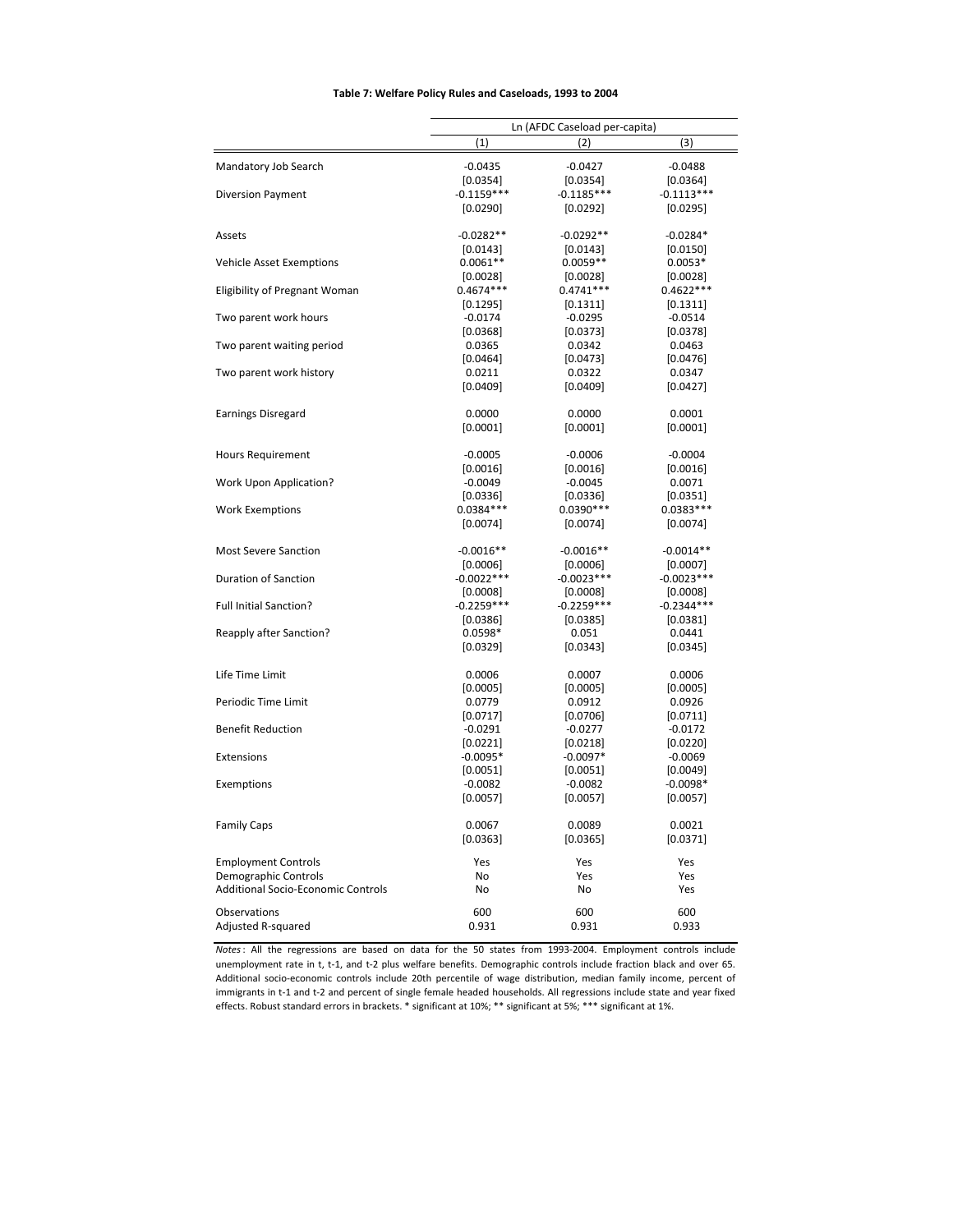#### **Table 8: Effects of Indices on Caseloads, 1993‐2004**

|                                       |              |              |              | Ln (AFDC Caseload per-capita) |                                                |              |
|---------------------------------------|--------------|--------------|--------------|-------------------------------|------------------------------------------------|--------------|
|                                       | Waivers      | Waivers      | Waivers      |                               | Policy Indices  Policy Indices  Policy Indices |              |
|                                       | (1)          | (2)          | (3)          | (4)                           | (5)                                            | (6)          |
|                                       |              |              |              |                               |                                                |              |
| Initial Eligibility                   |              |              |              | $-0.1865***$                  | $-0.1891***$                                   | $-0.1867***$ |
|                                       |              |              |              | [0.0588]                      | [0.0608]                                       | [0.0608]     |
| <b>Financial and Demographic</b>      |              |              |              | 0.0355                        | 0.0351                                         | 0.0154       |
| Eligibility                           |              |              |              | [0.0732]                      | [0.0739]                                       | [0.0743]     |
| <b>Earnings Disregards</b>            | $0.1671***$  | $0.1938***$  | $0.1971***$  | $-0.1614*$                    | $-0.1622*$                                     | $-0.2136**$  |
|                                       | [0.0469]     | [0.0497]     | [0.0494]     | [0.0909]                      | [0.0906]                                       | [0.0939]     |
| <b>Work Requirements</b>              | $0.2283***$  | $0.2225***$  | $0.2222***$  | $-0.2288***$                  | $-0.2316***$                                   | $-0.2026**$  |
|                                       | [0.0471]     | [0.0476]     | [0.0458]     | [0.0787]                      | [0.0776]                                       | [0.0808]     |
| <b>Work Exemptions</b>                | $-0.1245**$  | $-0.1076**$  | $-0.1128**$  |                               |                                                |              |
|                                       | [0.0492]     | [0.0525]     | [0.0533]     |                               |                                                |              |
| Sanctions for Noncompliance           | $-0.1886***$ | $-0.2156***$ | $-0.2151***$ | $-0.3819***$                  | $-0.3879***$                                   | $-0.3972***$ |
|                                       | [0.0554]     | [0.0583]     | [0.0603]     | [0.0674]                      | [0.0692]                                       | [0.0701]     |
| <b>Time Limits</b>                    | $0.2390***$  | $0.2453***$  | $0.2466***$  | 0.0333                        | 0.0431                                         | 0.0362       |
|                                       | [0.0517]     | [0.0564]     | [0.0565]     | [0.0741]                      | [0.0791]                                       | [0.0788]     |
| <b>Family Cap</b>                     | $-0.0849**$  | $-0.0948**$  | $-0.1005**$  | $-0.038$                      | $-0.0364$                                      | $-0.046$     |
|                                       | [0.0406]     | [0.0418]     | [0.0441]     | [0.0426]                      | [0.0436]                                       | [0.0448]     |
| <b>TANF Implementation</b>            | $-0.2272**$  | $-0.2349**$  | $-0.2163**$  |                               |                                                |              |
|                                       | [0.0977]     | [0.0974]     | [0.0962]     |                               |                                                |              |
| <b>Employment Controls</b>            | Yes          | Yes          | Yes          | Yes                           | Yes                                            | Yes          |
| Demographic Controls                  | No           | Yes          | Yes          | <b>No</b>                     | Yes                                            | Yes          |
| <b>Additional Socio-Economic Cont</b> | No           | <b>No</b>    | Yes          | <b>No</b>                     | No                                             | Yes          |
| Observations                          | 600          | 600          | 600          | 600                           | 600                                            | 600          |
| Adjusted R-squared                    | 0.894        | 0.894        | 0.897        | 0.91                          | 0.911                                          | 0.914        |

*Notes*: All the regressions are based on data for the 50 states from 1993‐2004. Employment controls include unemployment rate in t, t‐1, and t‐2 plus welfare benefits. Demographic controls include fraction black and over 65. Additional socio‐economic controls include 20th percentile of wage distribution, median family income, percent of immigrants in t‐1 and t‐2 and percent of single female headed households. All regressions include state and year fixed effects. Robust standard errors in brackets. \* significant at 10%; \*\* significant at 5%; \*\*\* significant at 1%.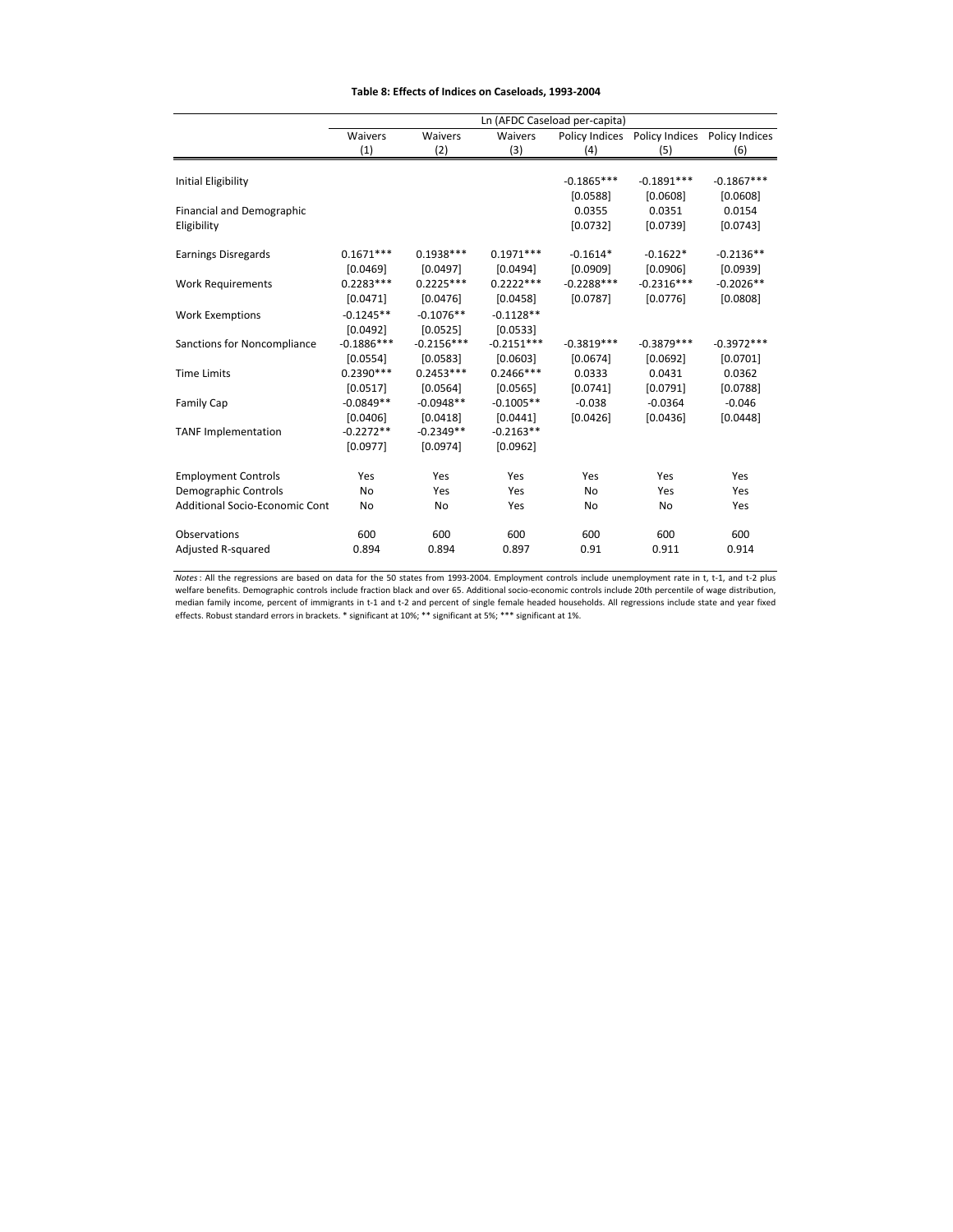**Figure 1: AFDC Caselaod per Capita 1970-2000**



CA Case  $\rightarrow$  FL Case  $\rightarrow$  NY Case  $\rightarrow$  PA Case  $\rightarrow$  TX Case  $\rightarrow$  Case Total (w/o DC)  $\rightarrow$  Rec Total (w/o DC)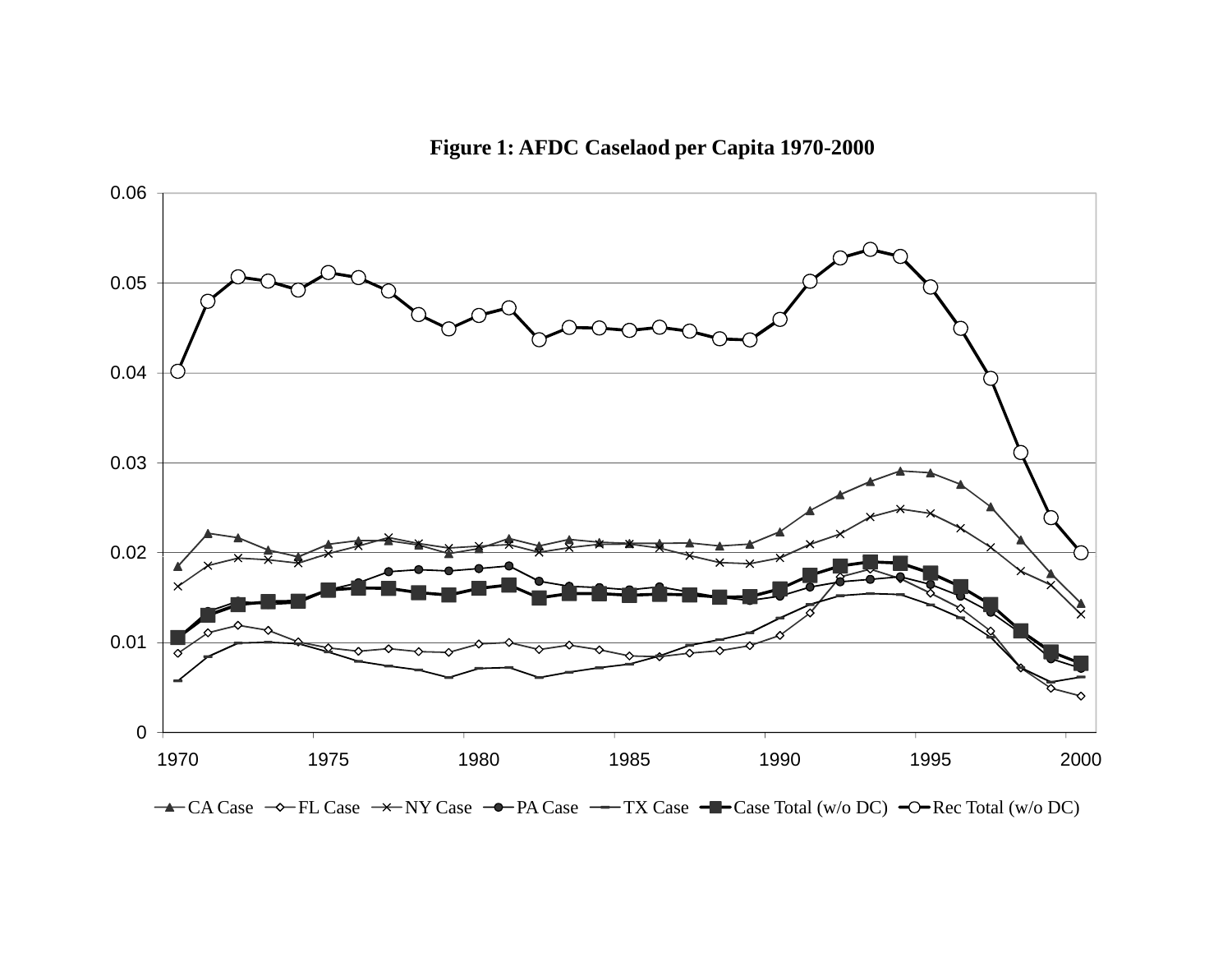

*Notes* : The figure shows residuals from the caseload regression on unemployment rates (t, t-1, t-2), fraction Black population, log welfare benefits as well as state and year fixed effects. The x-axis reports the years prior to (negative numbers) and since (positive numbers) the adoption of a waiver (negative numbers). The value 0 indicates the year a state approved a waiver. The green line with triangles shows the residuals for Wisconsin, New Hamshire, New Jersey and Michigan while the straight line shows the trend line for these four states. The black line with squares reports the residuals for all other waiver states.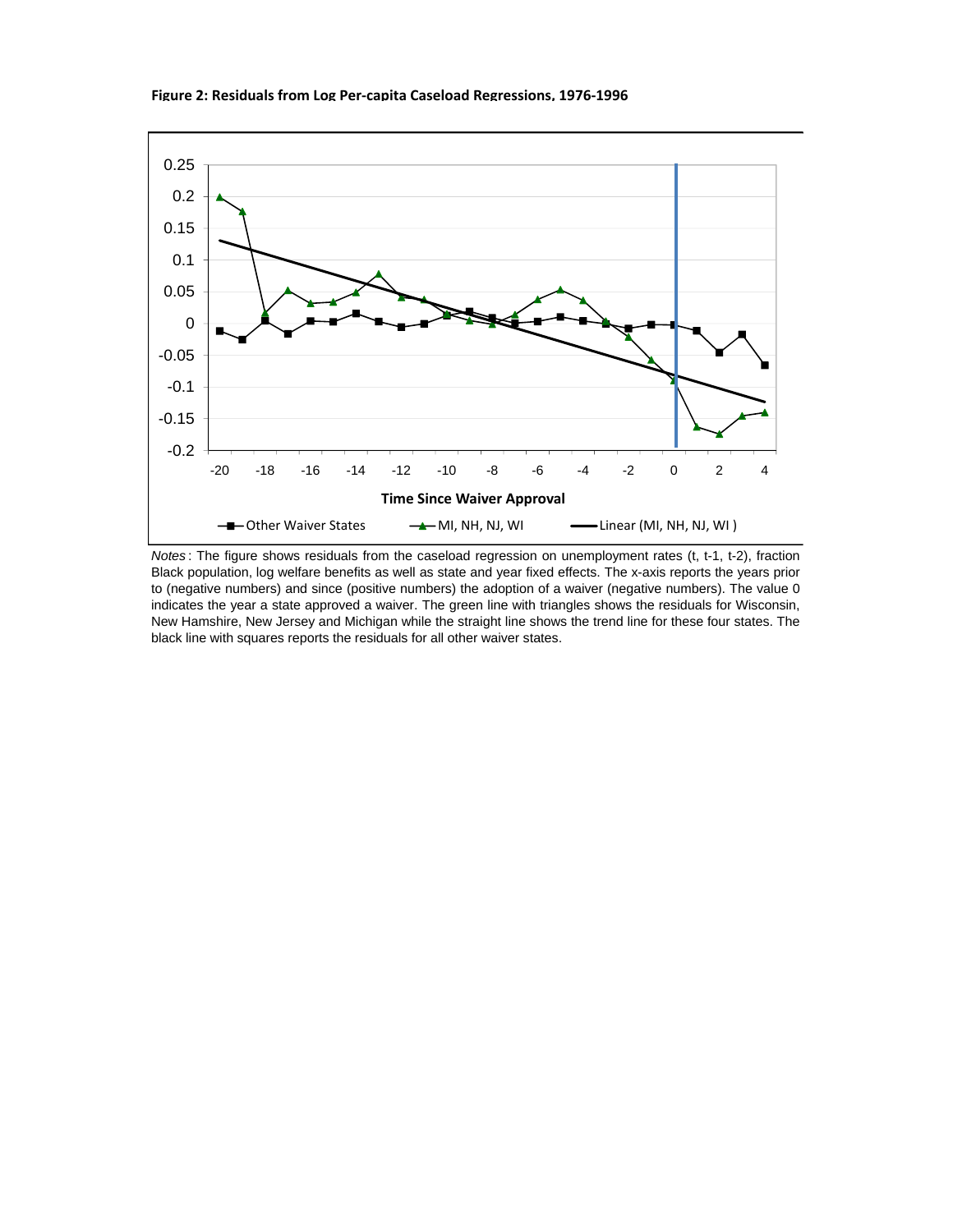

#### **Figure 3: Evolution of Caseloads per capita and the Timing of Waiver Adoption**

*Notes* : The figure shows the evolution of log caseload separately for states that adopted <sup>a</sup> waiver and for those that did not. The caseload variable is the residual of <sup>a</sup> regression of log caseload on current and lagged (t-1 and t-2) unemployment rates, the log of maximum AFDC benefit for <sup>a</sup> family of four as well as year and state dummies. The value zero on the x-axis denotes the year the waiver was adopted, negative (positive) numbers represent years prior to (after) adoption. For states that did not adopt <sup>a</sup> waiver, we assigned the value zero to the mean adoption year 1994.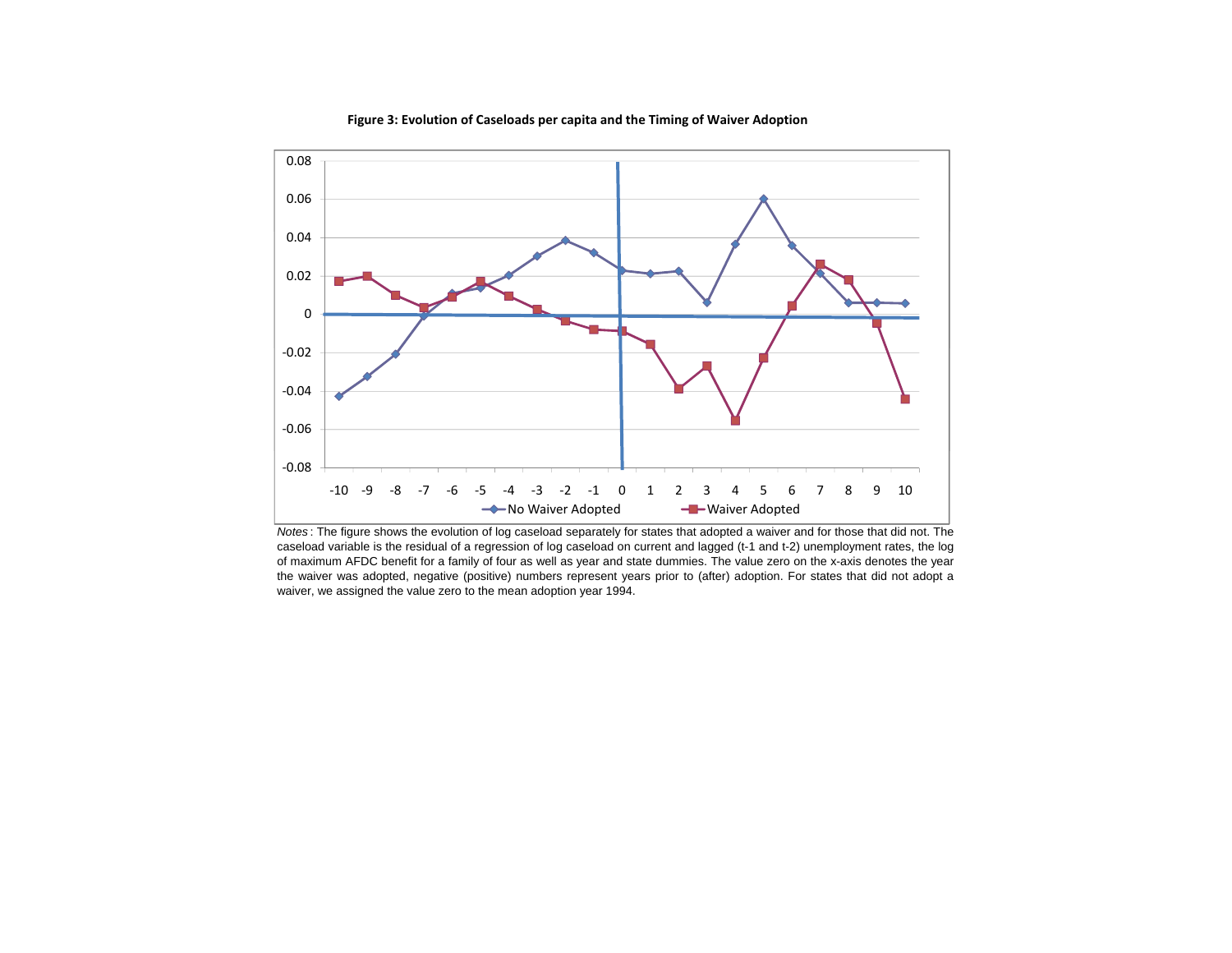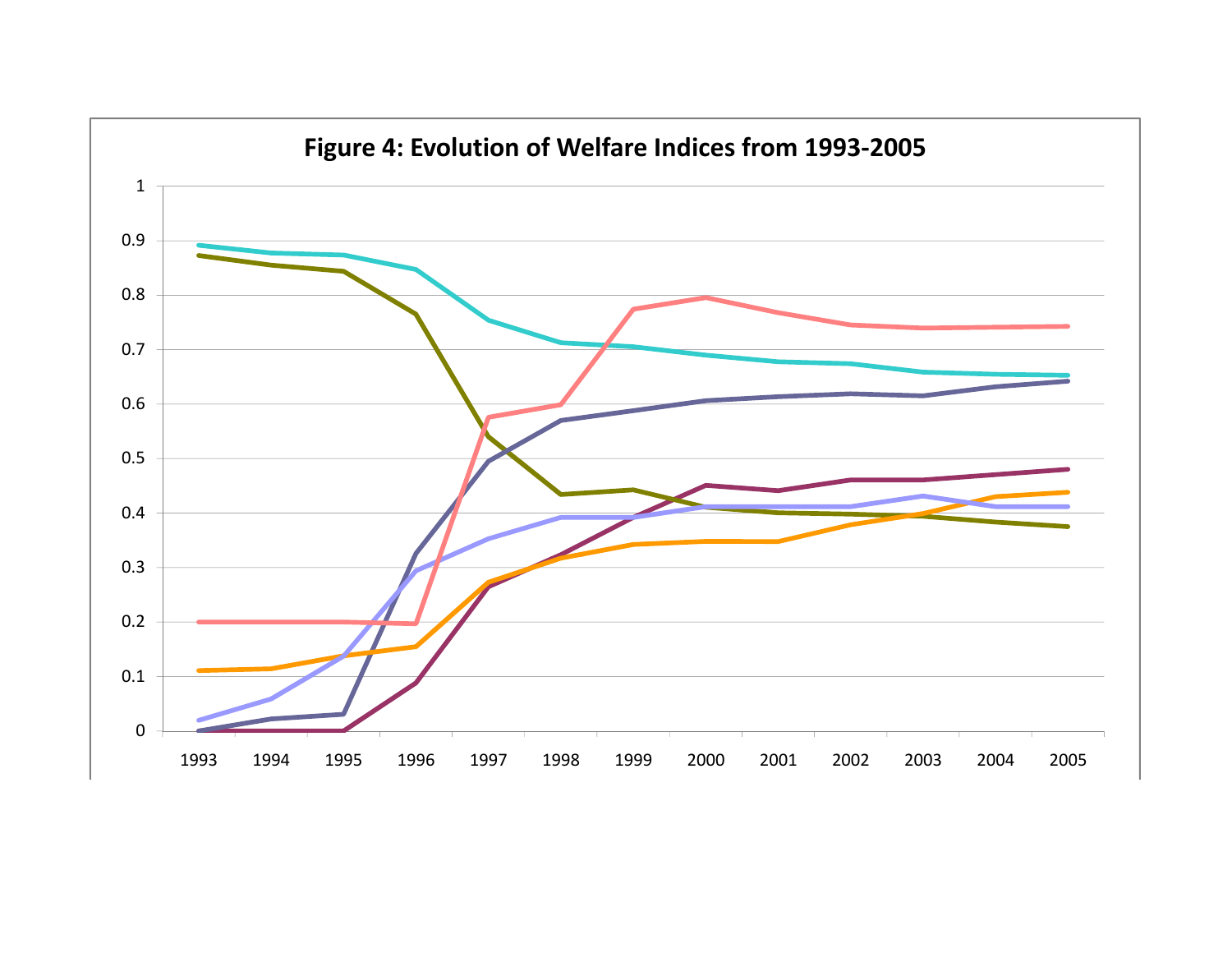|                |                         | Date of First Major Waiver     |                  | <b>TANF Implementation Date</b> |  |  |
|----------------|-------------------------|--------------------------------|------------------|---------------------------------|--|--|
|                | Approval                | Implementation                 | Official         | Actual if Different             |  |  |
|                |                         |                                |                  |                                 |  |  |
| Alabama        |                         |                                | <b>Nov-96</b>    |                                 |  |  |
| Alaska         |                         |                                | Jul-97           |                                 |  |  |
| Arizona        | May-95                  | <b>Nov-95</b>                  | Oct-96           |                                 |  |  |
| Arkansas       | Apr-94                  | <b>Jul-94</b>                  | <b>Jul-97</b>    |                                 |  |  |
| California     | Oct-92                  | Dec-92                         | <b>Nov-96</b>    | Jan-98                          |  |  |
| Colorado       |                         |                                | Jul-97           |                                 |  |  |
| Connecticut    | Aug-94                  | Jan-96                         | Oct-96           |                                 |  |  |
| Delaware       | May-95                  | $Oct-95$                       | Mar-97           |                                 |  |  |
| Florida        | <b>Jun-96</b>           |                                | Oct-96           |                                 |  |  |
| Georgia        | Nov-93                  | Jan-94                         | Jan-97           |                                 |  |  |
| Hawaii         | Jun-94                  | Feb-97                         | Jul-97           |                                 |  |  |
| Idaho          | Aug-96                  |                                | Jul-97           |                                 |  |  |
| Illinois       | Nov-93                  | Nov-93                         | Jul-97           |                                 |  |  |
| Indiana        | Dec-94                  | May-95                         | Oct-96           |                                 |  |  |
| lowa           | Aug-93                  | Oct-93                         | Jan-97           |                                 |  |  |
| Kansas         |                         |                                | Oct-96           |                                 |  |  |
| Kentucky       |                         |                                | Oct-96           |                                 |  |  |
| Louisana       |                         |                                | Jan-97           |                                 |  |  |
| Maine          | <b>Jun-96</b>           |                                | <b>Nov-96</b>    |                                 |  |  |
| Maryland       | Aug-95                  | Mar-96                         | Dec-96           |                                 |  |  |
| Massachusetts  | Aug-95                  | <b>Nov-95</b>                  | Sep-96           |                                 |  |  |
| Michigan       | Aug-92                  | Oct-92                         | Sep-96           |                                 |  |  |
| Minnesota      |                         |                                | <b>Jul-97</b>    |                                 |  |  |
| Mississippi    | Sep-95                  | Oct-95                         | Oct-96           | Jul-97                          |  |  |
| Missouri       | Apr-95                  | Jun-95                         | Dec-96           |                                 |  |  |
| Montana        | Apr-95                  | Feb-96                         | Feb-97           |                                 |  |  |
| Nebraska       | Feb-95                  | Oct-95                         | Dec-96           |                                 |  |  |
| Nevada         |                         |                                | Dec-96           |                                 |  |  |
| New Hampshire  | Jun-96                  |                                | Oct-96           |                                 |  |  |
| New Jersey     | <b>Jul-92</b>           | Oct-92                         | Feb-97           | <b>Jul-97</b>                   |  |  |
| New Mexico     |                         |                                | Jul-97           |                                 |  |  |
| New York       |                         |                                | Dec-96           | <b>Nov-97</b>                   |  |  |
| North Carolina | May-96                  |                                | Jan-97           |                                 |  |  |
| North Dakota   |                         |                                | <b>Jul-97</b>    |                                 |  |  |
| Ohio           | Feb-96                  | <b>Jul-96</b>                  | Oct-96           |                                 |  |  |
| Oklahoma       |                         |                                | Oct-96           |                                 |  |  |
| Oregon         | Jul-92                  | Feb-93                         | Oct-96           |                                 |  |  |
| Pennsylvania   |                         |                                | Mar-97           |                                 |  |  |
| Rhode Island   |                         |                                | May-97           |                                 |  |  |
| South Carolina | Mar-96                  |                                | Oct-96           |                                 |  |  |
| South Dakota   | Mar-94                  | Jun-94                         | Dec-96           |                                 |  |  |
| Tennessee      | <b>Jul-96</b>           | Sep-96                         | Oct-96           |                                 |  |  |
| Texas          | Mar-96                  | <b>Jun-96</b>                  | Nov-96           |                                 |  |  |
| Utah           | Oct-92                  | Jan-93                         | Oct-96           |                                 |  |  |
| Vermont        |                         |                                | Sep-96           |                                 |  |  |
| Virginia       | Apr-93<br><b>Jul-95</b> | <b>Jul-94</b><br><b>Jul-95</b> | Feb-97           |                                 |  |  |
| Washington     |                         | Jan-96                         | Jan-97           |                                 |  |  |
| West Virginia  | Sep-95<br><b>Jul-95</b> |                                | Jan-97           |                                 |  |  |
| Wisconsin      |                         |                                |                  |                                 |  |  |
| Wyoming        | Jun-94                  | Jan-96                         | Sep-96<br>Jan-97 | Sep-97                          |  |  |
|                |                         |                                |                  |                                 |  |  |

#### **Table A1: Dates of state‐wide Welfare Waivers, 1992‐1996**

*Notes* : The measure of welfare waivers is calculated as the share of year since the first statewide waiver was approved.

*Source* : Council of Economic Advisors (1997)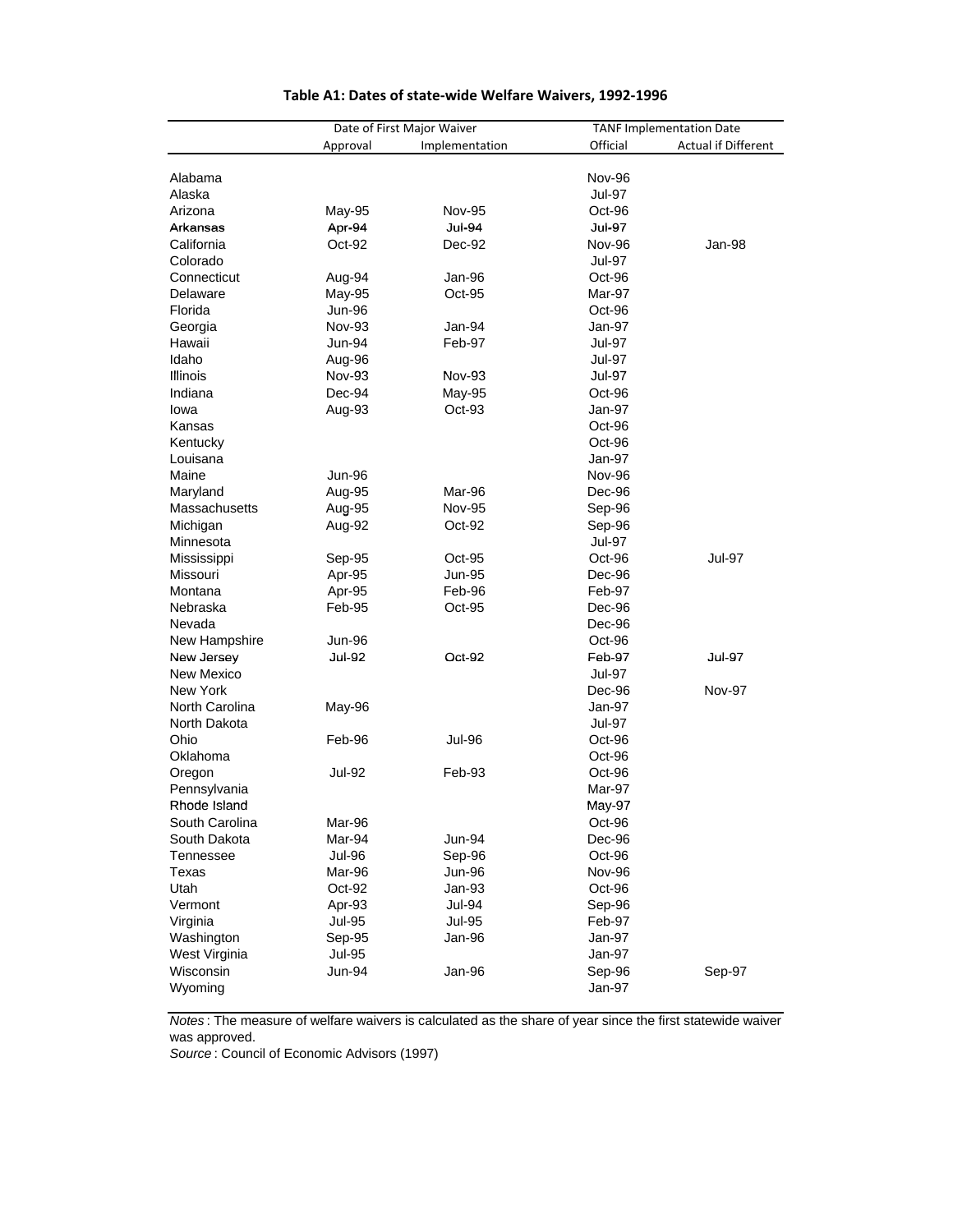#### **Table A2: Summary Statistics**

| Variable                                              | Observations | Mean     | Std. Dev. |
|-------------------------------------------------------|--------------|----------|-----------|
|                                                       |              |          |           |
| AFDC/TANF Caseload per capita (in %)                  | 1450         | 0.012    | 0.005     |
| AFDC/TANF Caseload per capita (in logs)               | 1450         | $-4.516$ | 0.528     |
| AFDC Recipients per capita (in %)                     | 1450         | 0.034    | 0.017     |
| Any waiver as share of year                           | 1450         | 0.2431   | 0.4233    |
| Waiver or TANF (as share of year)                     | 1450         | 0.3239   | 0.4610    |
| Unemployment Rate (in %)                              | 1450         | 6.007    | 2.036     |
| Unemployment Rate $_{(t-1)}$ (in %)                   | 1450         | 6.106    | 2.093     |
| Unemployment Rate $_{(t-2)}$ (in %)                   | 1450         | 6.102    | 2.103     |
| Max. monthly AFDC benefit for a family of 4 (in \$)   | 1450         | 629.77   | 263.17    |
| Maximum AFDC Benefits (in logs)                       | 1450         | 6.354    | 0.439     |
| Population over 65 (in %)                             | 1450         | 12.026   | 2.212     |
| Size of Black Population (in %)                       | 1450         | 9.558    | 9.235     |
| Minimum Wage (in \$)                                  | 1396         | 3.118    | 1.796     |
| 20th Percentile Wage (in \$)                          | 1450         | 1174     | 191       |
| Change in log Employment                              | 1450         | 0.020    | 0.020     |
| Expenditures for Child Support per Child (in 1,000\$) | 1350         | 36.75    | 44.26     |
| Margin of Governor's Victory (t-2) (in %)             | 1391         | 8.702    | 7.622     |
| Margin of Victory if No Lameduck $_{(t-2)}$ (in %)    | 1391         | 5.515    | 6.536     |
| Lameduck $_{(t-2)}$                                   | 1500         | 0.265    | 0.442     |

Notes: The data are for the 50 states from 1976 to 2005. State expenditures for child support enforcement are only available since 1979. The variable Waiver Share denotes the fraction of the year in which any waiver was approved in the state and 1 for all subsequent years. The variable lameduck is a binary variable equal to one if the current governor faces a term limit, and zero otherwise.